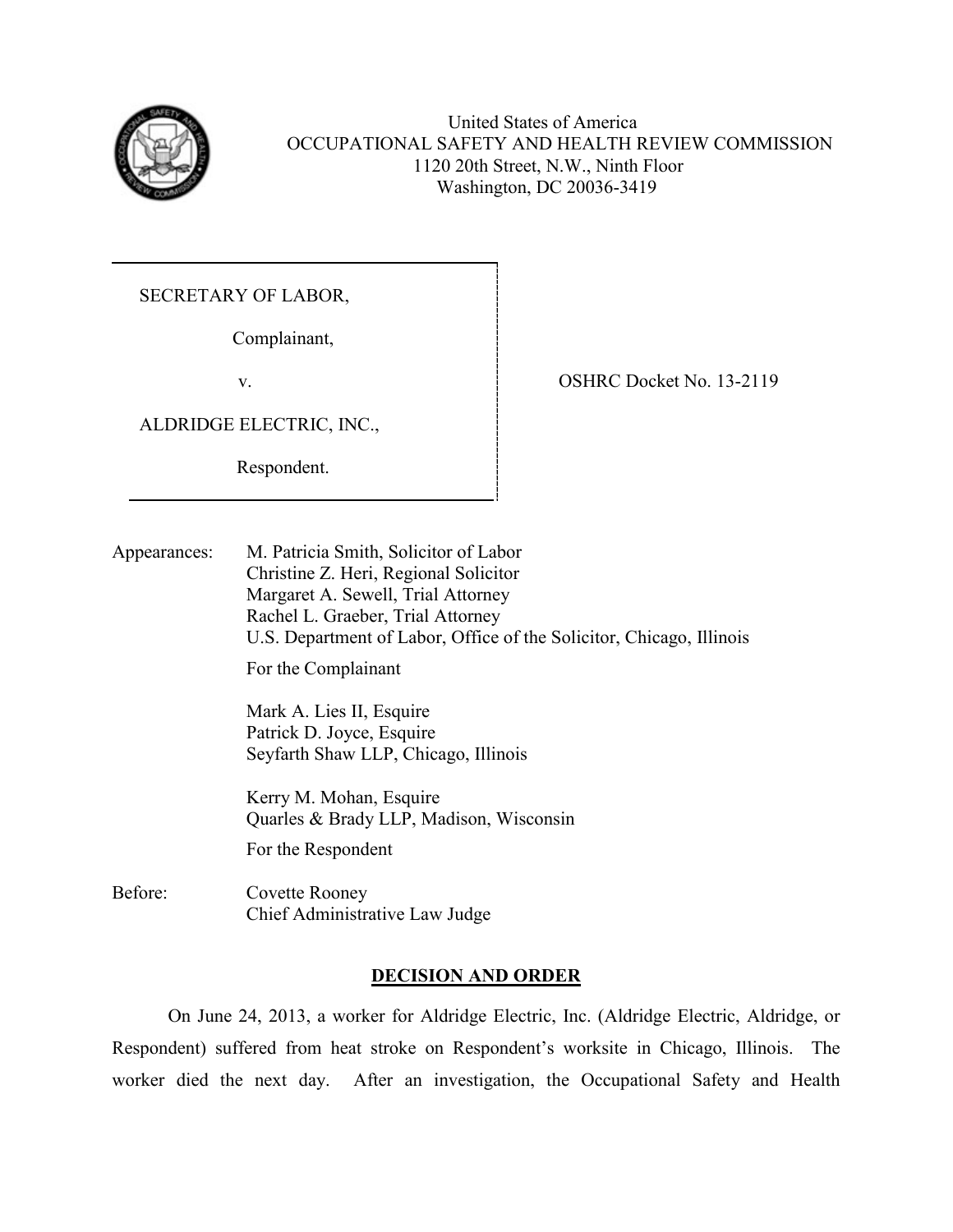Administration (OSHA) issued Respondent a citation alleging it violated the general duty clause<sup>[1](#page-1-0)</sup> of the Occupational Safety and Health Act of 1970, 29 U.S.C. §§ 651-678 (the OSH Act) by exposing its workers to "excessive heat during the performance of their duties" and proposing a \$7,000 penalty. (Ex. C-1 at 5, 7.) Respondent filed a timely notice of contest, bringing this matter before the Occupational Safety and Health Review Commission ("Commission").

The hearing in this matter stretched over 18 days, occurring on the following dates: February 3-6, 11-13; March 3-6; and April 7-10, 28-30, 2015. The following witnesses testified:

OSHA Industrial Hygienist/Health and Safety Compliance Officer (CO) Louise Carr, Aldridge duct bank crew Journeyman/Leader Solomon Redmond, Aldridge precast foundations Foreman Brandon Mahl, Aldridge Safety Engineer Todd Lowry, Aldridge Superintendent Daniel Horrell, Aldridge duct bank crew Foreman John "Sean" Russell, OSHA Industrial Hygienist Mark Knezovich; Dr. Jeffrey L. Levin, M.D., M.S.P.H.; OSHA Industrial Hygienist/Health and Safety Compliance Officer (CO) Brad Becker,

for the Secretary; and,

Aldridge Safety Engineer Edward Sandner, Aldridge Director of Safety O'Brien Mills, Aldridge DOT Compliance Officer Amanda Rossman, Aldridge duct bank crew Foreman John "Sean" Russell, Aldridge Corporate Risk Manager Jeffrey Arnold, Aldridge precast foundations Foreman Brandon Mahl, Aldridge Superintendent Daniel Horrell, Aldridge duct bank crew Groundman Mark Kruk, Aldridge duct bank crew Groundman Calvin Burnside, Aldridge duct bank crew Groundman Michael Dammer, Aldridge precast foundations Groundman Richard "Richie" Rossman, Aldridge duct bank crew Journeyman/Leader Solomon Redmond; Dr. Shirley A. Conibear, M.D., M.P.H; John M. Dobby, CIH, CSP,

for the Respondent. Deposition testimony of another witness, Aldridge duct bank Groundman

Edward Williams, is also in the record. (Ex. R-113.) Both parties filed post hearing briefs and

post hearing reply briefs.

l

The dispositive issues in this case are the following:

- (1) Did the Secretary establish by the preponderance of the evidence that a hazard, as defined by the OSH Act and case law, existed in this case?
- (2) Assuming the Secretary established such a hazard, did the Secretary establish by the preponderance of the evidence that Respondent knew or should have known about the hazard?

<span id="page-1-0"></span><sup>&</sup>lt;sup>1</sup> Section 5(a)(1) of the OSH Act, the general duty clause, requires that each employer "furnish to each of his employees employment and a place of employment which are free from recognized hazards that are causing or are likely to cause death or serious physical harm to his employees." 29 U.S.C. § 654(a)(1).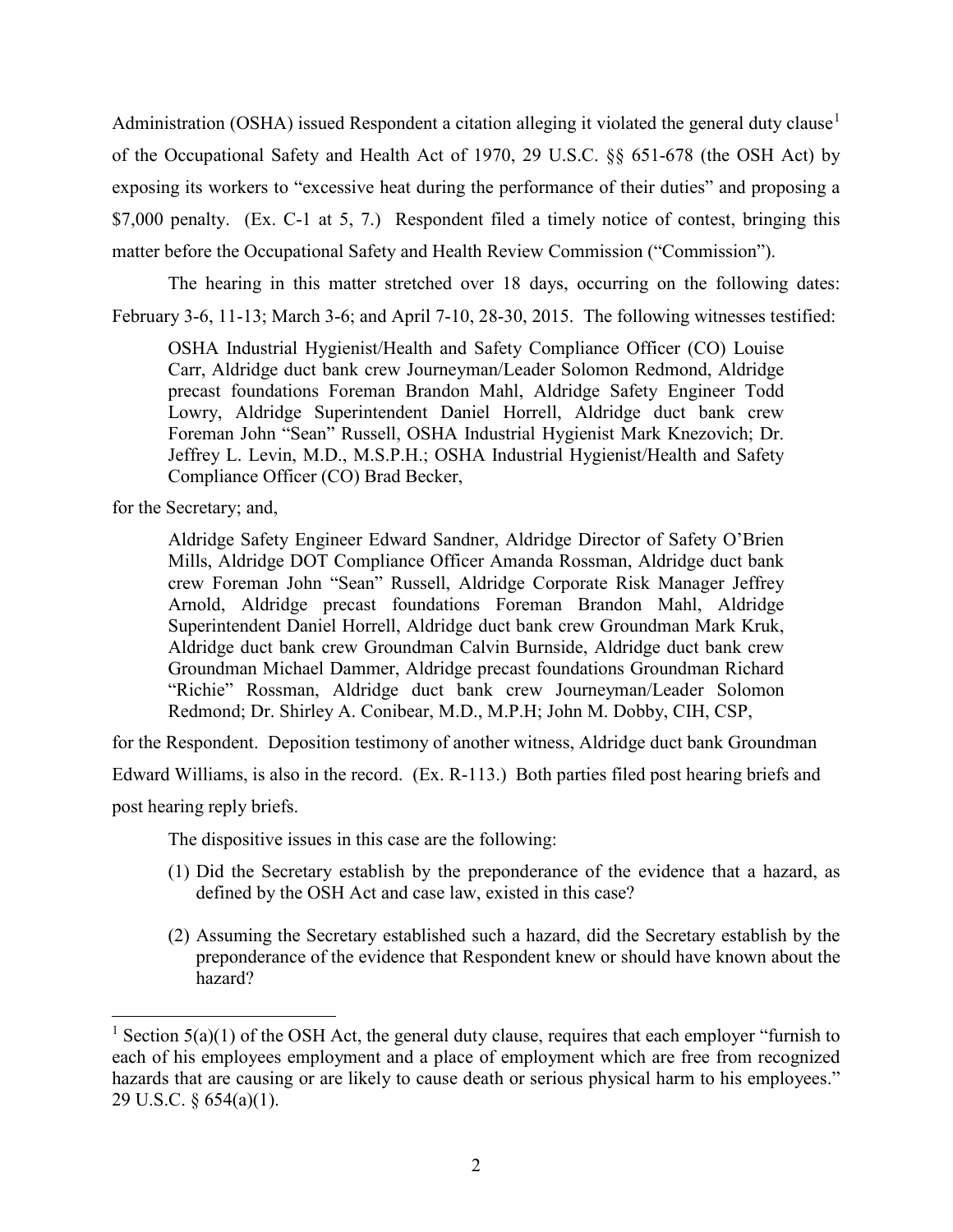For the Secretary to prove his case, both of these questions must be answered in the affirmative. Neither is. Accordingly, for the reasons set forth below, this citation must be vacated.<sup>[2](#page-2-0)</sup>

# **Jurisdiction and Coverage**

The record establishes that Aldridge Electric filed a timely notice of contest and that, as of the date of the alleged violation, it was an employer engaged in business affecting commerce within the meaning of section 3(3) and 3(5) of the Act. (Answer at  $\P$  V.a & V.b; Joint Pre-

l

<span id="page-2-0"></span> $2$ . The transcript reflects episodes of bickering and incivility, which began at the commencement of the hearing and permeated throughout the entire proceeding. *See*, *ex.*, Tr. at 171, 178, 709- 736, 935-948, 1377-1384, 2075, 2794, 3197-3203, 3472, 3546, 3999-4004, 4082-4083. Many of these episodes revolved around what eventually amounted to hair-splitting nuances of nondispositive issues. As a result, the hearing for this matter went on for 18 days providing massive evidence that the undersigned hoped would be helpful to the resolution of this matter. Much of the evidence, however, was not helpful and only served to temporarily shield these episodes of bickering and incivility.

This unhelpful evidence included testimony by impeachment of Aldridge workers, so much so that, to the undersigned, this hearing seemed to be a "trial by impeachment." The impeachment evidence was unhelpful because, by its nature, it was not substantive. Therefore, this evidence did not further the Secretary's task of establishing the elements of proof of a violation by the preponderance of the evidence.

The Secretary also attempted to use unclear, unsigned, transcribed and potentially paraphrased interview statements as a way to introduce substantive evidence. Other than the portions of these interview statements that were corroborated by testimony, as discussed herein, the remaining portions of these interview statements are given no weight as they are deemed unreliable. The parties spent much time at the hearing and in briefs disputing those portions that were not corroborated by testimony, thus increasing the size of this case file unnecessarily.

Additionally, the only certified weather data in this case does not include a heat index value on the day of the incident. *See* Ex. C-5. The heat index, therefore, must be calculated; and then, according to the Secretary, it must be adjusted. But the Secretary did not establish, by the preponderance of the evidence, the facts necessary to determine the adjustment values. Furthermore, the experts for each party testified to the calculation of heat for this case, but their testimony was unhelpful because it was either in equipoise or related to non-binding, nonauthoritative limits for heat related illness monitoring.

Finally, the Secretary has disavowed, in no uncertain terms, any feasible means of abatement related to physiological monitoring of an employee's metabolic heat on the part of the employer. However, the Secretary has stipulated that a physiological condition contributed to the employee's death in this case. (Jt. Pre-Hr'g Submission at 22-23, ¶ 33.) Given this stipulation and Commission precedent, the Secretary's disavowal, when balanced against Aldridge's means of abatement already in place, crucially undermines his case.

Consequently, the Secretary fell short of his burden in establishing a violation of the general duty clause by the preponderance of the evidence.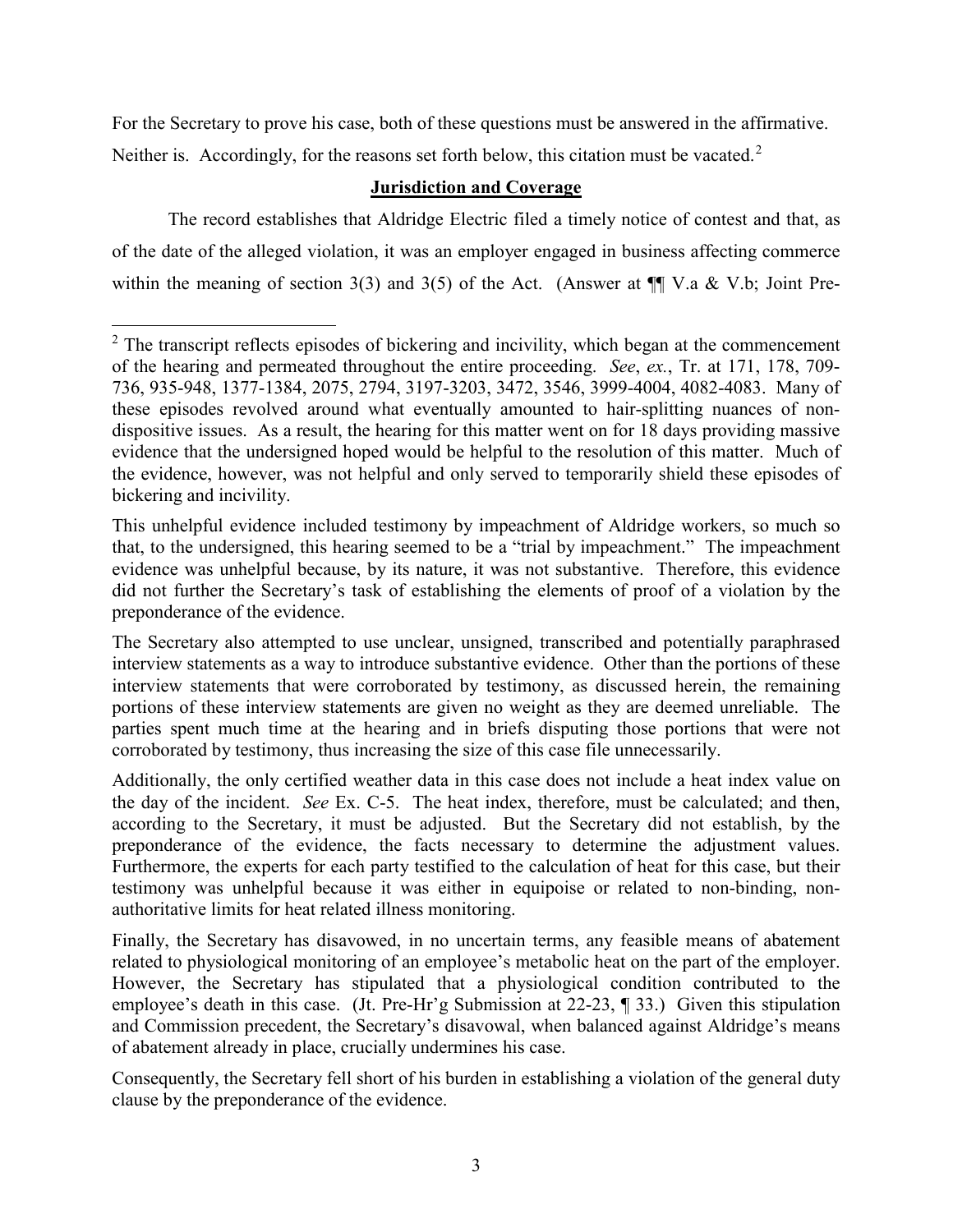Hearing Submission at 23 ¶¶ 1-4.) Based upon the record, the undersigned concludes that the Commission has jurisdiction over the parties and subject matter in this case, and Respondent is covered under the Act.

### **Stipulated Facts**

The parties filed a Joint Pre-Hearing Submission (Jt. Pre-Hr'g Submission) that includes several stipulated facts. (Jt. Pre-Hr'g Submission at 20-23 ¶¶ 1-34.) The stipulated facts are listed here in their entirety:

 $\overline{a}$ 

- 1. Respondent Aldridge Electric, Inc. is a corporation with an office and place of business at 844 East Rockland Road, Libertyville, Illinois 60048 and at all times herein mentioned was engaged in electrical and related construction, including electrical construction for the transportation industry.
- 2. Respondent maintained a worksite on or about the location of 15 W. 87th Street, Chicago, Illinois 60620, where it was engaged as an electrical subcontractor for Kiewit Infrastructure Co.
- 3. Employees at the worksite are permitted to take as many rest breaks as they want.
- 4. The Dan Ryan Red Line Project for which Aldridge Electric, Inc. was performing work as an electrical subcontractor began on May 19, 2013.
- 5. A tool box talk on heat illness was given by representatives of Aldridge Electric Inc. on June 5, 2013.
- 6. On June 24 201[3](#page-3-0), [the decedent] was an employee of Aldridge Electric, Inc.<sup>3</sup>
- 7. On June 24, 2013, John "Sean" Russell, an employee of Suarez Electric Co., Inc., was the direct supervisor of [the decedent] and was responsible for supervising the work that [the decedent] was performing on the jobsite. Mr. Russell was delegated authority from Aldridge Electric, Inc. to supervise [the decedent] on June 24, 2013.
- 8. At all times relevant to the Citation, John "Sean" Russell was acting in the capacity as an Aldridge Electric, Inc. foreman.
- 9. Dan Horrell of Aldridge Electric, Inc. was Mr. Russell's direct supervisor.
- 10. On June 24, 2013, [the decedent] was 36 years of age.
- 11. [The decedent] reported to work at 7:00 a.m. on June 24, 2013.

<span id="page-3-0"></span> $3$  For personal privacy reasons, the name of the decedent has been omitted throughout this decision.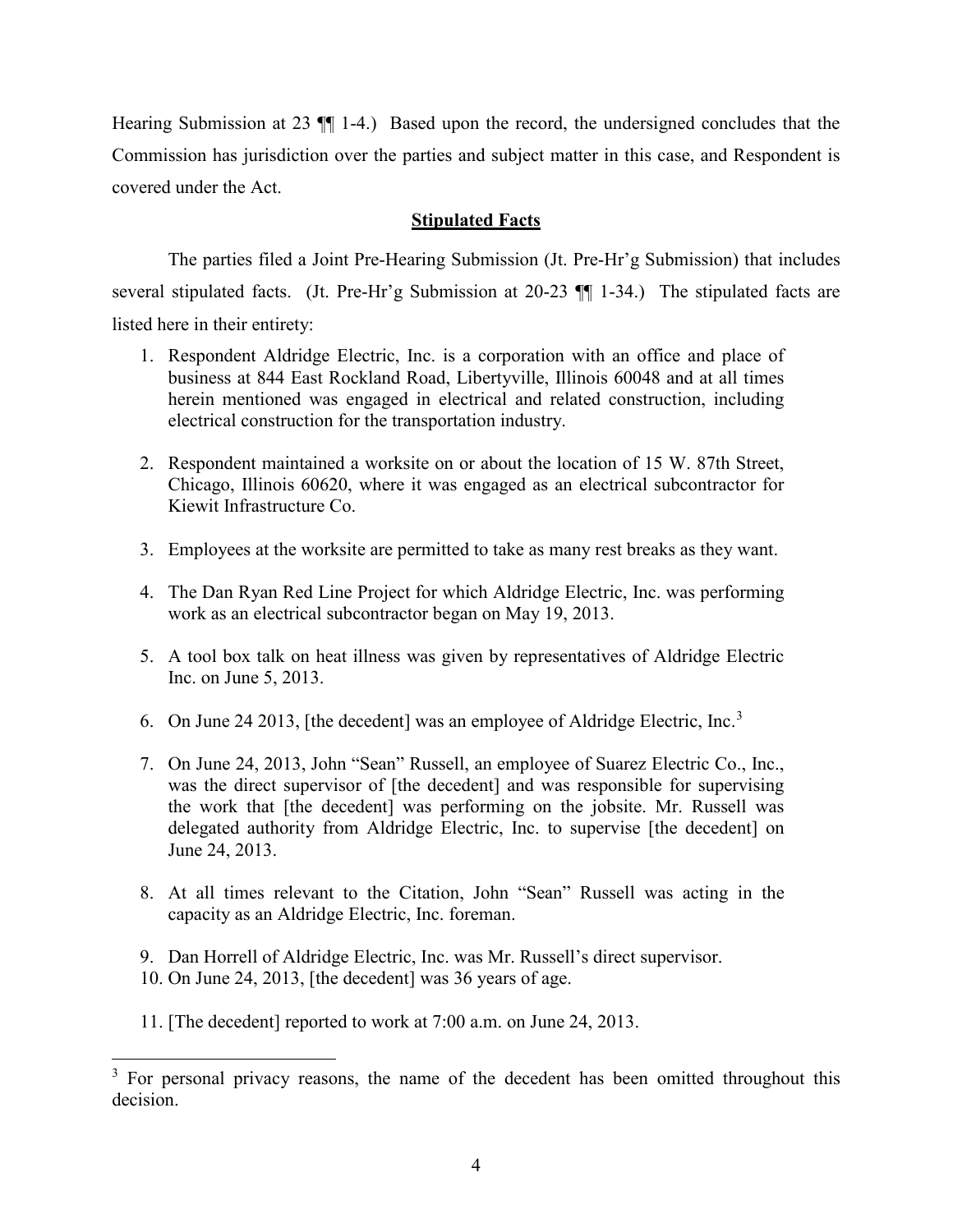- 12. On June 15, 2012, [the decedent] received a Department of Transportation Medical Examiner's Certificate that expired June 15, 2014.
- 13. [The decedent] was an International Brotherhood of Electrical Workers, Local No. 9 union member.
- 14. [The decedent] attended a new hire orientation and safety training given by representatives of Aldridge Electric, Inc. from approximately 8:00 a.m. to approximately 9:30 a.m. on June 24, 2013.
- 15. Heat illness prevention and acclimatization of workers were topics discussed during the safety orientation on the morning of June 24, 2013.
- 16. Before June 24, 2013, Aldridge developed a Heat Illness Prevention Plan and trained the employees working on the Dan Ryan Red Line Project on the contents of the Heat Illness Prevention Plan.
- 17. Before June 24, 2014, Aldridge's Heat Illness Prevention Plan stated that "Employees working in high heat conditions may be at risk of heat stress. Heat stress can result in heat rash, heat cramps, heat exhaustion and heat stroke."
- 18. Before June 24, 2013, Aldridge's Heat Illness Prevention Plan discussed acclimatization.
- 19. Before June 24, 2013, Aldridge's Heat Illness Prevention Plan stated that "Hot weather conditions of the summer are likely to affect the worker who is not acclimatized to heat. Likewise, workers who return to work after a leisurely vacation or an extended illness may be affected by the heat in the work environment."
- 20. Aldridge's Heat Illness Prevention Plan stated that "Keep in mind that acclimatization can occur naturally for outdoor workers in a hot climate as the weather changes. However, implementing acclimatization activities is essential for new workers, workers who have been out sick or on vacation, and all workers during a heat wave."
- 21. Before June 24, 2013, Aldridge had a PowerPoint presentation that mentioned acclimatization.
- 22. Before June 24, 2013, Aldridge's Heat Illness Prevention Plan discussed a "workrest regimen."
- 23. Before June 24, 2013, Aldridge trained employees and supervisors on the hazards of heat illness using Aldridge's Heat Illness Prevention Plan.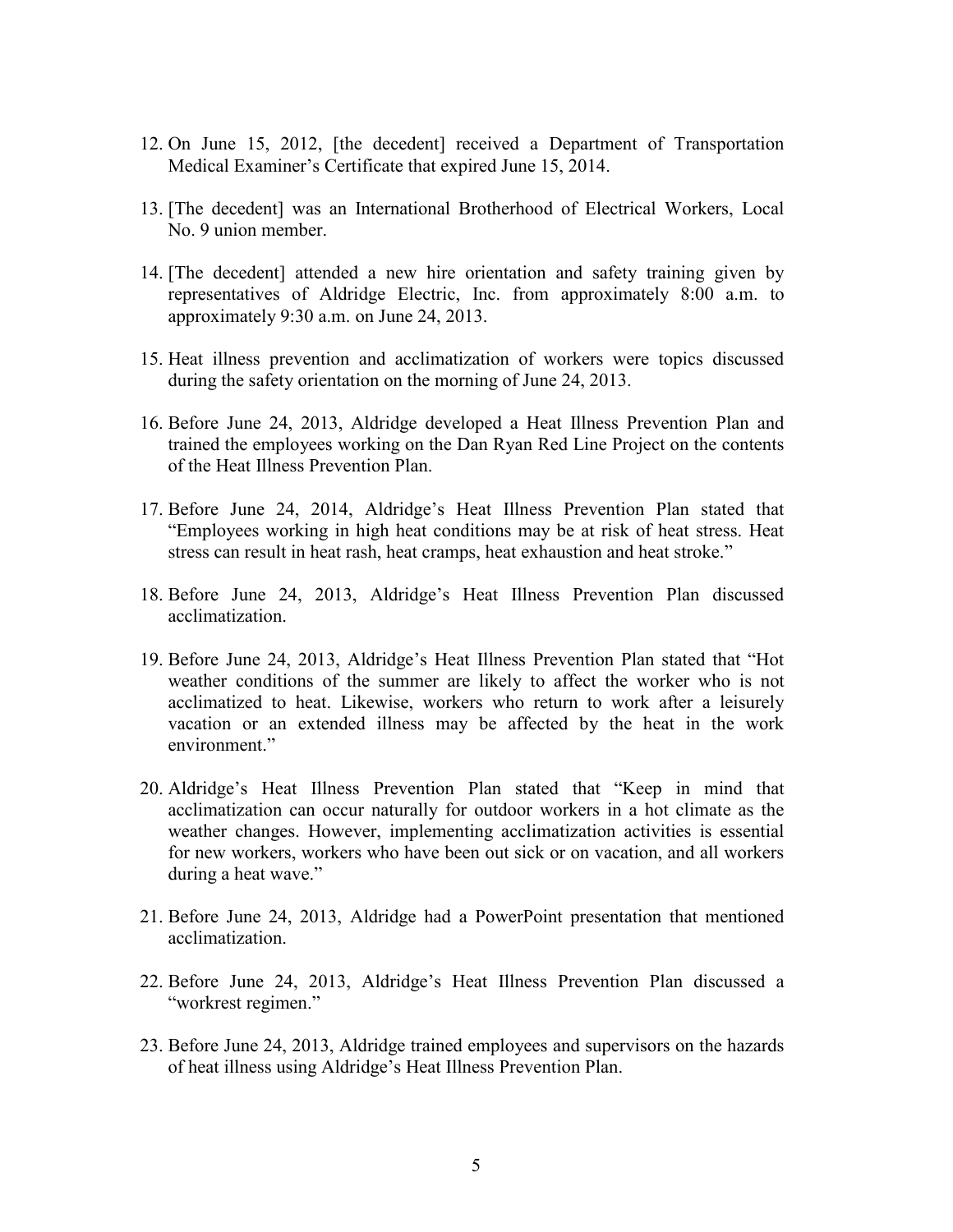- 24. The area where [the decedent] worked on June 24, 2013, was approximately 20- 30 feet from the lanes of traffic on the Dan Ryan Expressway.
- 25. The work [the decedent] performed on the morning of June 24, 2013, included lifting and carrying two 20-foot long polyvinyl chloride (PVC) pipes which were each 4 inches in diameter, with a partner.
- 26. The pipes that [the decedent] was carrying on June 24, 2013 with a partner weighed 2.09 pounds per foot, or approximately 42 pounds per 20-foot pipe for a collective weight of 84 pounds.
- 27. [The decedent] took a lunch break from 12:10 p.m. to 12:40 p.m. on June 24, 2013.
- 28. [The decedent] resumed work for Aldridge Electric after the lunch break at approximately 12:40 p.m.
- 29. The work of gluing PVC pipes together involves one individual putting primer and glue at the end of a pipe and another individual sliding or hitting the end of the pipe with a sledgehammer to ensure it is in place.
- 30. In the afternoon of June 24, 2013, John "Sean" Russell obtained the assistance of two other employees to transport [the decedent] to the street level.
- 31. In the afternoon of June 24, 2013, [the decedent] was admitted to the Little Company of Mary Hospital.
- 32. On June 25, 2013, [the decedent] was pronounced dead.
- 33. The coroner determined that [the decedent] died as a result of heat stroke with a contributing factor to the death being obesity.
- 34. Aldridge reported on its OSHA 301 log that [the decedent] "started showing signs and symptoms of confusion and disorientation."
- (Jt. Pre-Hr'g Submission at  $20-23$  ¶ [ $1-34$ .)

#### **Background & Findings of Fact**

#### *The Dan Ryan Red Line Project*

Aldridge Electric is an electric contractor for transportation construction projects. (Jt. Pre-Hr'g Submission at 20 ¶ 1.) On June 24, 2013, one of Aldridge Electric's worksites was on the Dan Ryan Red Line Project, which hosted multiple contractors and entailed the complete "removal and replacement of the [Chicago Transit Authority's] Red Line [train] tracks from 95th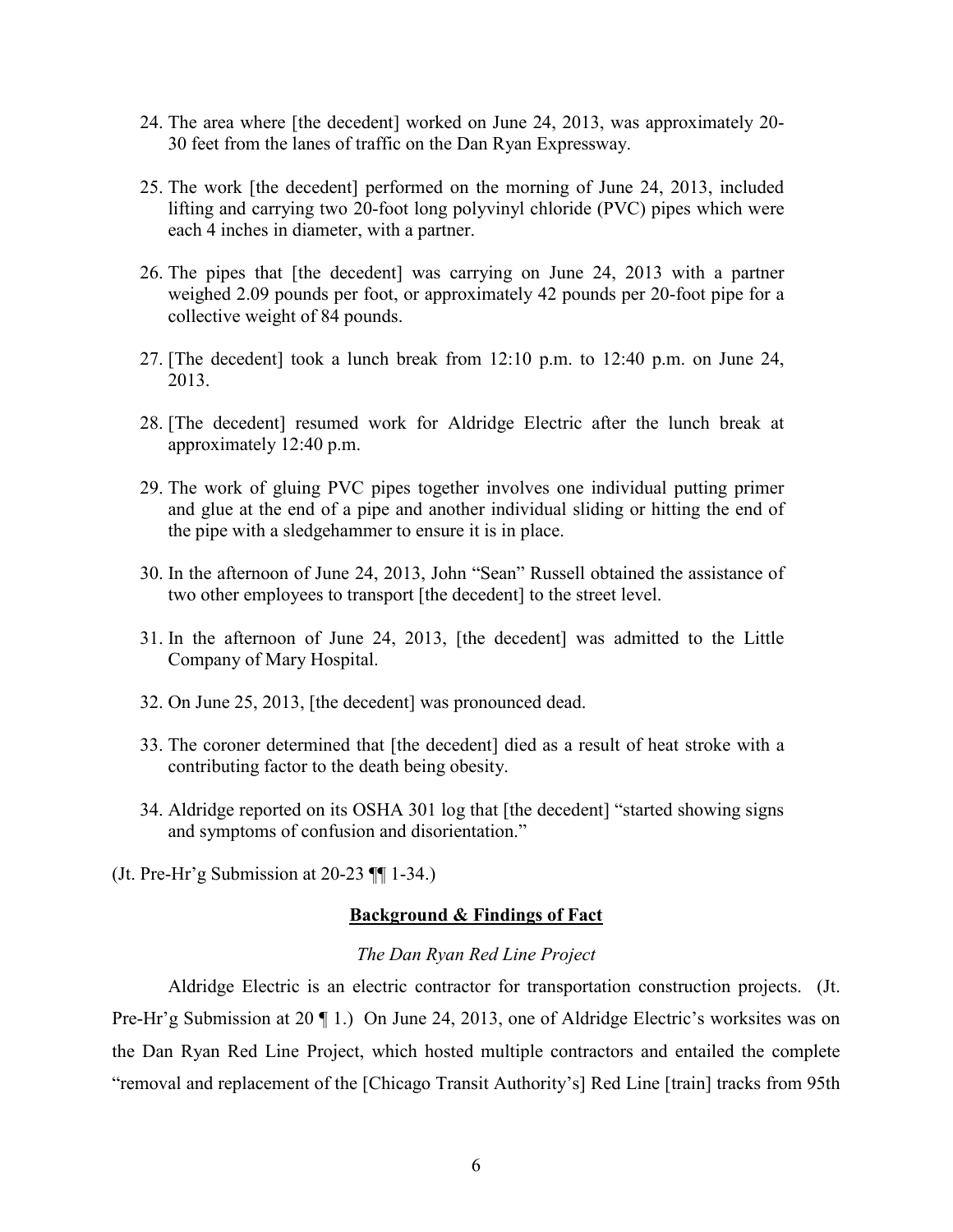street [on the south end] up to the portal at 18th street [on the north end]." (Jt. Pre-Hr'g Submission at 20 ¶ 4; Tr. at 2151.) This ten-mile long worksite was abutted on one side by the north-bound lanes of the Dan Ryan Expressway, and on the other side by the south-bound lanes of the Dan Ryan Expressway, both of which remained active with flowing traffic during the project. (Tr. at 59, 2187-2188.); *see generally* Ex. R-38. The Dan Ryan Red Line Project began on May 19, 2013. (Jt. Pre-Hr'g Submission at  $20 \text{ } \textdegree$ )

#### *The Aldridge Duct Bank Crew*

On June 24, 2013, Aldridge Electric's duct bank crew was located near 15 W. 87th street on the Dan Ryan worksite. (Jt. Pre-Hr'g Submission at 20 ¶ 2.) The workers on that crew included the decedent, Edward Williams, Michael Monahan, Keith Crumpler, Calvin Burnside, Michael Dammer, Mark Kruk, and Keenan Kelley. (Exs. C-77, C-78, C-81-C-85.) For the decedent, Williams and Monahan, it was their first day on the job. (Exs. C-77 at 1, C-81 at 1-2, R-113 at 18-19.) Crew leaders for the duct bank crew included Soloman Redmond and Tyrone Long. (Exs. C-76, C-86.) The crew's direct supervisor was general foreman John "Sean" Russell, who worked for Suarez Electric, but acted in the capacity of an Aldridge foreman. (Jt. Pre-Hr'g Submission at 21 ¶ 7; Tr. at 1492, 1523; Ex. C-57.) Near the duct bank crew was another crew, the precast foundations crew, led by Brandon Mahl. (Tr. at 650.) Mahl and one of his crew members, Richard "Richie" Rossman, wound up replacing the decedent and others on the duct bank crew later in the day when the incident occurred. (Exs. C-61, C-92.)

The Aldridge work day began around 6 a.m. (Tr. at 757.) Workers showed up at the yard and attended the morning show-up meeting, which covered, among other topics, the weather for the day.<sup>[4](#page-6-0)</sup> (Tr. at 79, 757, 2269.) The workers were then assigned their duties, and the duct bank crew was transported by van from the yard to their worksite for the day. (Tr. at 1521-1522.) The decedent reported for work at 7 a.m. and submitted paperwork, including the Medical Examiner's Certificate (not expired until June 15, 2014) that accompanied his

<span id="page-6-0"></span><sup>&</sup>lt;sup>4</sup> The yard was an acre and a half staging area located near 46th-47th Street, where workers for Aldridge, and other contractors such as Kiewit and Terrell, met in the morning, and where the companies had material delivered for the 10-mile long worksite. (Tr. at 2596, 3272.) The yard was about a two-three minute ride from where the duct bank crew was working on June 24, 2013. (Tr. at 3275.)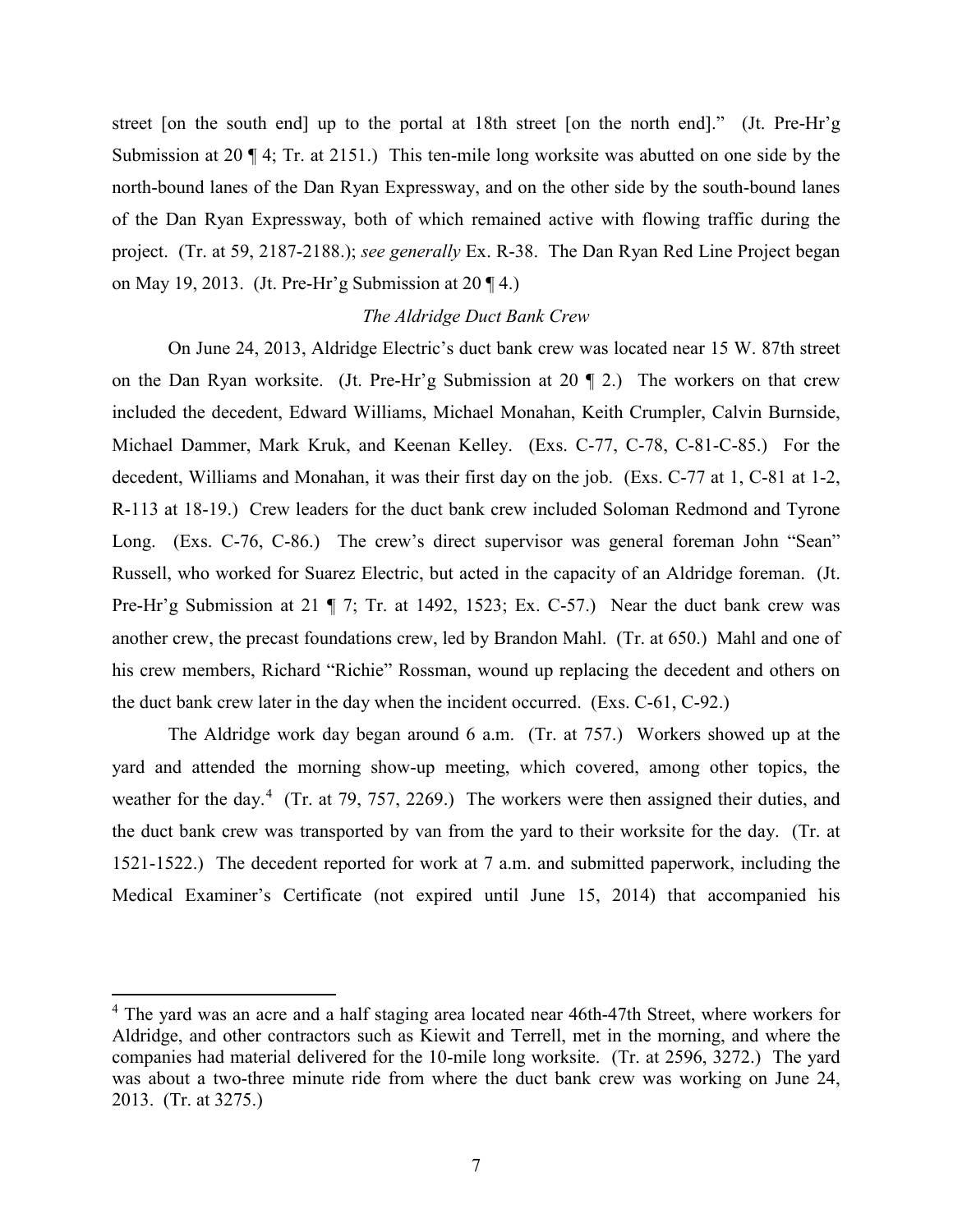commercial driver's license (CDL).<sup>[5](#page-7-0)</sup> (Jt. Pre-Hr'g Submission at 21 ¶ 12; Tr. at 2725, 2740-2741; Exs. C-42, J-6 at 5-27.) As this was their first day on the job, instead of being transported to the worksite after the "show up" meeting, the decedent, Williams and Monahan attended an orientation from 8 a.m. – 9:30 a.m. (Jt. Pre-Hr'g Submission at 21  $\P$  14.) The orientation covered safety topics, including heat illness. (Jt. Pre-Hr'g Submission at 21 ¶ 15; *see generally* Tr. at 2272-2329; Ex. J-2.) At 7:51 a.m. (daylight savings time), the weather conditions were the following: 73° F, 76% humidity, few clouds at 7,500 feet/broken clouds at 20,000 feet/overcast at 25,000 feet, and 13 mile per hour (MPH) wind.<sup>[6](#page-7-1)</sup> (Tr. at 313-314; Ex. C-6).<sup>[7](#page-7-2)</sup>

<span id="page-7-0"></span> $5$  In addition to this Medical Examiner's Certificate, the decedent also signed or submitted the following documents: a copy of his CDL, a New Employee form indicating he was hired out of Local 9, an Employment Eligibility Verification (Form I-9) form, an IRS W-4 form, an Illinois Tax Withholding Worksheet, a signed Confidentiality agreement, a Code of Ethical Conduct Acknowledgment, a Driver Policy, a computer use policy agreement, a Zero Tolerance Policy Agreement regarding safety in the workplace, a Form of Authorization for Drug and/or Alcohol Test, a Drug and Alcohol Policy Acknowledgment, a Sexual Harassment Policy Agreement, a Certificate of Compliance with Driver License Requirements, a Division of Motor Vehicle Release authorization, a Safety Equipment Distribution agreement, an Orientation Checklist, and a Driver Application Form. (Exs. C-42, J-6 at 5-27.)

<span id="page-7-1"></span><sup>&</sup>lt;sup>6</sup> The cloud conditions were explained in the following manner:

**Few** clouds gives a fraction between zero-eighth and two-eighths of the sky is covered. So, basically one-quarter of the sky has clouds. **Scattered** means that three-eighths to four-eighths of the sky is covered. **Broken** means five-eighths to seven-eighths of the sky is covered. And **overcast** is the entire sky is covered.

<sup>(</sup>Tr. at 1174 (emphasis added)); *see also* Ex. C-5 at 15.

<span id="page-7-2"></span><sup>&</sup>lt;sup>7</sup> With regard to the weather on the decedent's worksite on June 24, 2013, the record contains evidence from multiple sources, none of which are from any device or calculated from any device that was on the worksite on June 24, 2013. The Secretary introduced certified climatological data from the U.S. National Oceanic and Atmospheric Administration (NOAA) measured at Midway Airport, which is located 10 miles from the decedent's worksite. (Ex. C-5.) The Secretary distilled NOAA's certified data into a concise demonstrative chart. (Ex. C-6; Tr. at 277-305.) This chart includes temperature, humidity, OSHA calculated heat index (once the temperature was more than 80°F), cloud cover and wind speed. (Tr. at 304.) The data is provided in local standard time and daylight saving time (DST). (Tr. at 309.) The DST data is used in this case because Chicago, Illinois recognized DST on the day of the incident. (Tr. at 314-315; Ex. C-6.)

As with much of the evidence in this case, the source and content of the climatological data are disputed. In response to the certified NOAA data introduced by the Secretary, Respondent introduced similar climatological data taken from WeatherUnderground.com via Dr. Shirley Conibear's report. (Ex. R-93.) Respondent also introduced calculations done by Mr. John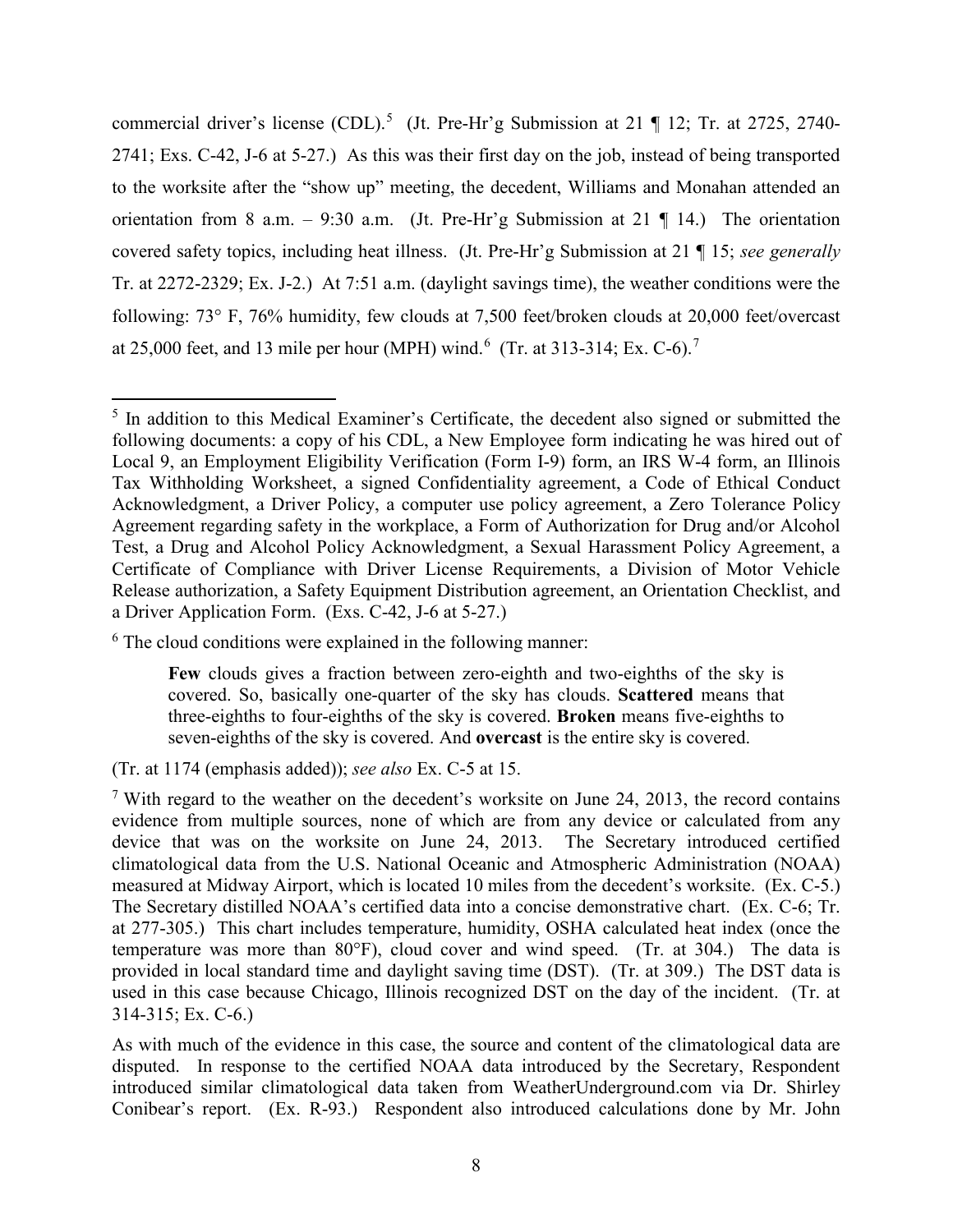After the orientation, the decedent, Williams and Monahan were then transported by van to the duct bank crew worksite around 9:30 a.m. – 10 a.m. (Tr. at 2209; Exs. C-57 at 1, C-76 at 1, R-113 at 24.) At 9:51 a.m., the weather conditions were the following: 73° F, 74% humidity, few clouds 1,500 feet/scattered clouds at 5,500 feet/broken clouds at 10,000 feet, and 10 MPH wind. (Tr. at 343; Ex. C-6.)

### *The Decedent's Worksite*

The decedent's worksite on the Dan Ryan was near the intersection of 87<sup>th</sup> Street, which was the exit to street level from the worksite. (Tr. at 82.) The worksite itself was at mile marker 71 and "approximately 20-30 feet from the lanes of traffic on the Dan Ryan Expressway." (Jt. Pre-Hr'g Submission at 22 ¶ 24; Tr. at 127, 135; Exs. C-3 at 15, C-12 at 2.) The lanes of active traffic were on either side of the worksite, which was excavated such that it was submerged to what looks like approximately shoulder-level relative to street level. (Tr. at 133; Ex. C-12 at 1- 2.) Five feet tall concrete jersey walls with chain link fencing on top protected the worksite from the active lanes of traffic on either side of the worksite. (Tr. at 2515; Ex. R-37 at 1-2.) Running down the center of the worksite was the trench, which was approximately 40 inches deep and appears to be three feet wide. (Tr. at 1526; Ex. C-12 at 2.) The workers on the duct bank crew

Dobby, who derived his calculations from both the Midway NOAA climatological data as well as "solar radiance" data taken from Argonne National Laboratory in Lemont, Illinois, which is 18 miles from the decedent's worksite. (Tr. at 4313-4315; Ex. R-53 at 7-14.)

However, the differences in the weather data with respect to the temperature, humidity, cloud cover and wind speed on June 24, 2013, are limited. Indeed, as Respondent argues, the WeatherUnderground.com data is not that different than the certified NOAA data and OSHA itself used the WeatherUnderground.com data as a basis to issue the citations. Because the NOAA data is certified, however, the undersigned finds that it is the most reliable data in the record for temperature, humidity, cloud cover and wind speed at the germane times, albeit 10 miles away from the worksite, on June 24, 2013. Fed. R. Evid. 201(b) (taking judicial notice of facts from a source that cannot reasonably be questioned).

With regard to heat index, the undersigned notes that the heat index notated on the Secretary's chart was not certified (despite what is written in the alleged violation description in the citation); it was calculated, using NOAA's certified data, by CO Carr using OSHA's mobile heat application (app). (Tr. at 284.) OSHA's mobile heat app is not able to calculate a heat index when the given temperature is less than 80° F, so the OSHA calculated heat index is not included in this demonstrative chart any earlier than 12:51 p.m. DST. (Tr. at 284-285; Ex. C-6.) Additionally, because the calculated heat index on this chart is not certified, the undersigned takes no judicial notice of it. However, this calculated heat index serves to demonstrate what OSHA relied on, in part, to issue this citation.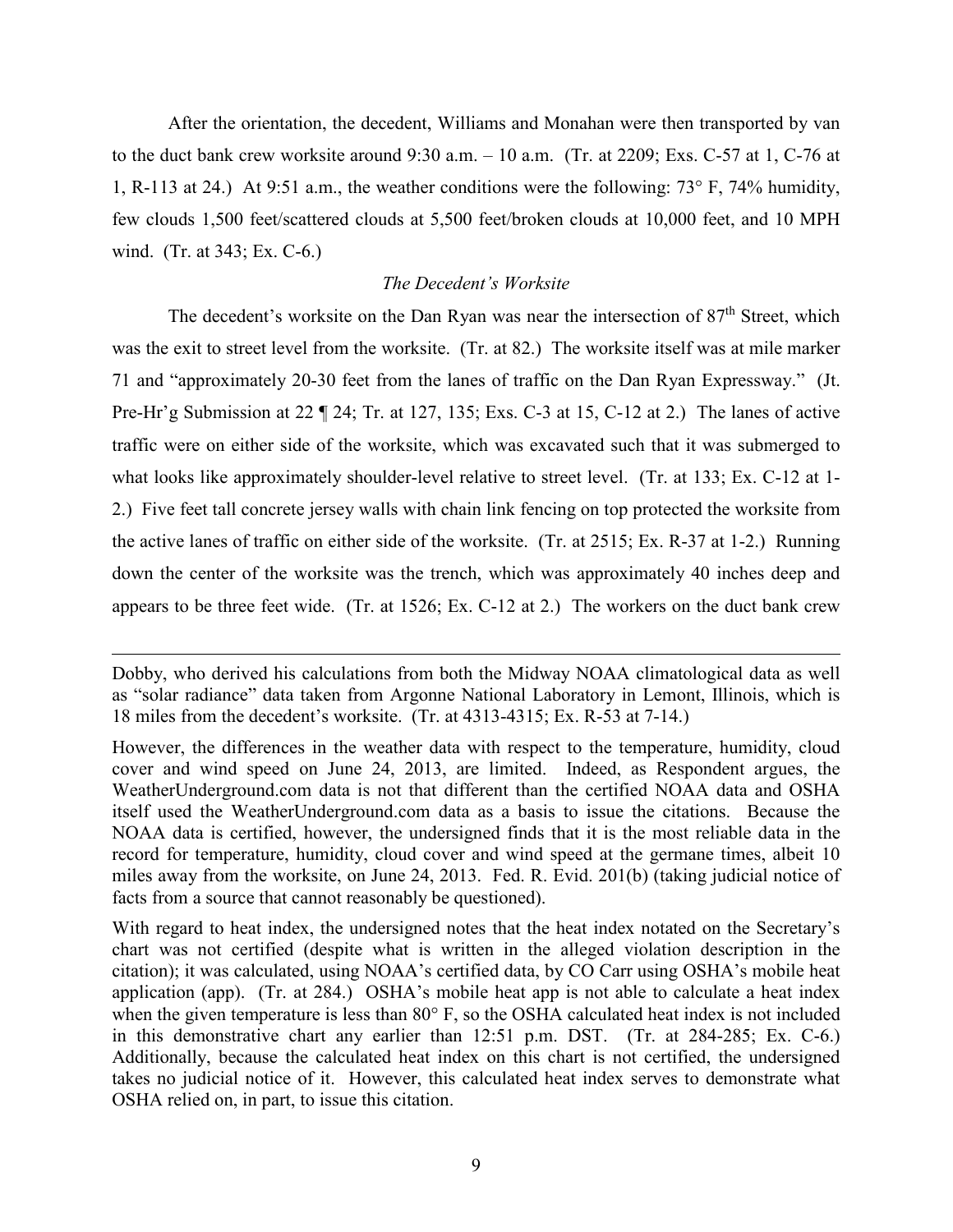focused on that trench: bringing pipe over to the trench from pipe piles approximately 20 feet away (*i.e.*, spotting pipe) and then securing those pipes in four layers within the trench (*i.e.*, gluing or seating pipe). (Tr. at 1524-1525, 1530.) The duct bank crew had a "traveling" worksite, in that the worksite moved north as the crew finished spotting and gluing pipe at each location. (Tr. at 151-152.)

## *The Decedent's Morning Task*

When the decedent arrived at his worksite around 10 a.m., Aldridge Safety Manager Edward Sandner and Sean Russell met him.<sup>[8](#page-9-0)</sup> (Tr. at 1536, 2209-2210.) Sandner showed the decedent the daily task analysis (DTA) of his job for that day, which did not include the weather as a notable hazard that day, and the decedent signed the DTA as having read it. (Tr. at 1536- 1537, 2220, 3363-3364; Ex. R-10.) The hazards that were included on the decedent's DTA were: "lifting, slips, falls, machinery, pinch points and egress of trench." (Ex. R-10.) Some of the "corrective action" instructions on the DTA included "watch where you step" and "watch out for each other." (Ex. R-10.) The weather was not included as a hazard on the DTA because Sandner thought "it was going to be a nice day that day, bearable."<sup>[9](#page-9-1)</sup> (Tr. at 3364.)

l

<span id="page-9-0"></span> $8$  As CO Carr testified, the exact timeline of all of the actions on this day is difficult to pinpoint precisely. (Tr. at 149.) Most of the series of events here depend on the statements and testimony of Sean Russell and Edward Williams, as they were the two people who chiefly interacted with the decedent on this day and whose testimony is in the record. Williams was partnered with the decedent mainly in the morning, but was not partnered with him in the afternoon, although they worked nearby each other. Russell interacted with the decedent in the afternoon. With respect to the timeline, the statements and testimony of the other witnesses in this case are being used to corroborate the statements and testimony of Williams and Russell. Respondent objected to the admission of the employee statements at the hearing, as none of them were signed and were not in the employee's handwriting. However, as noted in footnote 25 *infra*, the portions of the statements, including those regarding the series of events and the timeline that are corroborated by testimony are given some weight.

<span id="page-9-1"></span><sup>&</sup>lt;sup>9</sup> According to the statement recorded by CO Carr during her investigation, Russell stated that the decedent was wearing a t-shirt, jeans, work boots, safety vest, gloves, safety glasses and a hard hat that day. (Ex. C-57 at 5.) At the hearing CO Carr and OSHA official Mark Knezovich agreed that the workers on the worksite were not wearing heavy protective clothing, impermeable suits, layers of protective clothing, or anything that would retain heat. (Tr. at 1237, 1266, 1277, 1973.)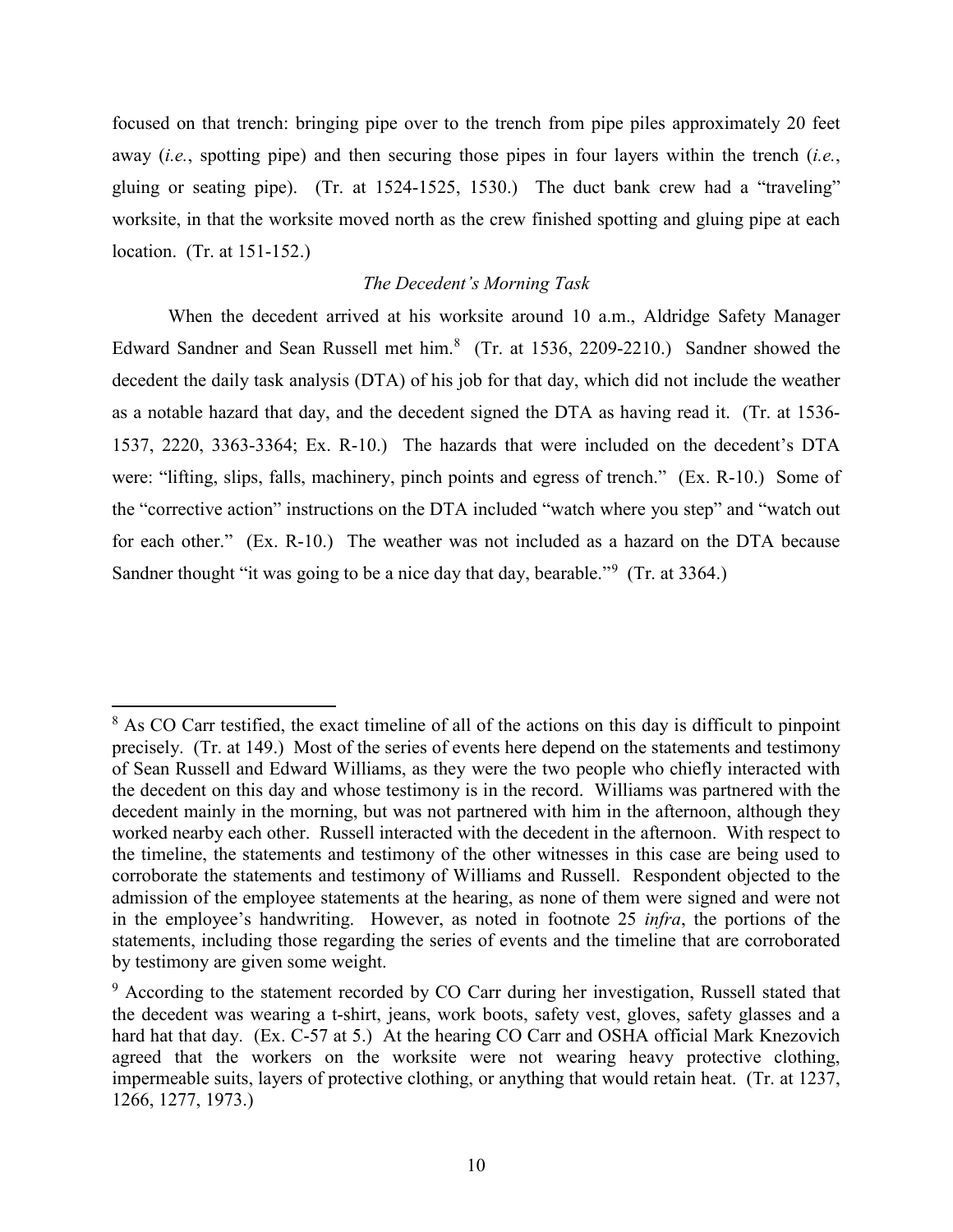The decedent and Williams partnered up and began to spot pipe together around 10 a.m.  $-10:15$  a.m.<sup>10</sup> (Tr. at 1538-1540; Ex. C-77 at 1.) At 10:51 a.m., the weather conditions were the following: 73° F, 71% humidity, few clouds at 3,800 feet/broken clouds at 7,500 feet/broken clouds at 12,000 feet, and 13 MPH wind. (Tr. at 343; Ex. C-6.) On this jobsite, everyone would bring their water with them, or just a bottle because there was bottled water on the job. The workers would bring their water bottle with them to each spot and "sip on it" during the workday. (Tr. at 1551.) The decedent was observed carrying a personal jug of water from which he drank that day. (Tr. at 1060.) Russell noted that the decedent's jug of water was "the largest bottle that I remember of everybody." (Tr. at 1551.) At 11:51 a.m., the weather conditions were the following: 76°F, 64% humidity, few clouds at 5,500 feet/broken clouds at 10,000<sup>[11](#page-10-1)</sup> feet/broken clouds at 17,000 feet, and 9 MPH wind. (Tr. at 344; Ex. C-6.)

At 12:10 p.m., the workers took their lunch break. (Jt. Pre-Hr'g Submission at 22 ¶ 27.) The decedent and Williams sat in a covered All Terrain Vehicle (ATV) while they ate their lunch together. (Exs. C-77 at 2, R-113 at 52-53.) The two of them talked, laughed and joked with each other, and talked on their phones during lunch. (Exs. C-77 at 2, R-113 at 52-53.) According to Williams, the decedent showed no signs of heat illness during lunch. (Ex. R-113 at 53.)

### *The Decedent's Afternoon Tasks*

#### "FEW055 BKN100 BKN170"

l

<span id="page-10-0"></span> $10$  Spotting pipe included "lifting and carrying two 20-foot long polyvinyl chloride (PVC) pipes which were each 4 inches in diameter, with a partner. The pipes that the decedent was carrying on June 24, 2013 with a partner weighed 2.09 pounds per foot, or approximately 42 pounds per 20-foot pipe for a collective weight of 84 pounds." (Jt. Pre-Hr'g Submission at 22 ¶¶ 25-26.)

<span id="page-10-1"></span> $11$  The Secretary's demonstrative chart seems to have a transcription error from the certified data, stating that the first broken cloud cover is at 1,000 feet. (Ex. C-6); *see also* Ex. C-5 (NOAA certified data). The certified data indicates that the cloud cover is listed "in ascending order" and in hundreds of feet. (Ex. C-5 at 15 (under Terminology for column 4).) The relevant entry in the NOAA certified data is:

<sup>(</sup>Ex. C-5 at 2.) The undersigned notes that the number associated with the first broken cloud cover, the second number listed in the demonstrative chart, must be greater than 5,500 feet and less than 17,000 feet. Therefore, it is assumed that the first broken cloud cover is at 10,000 feet instead of 1,000 feet.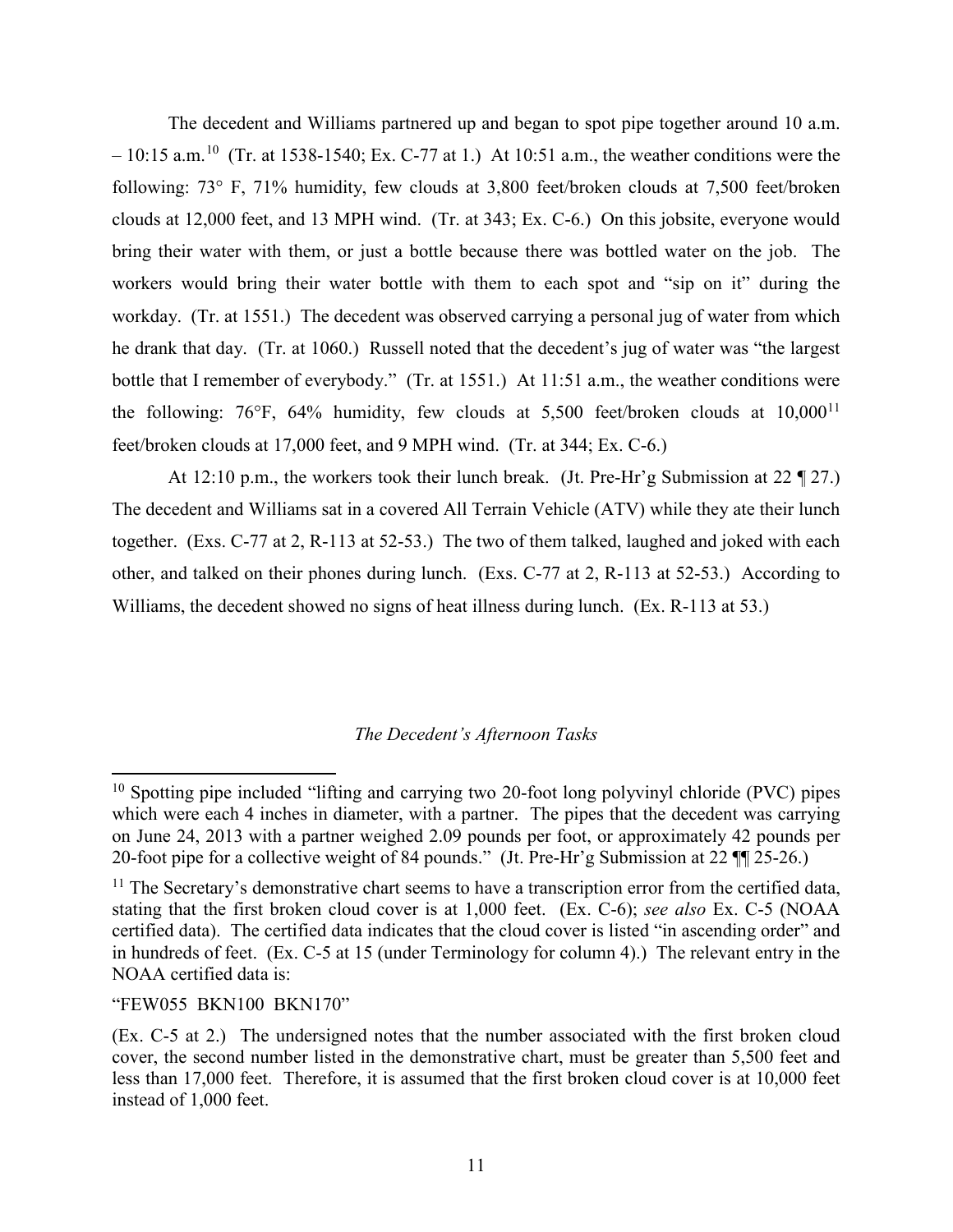After lunch was over at 12:40 p.m., the decedent finished his task of spotting pipe and began the task of "gluing pipe."[12](#page-11-0) (Jt. Pre-Hr'g Submission at 22 ¶ 28; Tr. at 244-245, 1544- 1545; Ex. C-77 at 2.) This task also required a partner, but the record is unclear on who the decedent's partner was.<sup>[13](#page-11-1)</sup> (Tr. at 1321.) Williams, the decedent's previous partner for spotting pipe, was gluing pipe with Chris Inman nearby the decedent. (Ex. R-113 at 44.) At 12:51 p.m., the weather conditions were the following: 83°F, 48% humidity, few clouds at 5,500 feet/scattered clouds at 15,000 feet/broken clouds at 20,000 feet, and 15 MPH wind. (Tr. at 344; Ex. C-6.) The OSHA calculated heat index at 12:51 p.m. was 83.5° F. (Ex. C-6.)

Around 1:45 p.m.-2 p.m., Williams noticed the decedent stumble. (Exs. C-77 at 2.) At the time, Williams did not think that the stumble indicated anything serious, blaming it "on the rocks" and he said we "kind of laughed about it[.]" (Exs. C-77 at 2, R-113 at 55, 106-107.) The record then indicates that either Russell noticed the decedent stumble, or another worker brought it to Russell's attention, as Russell walked up to the crew. (Ex. C-77 at 2, R-113 at 55, 74; Tr. at 1546, 3384.) At 1:51 p.m., the weather conditions were the following: 84° F, 49% humidity, few clouds at 6,500 feet/scattered clouds at 9,500 feet/scattered clouds at 17,000 feet, and 11 MPH wind. (Ex. C-6.) The OSHA calculated heat index was 84.9° F at 1:51 p.m. (Ex. C-6.)

## *Russell Directs the Decedent to Take a Break*

At that time, which according to Russell was "around 2 or 2:30 p.m.," Russell asked the decedent to get out of the trench to take a break. (Tr. at 1546.) He told Richie Rossman to replace the decedent on the duct bank crew. (Tr. at 3776-3777; Ex. C-92 at 1.) Russell testified that the decedent objected and wanted to return to work and said that he was fine. (Tr. at 1548- 1549.) According to Russell, the decedent did not need assistance to get out of trench, did not look like he struggled to get out of the trench, and did not appear confused, incoherent or disoriented at that time. (Tr. at 3385-3386.)

 $\overline{a}$ 

<span id="page-11-0"></span><sup>&</sup>lt;sup>12</sup> "The work of gluing PVC pipes together involves one individual putting primer and glue at the end of a pipe and another individual sliding or hitting the end of the pipe with a sledgehammer to ensure it is in place." (Jt Pre-Hr'g Submission at 22 ¶ 29.)

<span id="page-11-1"></span> $13$  The record suggests that Keith Crumpler was the decedent's partner gluing pipe because Richie Rossman, who replaced the decedent in the trench later that afternoon, stated that he "continued on" with Crumpler. (Tr. at 3776-3777, 3780-3781; Ex. C-92 at 1.) CO Carr wrote that Crumpler stated that he paid no attention to the decedent that day. (Ex. C-84 at 1.)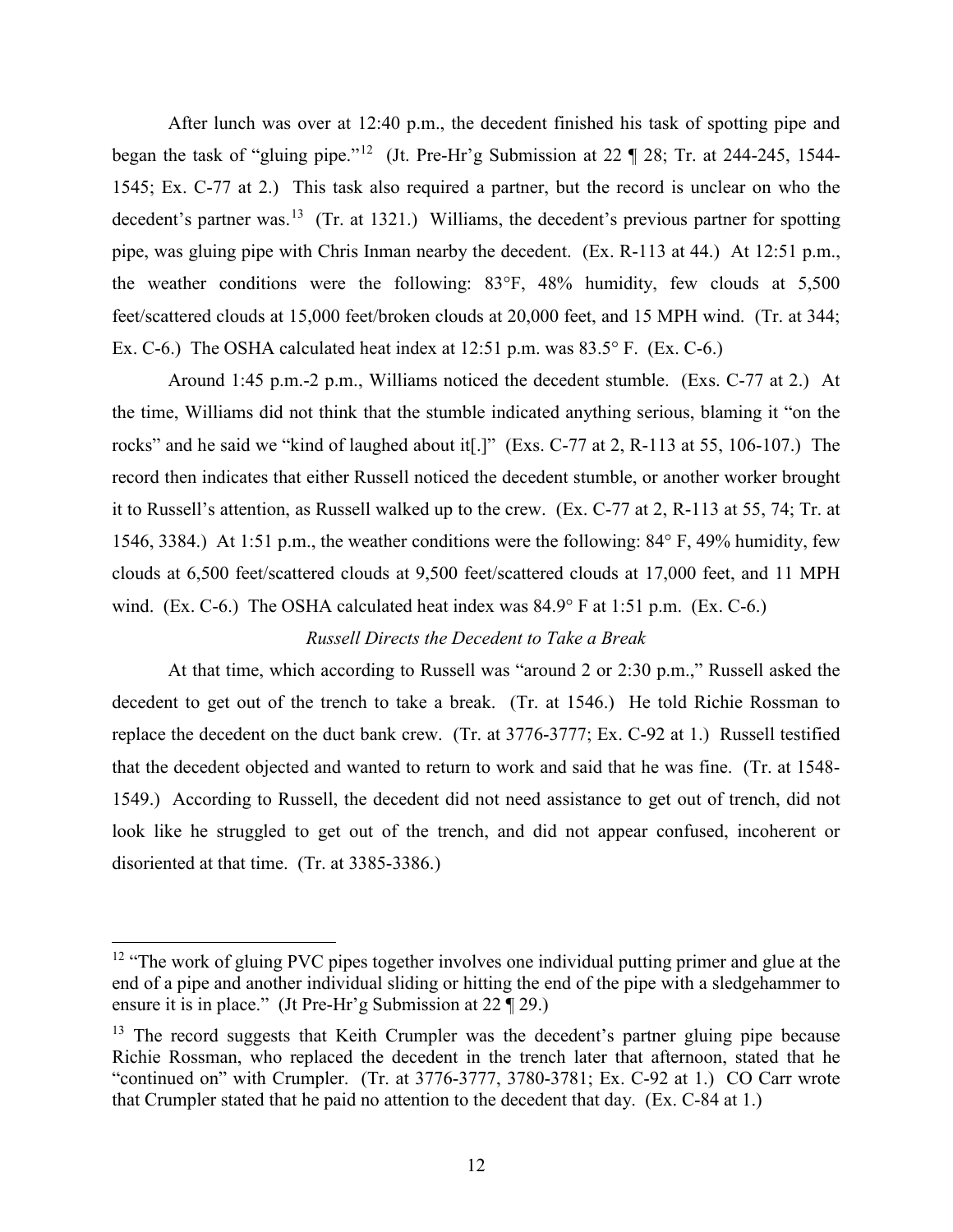When asked why the stumbling prompted Russell to ask the decedent to get out of the trench at that time, Russell testified, "I just did, because he stumbled. And I thought just take, you know, take a break. Have some water. Because I had plenty of people that day." (Tr. at 1546-1547.) In his statement during the investigation, CO Carr wrote: "I knew it was his first day back after being off for a couple of months[,] the pipe is kind of heavy, I thought he just needed a break." (Ex. C-57 at 2.) CO Carr also noted that Russell stated: "I honestly thought that he was going to sit there for 20-30 minutes and then come back to work. He seemed OK. He did not report any other symptoms other than sweating profusely."<sup>14</sup> (Ex. C-57 at 7.)

Russell led the decedent to the back of a Wells Cargo trailer, which functioned as a tool storage shed and was about 40 feet from where the decedent was working. (Tr. at 1548-1549; C-61 at 1.) The trailer was not air-conditioned, but it opened completely in the back and had openings on the side. *See, ex.*, Exs. C-16 at 4 of 6, 5 of 6; R-37 at 69 of 91 (pictures of the Wells Cargo trailer). The decedent sat on the back of the trailer edge, which was shaded at the time, with his legs dangling over the edge. (Tr. at 203, 1540.) Russell stated that he stayed with him for about "a minute or two," watched him sip water, and talked with him. (Tr. at 1551.) Russell left to check on the other workers. (Tr. at 1552.)

### *Mahl's Observations*

Brandon Mahl recalled that he thought he saw Russell walk the decedent over to the Wells Cargo trailer, though he could not remember specifically. (Tr. at 702.) Mahl said he went over to the trailer to gather some material, and wound up talking with the decedent.<sup>[15](#page-12-1)</sup> (Tr. at 703-704.) He said that he knew the decedent from a previous job and asked how he was doing. (Tr. at 704.) The decedent then went to sit down on the edge of the trailer and Mahl then realized that the decedent was taking a break. (Tr. at 704.) Mahl testified that he then told the

<span id="page-12-0"></span> $14$  The employee statements were a source of considerable disagreement at the hearing, but were received into evidence as the notes that CO Carr wrote on the day of the inspection interviews. (Tr. at 148, 398, 873, 1475, 2134.) The wording within each of these interview notes is the source of the discord, depending on which words are being used within the statement. However, the undersigned finds that Russell's statements here regarding his state of mind at this time is consistent with Russell's actions at this time, his other testimony at the hearing, and was given closest in time to the actual event. *See also* footnote 25 *infra*. Russell's statements regarding what he was thinking at the time he removed the decedent from the trench are thus accorded some factual weight.

<span id="page-12-1"></span><sup>&</sup>lt;sup>15</sup> In his statement, CO Carr wrote that Mahl stated that his crew and Russell's crew shared the Wells Cargo trailer for their tools. (Ex. C-61 at 1.)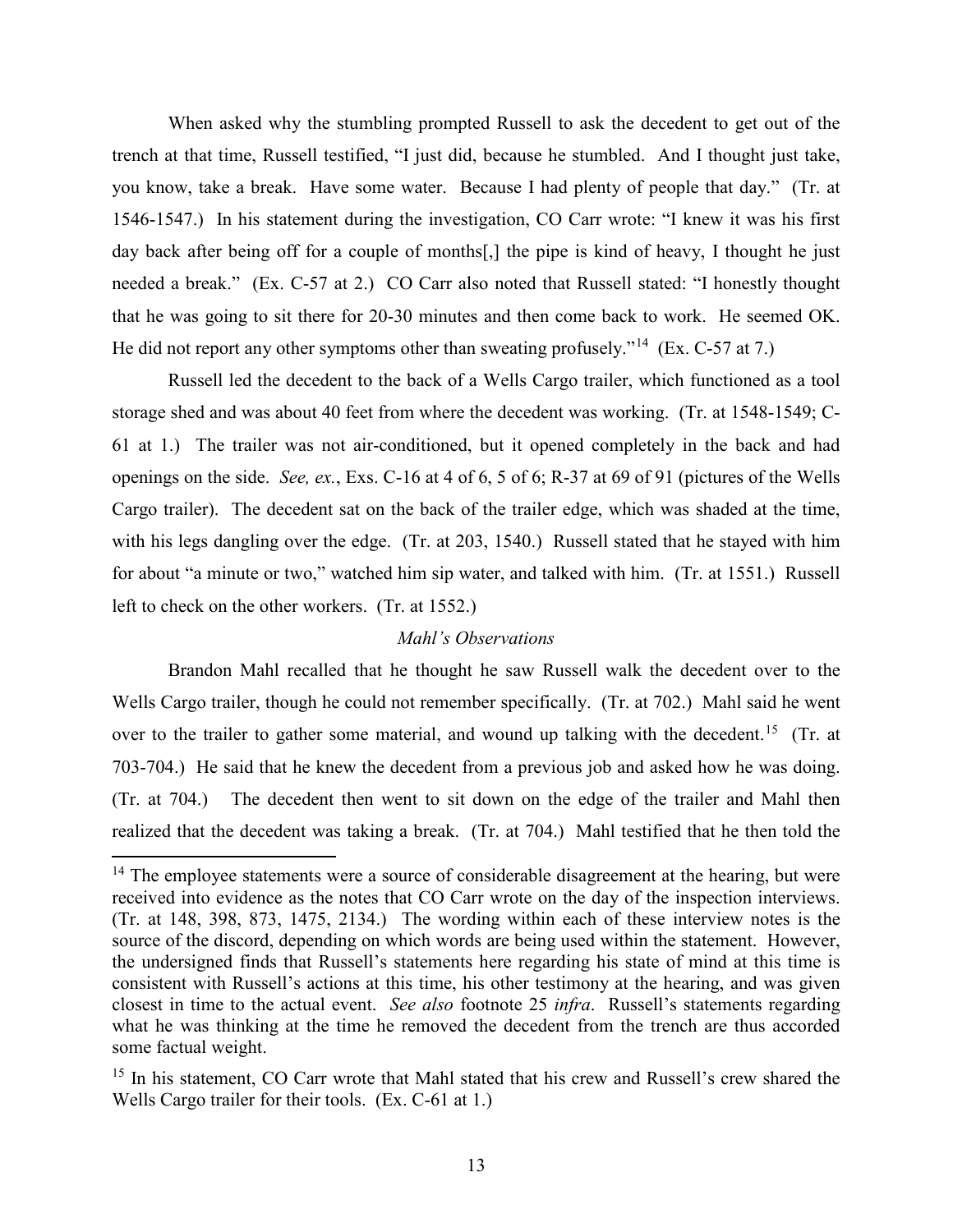decedent to go to the cab of a nearby "machine" because it was air-conditioned. (Tr. at 704.) When asked why Mahl recommended that the decedent go to the air-conditioned cab, Mahl responded "because it's cooler there." (Tr. at 705.) Mahl "briefly" watched the decedent walk toward the cab.<sup>[16](#page-13-0)</sup> (Tr. at 3554-3555.) Fifteen minutes later, Mahl saw the decedent walk back past the Wells Cargo trailer from the direction of the cab – Mahl estimated that the decedent was in the air-conditioned cab for 10 minutes. (Tr. at 3555-3556; Ex. C-61 at 2.) Mahl met the decedent at that time "to talk to him. To see how he was doing." (Tr. at 3555.) To Mahl, at that time, the decedent did not seem disoriented, or confused, and he was not walking in a stumbling manner. (Tr. at 3556-3557.) The decedent continued on past Mahl, and Mahl testified that he assumed that the decedent was going back to work. (Tr. at 3558.)

## *Williams's Observations*

Williams stated that, upon Russell's request, the decedent "ended up crawling up out the – getting up out the trench," but then clarified that the decedent was "…not really crawling, but like – he just – I don't even know how to explain it. Just put your foot up and hop up on out of there. Like I said, he's a taller guy; so it's easy to step up out of there when you're taller."<sup>[17](#page-13-1)</sup> (Ex. R-113 at 75-76.) Williams testified that Russell told the decedent to go to the airconditioned cab. (Exs. C-77 at 3, R-113 at 55-57.) He testified that 20-30 minutes later, around 2:20-2:30 p.m., Williams watched the decedent walk from the direction of the cab, which was about 200-300 feet from the Wells Cargo trailer, past Williams going north. (Ex. R-113 at 57- 59; Tr. at 3552.) At that time, Williams asked the decedent, "Are you all right?" The decedent responded, "Yeah, I'm as good as it's going to get," and kept walking past Williams. (Exs. C-77 at 3; R-113 at 56.) According to Williams, at that point in time, the decedent looked "sluggish," but Williams "figured [the decedent] was alright." (R-113 at 57-58.)

<span id="page-13-0"></span><sup>&</sup>lt;sup>16</sup> Mahl, Russell and Williams all testified that they assumed that the decedent went to the cab, however, none of them stated that they actually saw him go into the cab.

<span id="page-13-1"></span> $17$  The Secretary leans on the word "crawling" in an attempt to bolster his case that the decedent was exhibiting signs of heat illness at this time. (Sec'y Reply Br. at 26.) The undersigned notes that, while arguing that Respondent obfuscated facts, the Secretary at the same time quoted this "crawling" statement by Williams out of context. As a result, the Secretary's argument is based on an out-of-context statement as there is no evidence that the decedent crawled out of the trench in the sense that he needed assistance due to heat illness. Indeed, the only evidence in the record instructive at that point in time shows that the decedent did not need assistance in getting out of the trench or in walking over to the Wells Cargo trailer to take a break.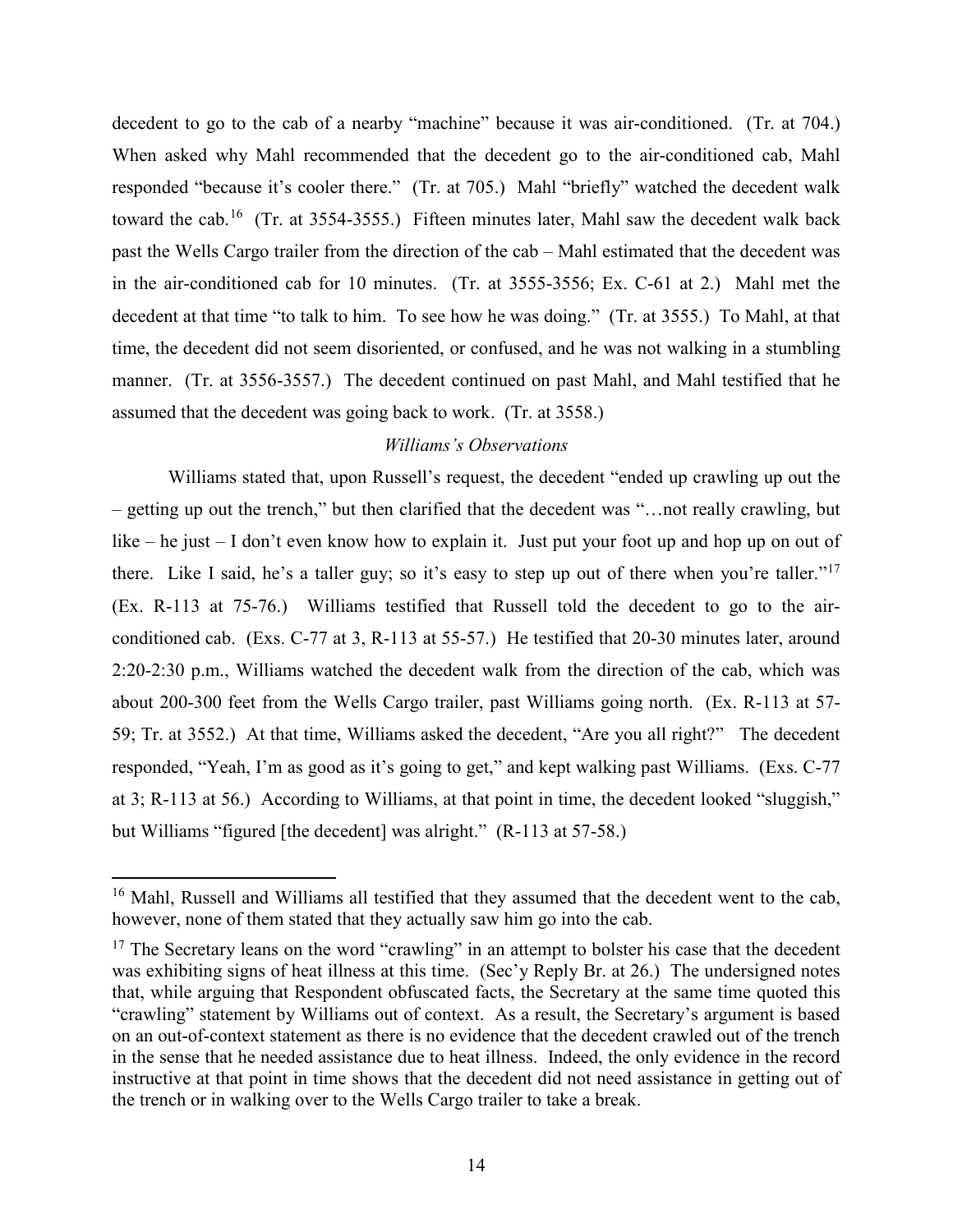### *Kelley's Observations*

Keenan Kelley stated that he watched Russell walk the decedent over to the Wells Cargo trailer. (Ex. C-85 at 3.) He stated that the decedent and Russell were "wisecracking" together as they walked, with Russell's hand on the decedent's back "like when wisecracking," and that when the decedent sat down, Kelley could tell that the decedent was tired. (Ex. C-85 at 3-4.) Kelley said that the decedent walked by him [Kelley] 20-30 minutes later.<sup>18</sup> (Ex. C-85 at 4.)

### *Russell Evacuates the Decedent*

According to Russell, five to ten minutes after he left the decedent on the back of the Wells Cargo trailer, Russell came back to the trailer. (Tr. at 1552.) CO Carr wrote down that Russell stated during the subsequent OSHA investigation that he saw the decedent walking from the direction of the excavator cab, which he assumed that Mahl had suggested to the decedent due to Mahl's background in the Marines. (Ex. C-57 at 6.) Russell testified that he believes that in the 5-10 minutes he was gone, the decedent had gone to the air-conditioned cab. (Tr. at 1555.) Russell testified that the decedent was walking north next to the Wells Cargo trailer with his lunch box and other belongings as Russell was walking south toward him. (Tr. at 1553.)

As they approached each other, the decedent and Russell met next to an ATV. (Tr. at 1555.) The decedent then told Russell, "I can't bend anymore." (Tr. at 1555.) At that point, Russell called out to Soloman Redmond and Chris Inman to accompany them in the ATV to the 87th Street station, the exit from the worksite. (Tr. at 1556; *see also* Jt. Pre-Hr'g Submission at 22 ¶ 30.) Redmond testified that the decedent was "disorientated" when he assisted him into the ATV.<sup>[19](#page-14-1)</sup> (Tr. at 640.) He testified that he meant that the decedent was "stumbling" and "woozy." (Tr. at 640.) Consistent with this testimony, CO Carr wrote in his statement during the investigation that Redmond described the decedent at the point of assisting him into the ATV as "discombobulated" and "dizzy," and that he "stumbled."<sup>[20](#page-14-2)</sup> (Ex. C-76 at 3; Tr. at 640.) According to Redmond, the decedent was still making sense at this point in time. (Tr. at 633.)

<span id="page-14-0"></span><sup>&</sup>lt;sup>18</sup> The other members of the duct bank crew that day, Burnside, Dammer, Crumpler, Kruk and Monahan, did not have any information about the timeline of events that afternoon.

<span id="page-14-1"></span> $19$  The record indicates that Redmond had limited interaction with the decedent that day until this specific point in time. (Tr. at 627-628; Ex. C-76 at 1-3.)

<span id="page-14-2"></span><sup>&</sup>lt;sup>20</sup> Notably, CO Carr did not write the word "disorientated" in Redmond's statement. (Ex. C-76.) This is notable because the word "disorientate" is a source of dispute for another issue, Respondent's own incident report, discussed later in this decision.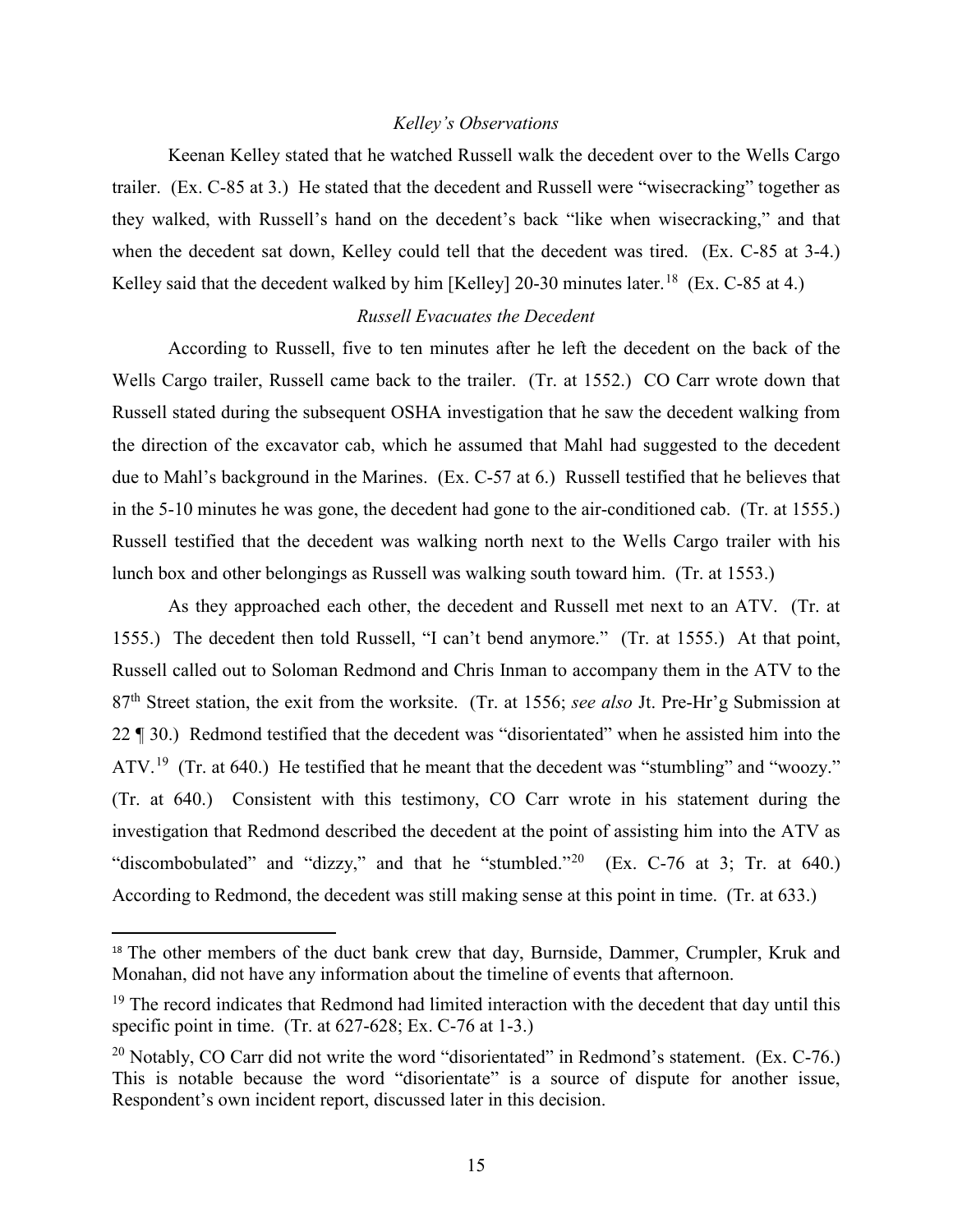The four of them, Russell, Redmond, Inman and the decedent, travelled approximately a minute to five minutes in the ATV to the 87th Street station. (Tr. at 634, 1557-1558.) When they arrived at the 87th Street station, Redmond and Inman helped the decedent up the 6 foot ladder to get to the first level platform. (Tr. at 129, 3399.) According to Redmond, the decedent could no longer walk on his own at that point, but he was still coherent. (Tr. at 634-635.) Russell followed them, after gathering the decedent's belongings from the ATV. (Tr. at 1558, 3399.)

Once they got up the ladder, the decedent, Redmond and Inman had two sets of stairs to ascend to make it to street level. (Tr. at 129.) Redmond and Inman helped the decedent up the first set of stairs, and the decedent was still coherent. (Tr. at 636.) However, while they were going up the second set of stairs, the decedent became incoherent. (Tr. at 636.) At that point, Redmond shouted out to Russell that the decedent was incoherent and to call 911. (Tr. at 638, 1559, 3399.) Russell called at that time, which was 3:03 p.m. (Tr. at 1559; Ex. C-33 at 2.) While Russell was on the phone, Redmond and Inman placed the decedent in a chair at the top of the stairs. (Tr. at 637-640, 1559-1560, Ex. C-57 at 3.) At that point, the decedent began to lose consciousness. (Tr. at 640.) The decedent slid out of the chair onto the floor. (Tr. at 637, 640.) Russell and Redmond testified that water was then poured on the decedent, wet towels and ice packs were placed on his chest, and he was fanned with 2 feet by 2 feet pieces of plywood. (Tr. at 637, 1561; Ex. C-57 at 3.) Last measured at 2:51 p.m., the weather conditions were the following: 84° F, 57% humidity, scattered clouds at 3,300 feet/scattered clouds at 9,500 feet/broken clouds at 25,000 feet, and 13 MPH wind. (Ex. C-6.) The OSHA calculated heat index was 86.7° F. (Ex. C-6.)

The emergency responders arrived at 3:16 p.m. (Ex. C-34.) The decedent was transported to the hospital and was admitted with a core temperature of 108.8°. (Ex. C-35 at 4.) He died the next evening on June 25, 2016. (Jt. Pre-Hr'g Submission at 22 ¶ 22; Ex. C-6 at 6.) The autopsy report states that the decedent's cause of death was heat stroke with a contributing factor of obesity. (Ex. C-35 at 5.)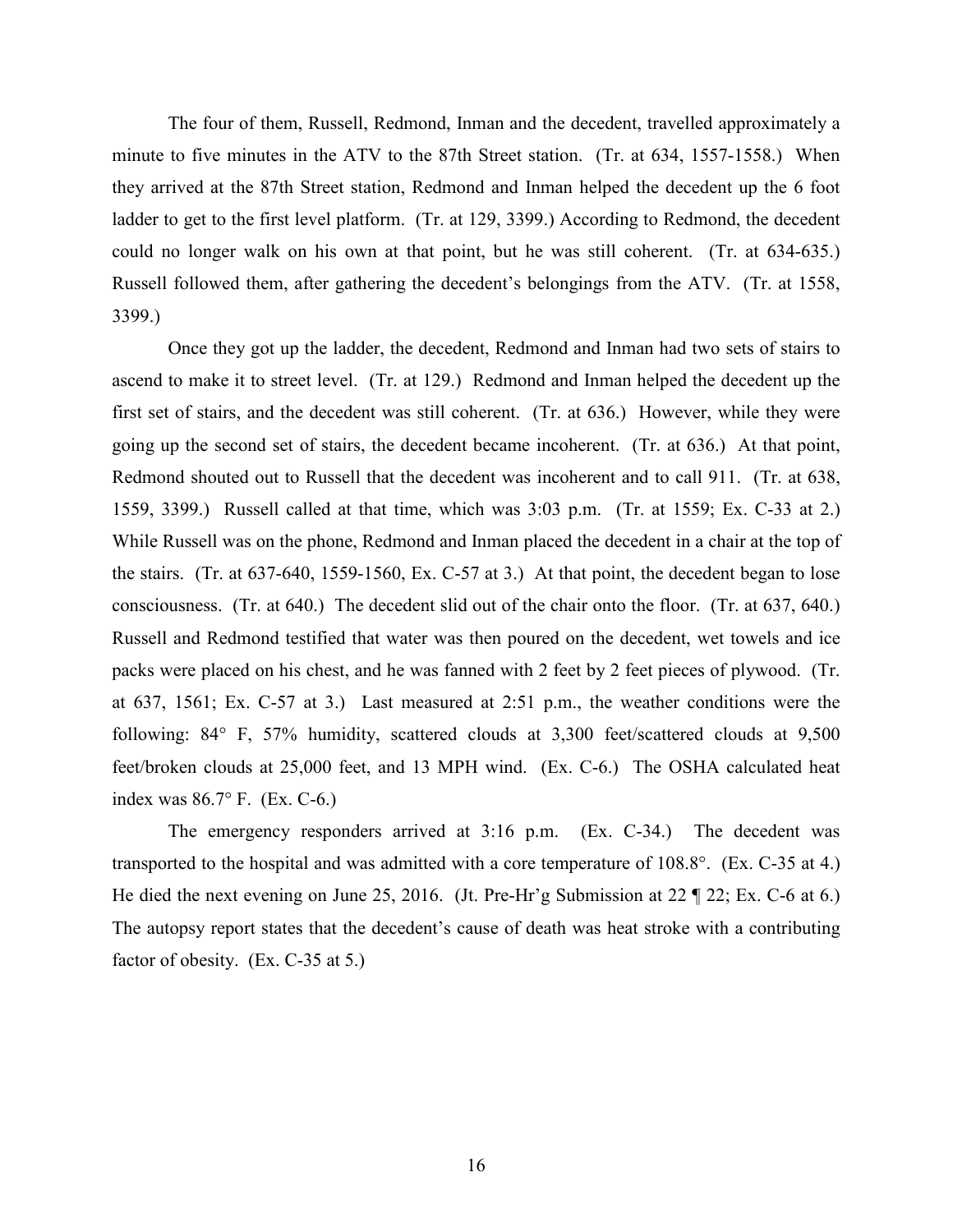### *OSHA Investigation*

OSHA Compliance Officer Louise Carr, accompanied by Compliance Officer Brad Becker, was the lead investigator for this matter.<sup>21</sup> (Tr. at 58.) CO Carr and CO Becker arrived at the Aldridge yard on June 26, 2013 at about 10a.m. (Ex. C-3 at 14.) They showed their credentials and held an opening conference – the Aldridge officials present were Director of Safety O'Brien Mills, and Safety Engineers Edward Sandner and Todd Lowry. (Tr. at 87, 1327, 2144, 2231, 2291; Ex. C-3 at 2.) During the opening conference, CO Carr gathered facts associated with the events of the day in accordance with OSHA's enforcement guidance, also known as the Galassi memoranda, for heat related inspections.[22](#page-16-1) (Tr. at 95-98, 139-140); *see generally* Exs. C-2 at 12-13; J-7, J-8, J-9 (CO Carr's Inspection Questionnaire and Galassi memoranda).

CO Carr and CO Becker then drove to the decedent's worksite at mile marker 71 along the Dan Ryan Expressway. (Tr. at 127.) The duct bank crew's current worksite had already "travelled" further north, and the pipes that the decedent had spotted and glued in the trench had been "filled in with cement precast." (Tr. at 127, 133; Exs. C-12, R-38.) As part of the investigation that day, CO Carr and CO Becker took pictures and a video of the conditions of the worksite, but did not take temperature measurements or distance measurements.<sup>23</sup> (Tr. at 127-129; Exs. C-12, R-38.) It had recently rained and the worksite had "notable mud and water" on it – no Aldridge workers were on the worksite that day. (Tr. at 127-128; Exs. C-12, R-38.) CO Carr stated on video that day that she would wait to take weather measurements of the worksite when the crew was there. (Tr. at 986-987; Ex. R-38.) Similarly, CO Carr did not take temperature measurements of the Wells Cargo trailer or of the air-conditioned cab on this day because they were both locked. (Tr. at 127.) CO Carr did not interview any other Aldridge

l

<span id="page-16-0"></span><sup>&</sup>lt;sup>21</sup> Aldridge Director of Safety, O'Brien Mills, notified OSHA of the fatality approximately two hours after the decedent died. (Tr. at 83-83; Ex. C-3 at 6.) CO Becker responded to Mr. Mills's telephone call the next day and arranged for OSHA's investigation. (Tr. at 84.)

<span id="page-16-1"></span> $22$  These memoranda related to heat illness inspections were sent from Thomas Galassi, Director of OSHA's Directorate of Enforcement Programs, to OSHA's Regional Administrators in August 2011 (Ex. J-7), July 2012 (Ex. J-8), and April 2013 (Ex. J-9).

<span id="page-16-2"></span> $23$  CO Carr had brought along a wet bulb globe temperature device for the inspection, but left it in the car, and did not bring any measurement device to measure distance. (Tr. at 84, 128-129.)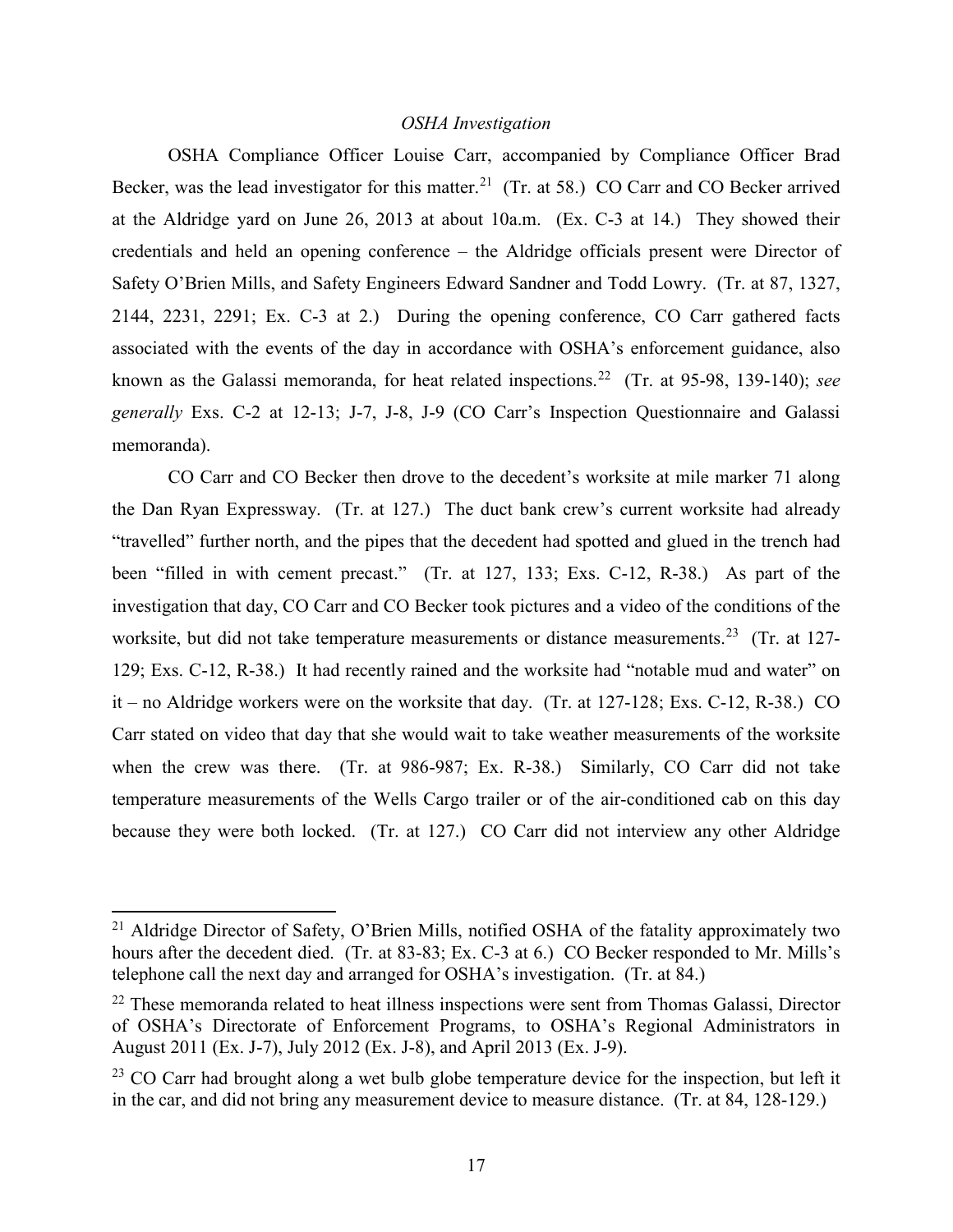workers that day. (Tr. at 128.) Additionally, no certified (or uncertified) weather data is in the record for this day (June 26). $24$ 

CO Carr returned to the worksite the next few days to conduct employee interviews. (Tr. at 141, 150.) According to CO Carr, she followed a procedure in which she conducted the employee interviews: she would verbally ask the employee what happened on that day and she would write down "the words that they are saying." (Tr. at 145-146.) She then gave them the statement and had the employee read each page and initial any changes "that are not correct or not in their words or perspective." (Tr. at 146.) Then, she would have them sign and date the statement. (Tr. at 146.) In this case, however, none of the employees signed the statements. CO Carr interviewed the following workers: Sean Russell (Ex. C-57), Daniel Horrell (Ex. C-58), Todd Lowry (Ex. C-60), Brandon Mahl (Ex. C-61), Solomon Redmond (Ex. C-76), Edward Williams (Ex. C-77), Calvin Burnside (Ex. C-78), Michael Monahan (Ex. C-81), Mike Dammer (Ex. C-82), Mark Kruk (Ex. C-83), Keith Crumpler (Ex. C-84), Keenan Kelley (Ex. C-85), Tyrone Long (Ex. C-86), and Richard Rossman (Ex. C-92).<sup>[25](#page-17-1)</sup>

l

<span id="page-17-0"></span> $24$  After documenting the worksite with regard to Aldridge, CO Becker opened up another investigation of another employer involving a separate matter on the worksite. (Tr. at 128.) CO Carr accompanied CO Becker for that investigation. (*Id*.)

<span id="page-17-1"></span> $25$  Respondent objected to the admission of all of these statements on the bases that they were not in the employees' handwriting and that they are unsigned. (Tr. at 145-146, 225, 365-366, 393- 394, 611-613, 872-873, 1474, 1655-1656, 3796-3797, 3841.) Both parties had the opportunity to brief the matter. *See* Respondent's Brief Requesting Exclusion of Hearsay Evidence filed Feb. 6, 2015; Secretary's Memorandum of Law on the Application of Rule  $801(d)(2)(D)$  to Employee Statements filed Feb. 6, 2015. The statements were all admitted as the notes that CO Carr took during the interviews under Federal Rules of Evidence 801(d)(2) and 803(6). (Tr. at 148, 229, 371, 398, 873, 1474-1475, 1654-1655, 2134-2135, 3797, 3842; Fed. R. Evid. 801(d)(2)(*Statements that Are Not Hearsay: An Opposing Party's Statement*); 803(6)(*Exceptions to the Rule Against Hearsay – Regardless of Whether the Declarant is Available as a Witness: Records of a Regularly Conducted Activity*); *see also Beta Constr. Co.*, 16 BNA OSHC 1435, 1441-1442 (No. 91-102, 1993) (noting that out-of-court, contemporaneous statements made by the employee to the OSHA compliance officer during the OSHA investigation are admissible).

However, according to Respondent, these statements are unreliable and open to interpretation, and deserve no weight. (Resp't Br. at 131-133.) The undersigned agrees that the statements should be weighed after determining their reliability. *Beta Constr. Co.*, 16 BNA OSHC at 1442 (holding that while admissible, the out-of-court, contemporaneous statements made by the employee to the OSHA compliance officer during the OSHA investigation "should be given weight only to the extent they are reliable."). The source of unreliability of these statements lies in the words that are considered terms of art in this case. Some terms of art include: "sunny," "disoriented," "stumble," "hot," "strenuous," "moderate," and "acclimatization." The reason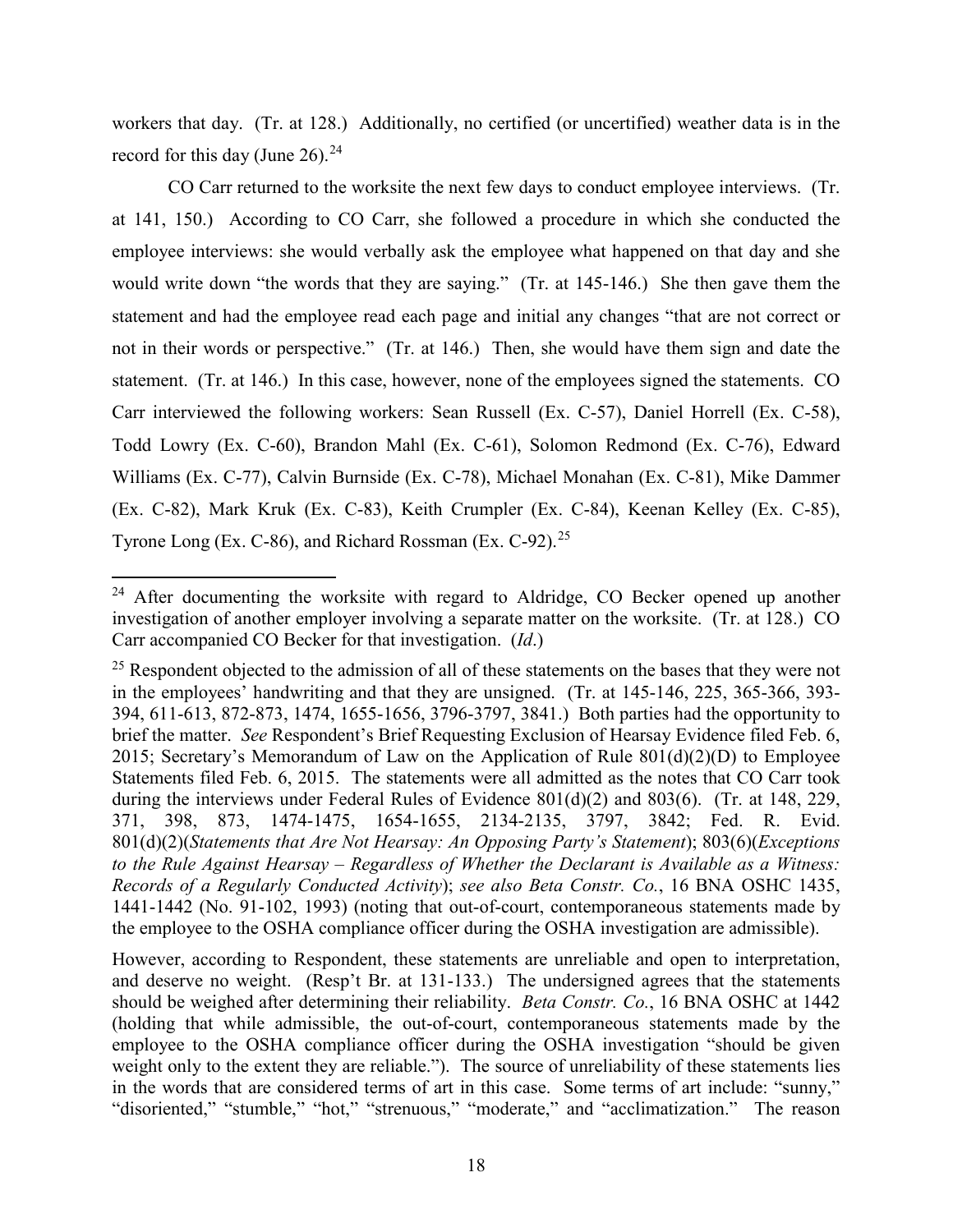CO Carr returned to the decedent's worksite on July 17  $\&$  18 to conduct work site monitoring.<sup>[26](#page-18-0)</sup> (Tr. at 150.) Although no certified weather data is in the record to verify the weather on July 17 or July 18, CO Carr agreed that the weather conditions on July 17 & 18 were "markedly hotter" and "markedly different" than on June 24. (Tr. at 211, 1187.) Indeed, CO Carr later learned that a heat advisory had been issued for those days, whereas no heat advisory had been issued for June  $24.^{27}$  $24.^{27}$  $24.^{27}$  (Tr. at 1187-1188, 1193.) CO Carr took wet bulb globe temperature (WBGT)<sup>[28](#page-18-2)</sup> measurements on the Aldridge worksite at mile marker "in the  $200s"$  -

why these words are terms of art for this case is the following: these words are used by the Secretary to establish an aspect of heat illness caused by excessive heat – the crux of this case – whether it be the development of heat illness, its symptoms, recognition, or the abatement of it.

 $\overline{\phantom{a}}$ 

For example, regarding the word "sunny," the Secretary would have the evidence support a finding of direct sunshine on the decedent's worksite on June 24, 2013 to show that the heat index should be adjusted such that Aldridge would be accountable for a higher level of awareness and precaution regarding heat illness. However, it is the Secretary's burden to correlate what someone's definition of "sunny" is to the certified weather data, which is the most reliable evidence in this record. Here, the word "sunny," as well as other terms of art, in a worker's unsigned, uncorroborated statement is subject to questions of vagueness, ambiguity, and incredibility. Indeed, Russell testified at the hearing that the words "strenuous" and "inclement weather" written in his statement are not in his vocabulary and therefore he could not have said them. (Tr. at 3402.) The undersigned is mindful of the potential situation in which the employee may have used a word differently, if he said it at all, when giving his statement to CO Carr than the term of art that the Secretary needs in order to establish an aspect of heat illness caused by excessive heat for this case.

Therefore, for instances like words that are subject to interpretation, the undersigned relies on testimony in the record to corroborate the use of the word in the unsigned statement, and disregards any wording that is not corroborated by testimony. Additionally, as already noted (*see* Russell's mindset at the time he removed the decedent from the trench), there are some instances in which a portion of the statement does not include a term of art, was not questioned at the hearing, or is corroborated by other evidence in the record. Those instances, as noted herein, are accorded some factual weight.

<span id="page-18-0"></span><sup>26</sup> CO Carr testified that she visited the Aldridge worksite a total of 8 times for this inspection. (Tr. at 1049.)

<span id="page-18-1"></span> $27$  When asked whether she checked before she went out to the decedent's worksite on July 17 and July 18 to see whether there was a heat advisory, CO Carr testified, "I don't particularly look for heat advisory, no." (Tr. at 1193, 1248-1249.)

<span id="page-18-2"></span><sup>28</sup> According to the Secretary, "[t]he WBGT is an index that considers the dry bulb temperature, the wet bulb temperature (humidity) as well as the radiant heat." (Sec'y Br. at 32.) A direct WBGT must be measured using a specific device in a proper manner. As CO Carr explained, a WBGT reading requires a specialized piece of equipment that must first be calibrated for approximately 10 minutes before obtaining an accurate measurement. (Tr. at 4564.)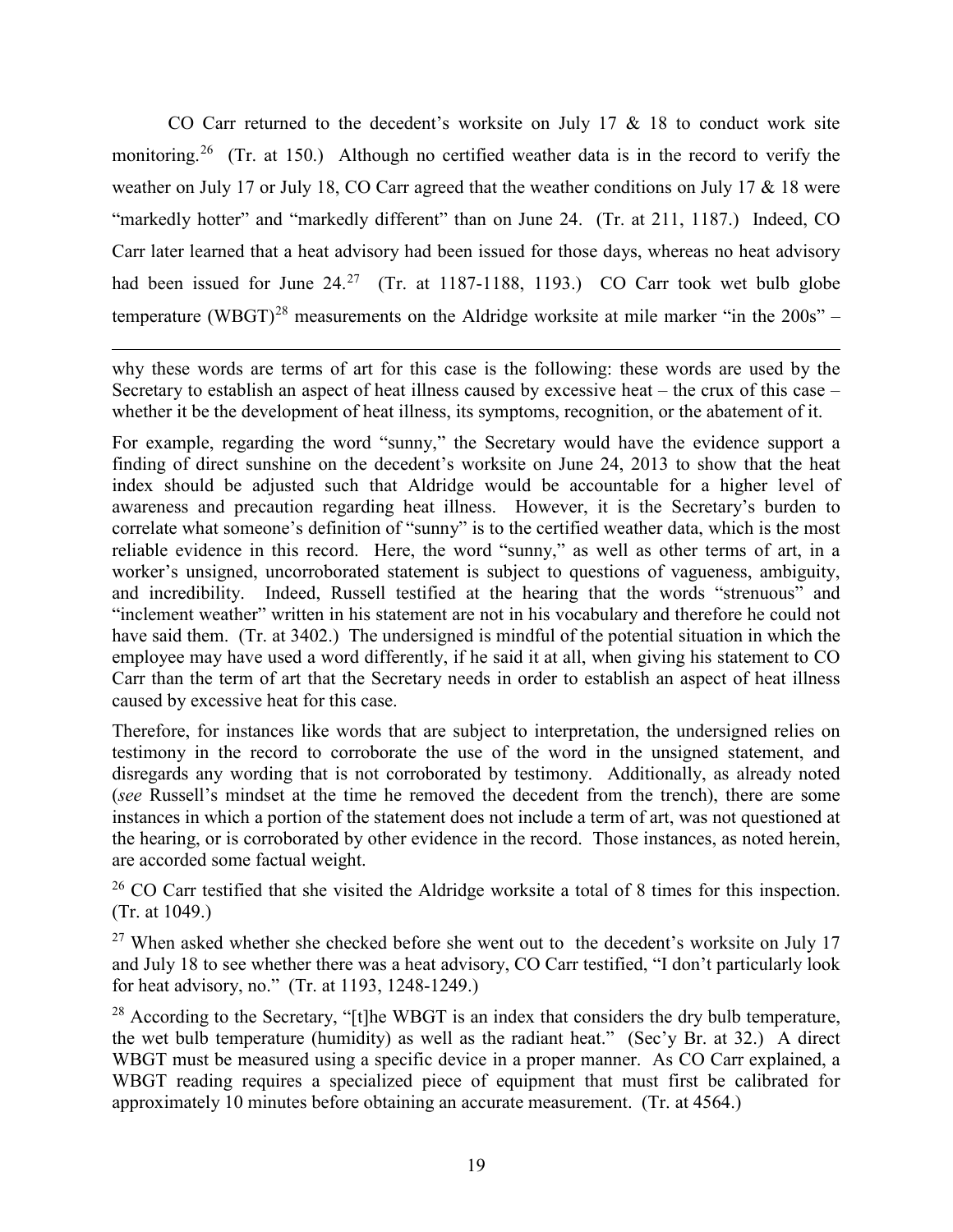inside and outside the same Wells Cargo trailer on which the decedent sat on June 24. (Tr. at 151, 199-216; Exs. C-3 at 19-20, C-16 at 4-6.) Based on this testing on July 17 & 18, CO Carr testified that she believed that where the decedent sat in the Wells Cargo trailer on June 24 was hotter than the outside temperature on June 24, and therefore was an inappropriate cooling location for the decedent on June 24. (Tr. at 216-217.)

As a result of CO Carr's inspection, OSHA issued Aldridge a citation alleging that it violated the general duty clause. Mark Knezovich, the OSHA reviewing official who recommended to the regional enforcement programs supervision to issue this citation, testified that he relied on portions of a NIOSH publication, "Occupational Exposure to Hot Environments," Revised Criteria 1986 (1986 NIOSH Criteria) in his review. (Tr. at 1681, 1806- 1815); *see also* Ex. C-48 at 12, 46-47, 66-67, 77-80, 116.

In the citation, OSHA alleged the following:

 $\overline{\phantom{a}}$ 

On or about June 24, 2013, located at the Chicago Transit Authority (CTA) Dan Ryan Red Line Track Removal site in Chicago, Illinois, workers were exposed to the hazardous conditions of excessive heat during the performance of their duties, which included installing a 4 inch 1 cell underground mainline electrical duct package under non-shaded conditions. The maximum NOAA Heat Index was 87.8 degrees Fahrenheit between the hours of 11:51 a.m. and 3:51 p.m. Heat Index values are devised for shady, light wind conditions and it has been noted that exposure to full sunshine can increase Heat Index values by up to 15 degrees Fahrenheit. Such exposures may lead to the development of serious heat-related illnesses such as heat exhaustion and heat stroke, especially for un-acclimatized workers. The employer's heat-related illness prevention efforts lacked acclimatization procedures to ensure that new employees were gradually introduced to the full working conditions (workload and duration) at the job site. In addition, a formal work/rest schedule based on environmental measurements such as temperature and relative humidity was not implemented for the work site. On June 24, 2013, a newly rehired employee was engaged in work involving the

As Mr. John Dobby testified, the WBGT can also be calculated using a computer program created by "a group of people in Argonne National Laboratory" in Lemont, Illinois. (Tr. at 4299-4300; Ex. R-51.) The calculations in this case are based on not only NOAA's certified data (taken at Midway airport) but also on solar irradiance data taken by Argonne National Laboratory (which was 18 miles from the worksite and taken at a 9 minute difference from NOAA's measurement taken at Midway airport). (Tr. at 4360.) Mr. Dobby used the computer program, provided to him by Argonne National Laboratory, and the solar irradiance data that was posted on Argonne National Laboratory's website, to perform WBGT calculations for this case. (Tr. at 4301-4302, 4312-4315; Ex. R-53 at 7-14.) No one from Argonne National Laboratory testified to the computer program, Mr. Dobby's use of it, or the solar irradiance data Mr. Dobby used. There is also no evidence of certification of Argonne's solar irradiance data in the record.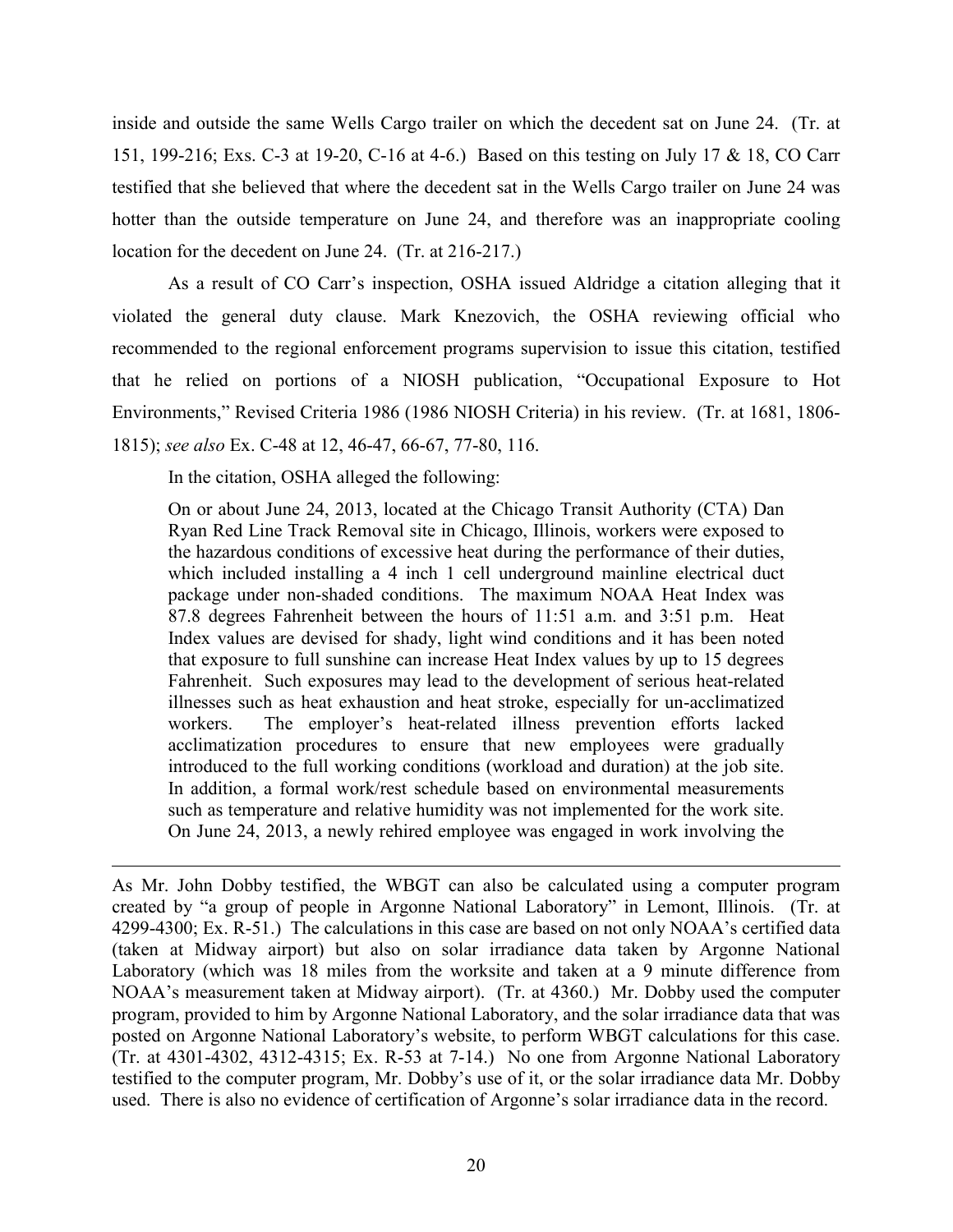lifting, carrying and installation of 20 foot long, 3 inch diameter polyvinyl chloride (PVC) pipes. This employee began displaying symptoms of severe heatrelated illness during the employee[']s first day on the project. The employee later collapsed and emergency medical services were summoned. The employee later died on June 25, 2013 as a result of heat stroke.<sup>[29](#page-20-0)</sup>

## (Ex. C-1 at 5.)

In the citation, the Secretary proposed the following measures as feasible and acceptable

methods to abate this hazard:

- 1) Implement a heat acclimatization program for new employees or employees returning to work from absences of three or more days.
- 2) Implement a formalized work/rest regiment based on environmental working conditions.
- 3) Develop and implement detailed guidelines for removal of employees from hazardous conditions through worksite monitoring when employees are exhibiting signs and symptoms of heat-related illnesses.
- 4) Provide cool, climate-controlled areas where employees can recover when signs of heat-related illnesses are recognized.
- 5) Ensure employees and supervisors understand the signs, symptoms, and prevention of heat-related illnesses and disorders, such as, heat rash, heat cramps, heat syncope, dehydration, heat exhaustion, and heat stroke.
- 6) Provide employees with information on certain medical conditions and medications that may increase the risk of developing heat-related illness. Advise employees to consult with their doctors or pharmacist if they have questions about whether they are at increased risk of heat-related illnesses because of health conditions that have and/or medications they take.
- 7) Track weather conditions at the job site that may increase the risk of developing heat-related illness including parameters such as dry bulb temperature, wet bulb temperature, globe thermometer temperature, relative humidity, and wind speed.

(Ex. C-1 at 5-6.)

 $\overline{a}$ 

Respondent raised a multitude of affirmative defenses, including: (1) the proposed abatement measures would require Aldridge to unlawfully discriminate based on numerous protected characteristics including disability, age, and sex; (2) the Secretary has unlawfully

<span id="page-20-0"></span><sup>&</sup>lt;sup>29</sup> The Secretary has since stipulated that, "[the decedent] died as a result of heat stroke with a contributing factor to the death being obesity." (Jt. Pre-Hr'g Submission at 22-23 ¶ 33.)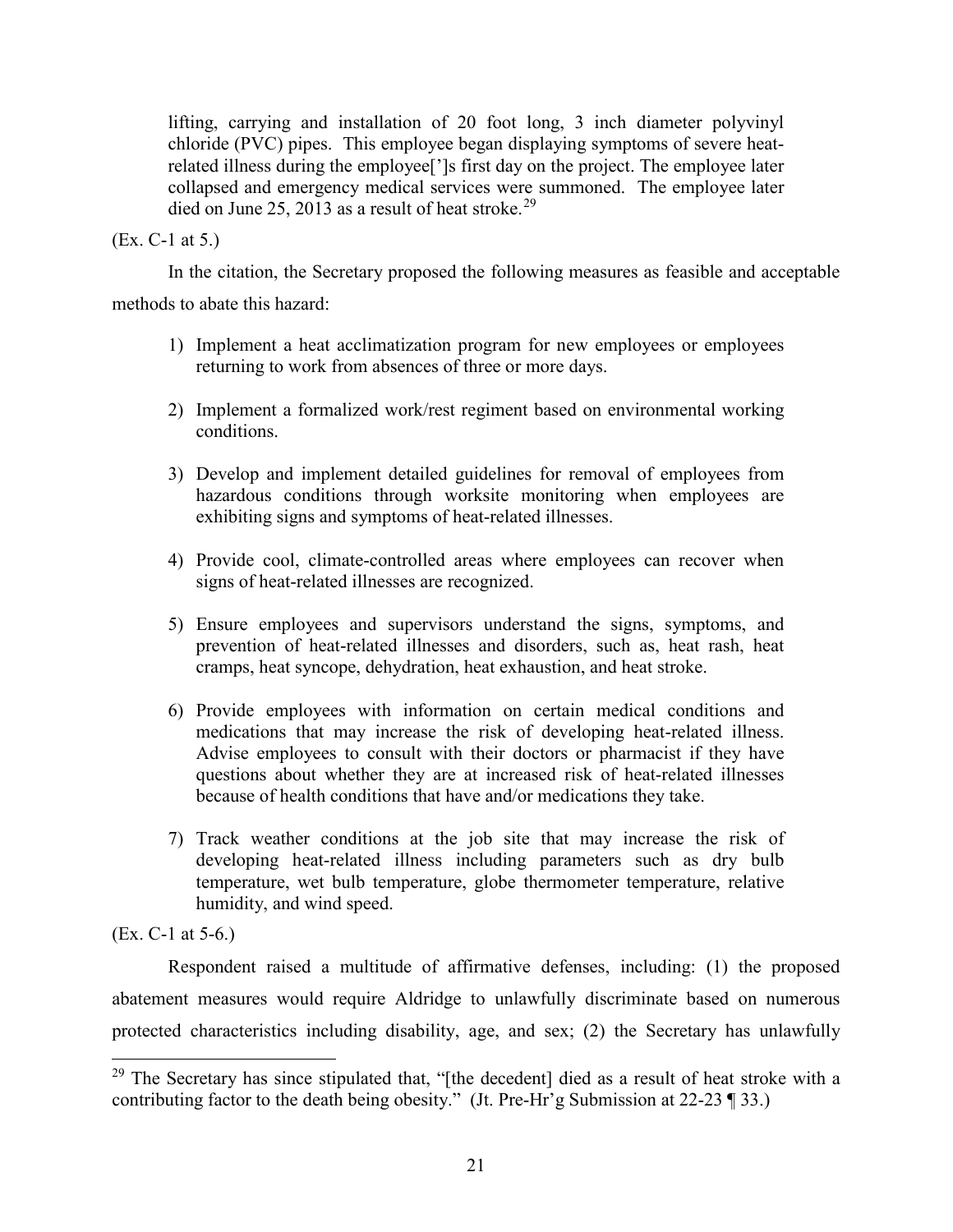included a protected characteristic (disability) to determine the hazard in this case; (3) the proposed abatement measures would cause Aldridge to violate the National Labor Relations Act; (4) the Secretary's interpretation is arbitrary and capricious because (a) the Secretary relies on the ACGIH-TLV's and the 1986 NIOSH criteria instead of OSHA's own guidance and memoranda, (b) the Secretary has misread or misinterpreted or cherry-picked from the ACGIH-TLV's and the 1986 NIOSH criteria, and (c) the Secretary's interpretation directly conflicts with California's and Washington's state heat illness regulations; and (5) the Secretary's allegations that Aldridge had a deficient training program fall under specific training standards, not the general duty clause. (Resp't Br. at 107-123.) As this citation is vacated based on a failure of proof, for the reasons that follow, it is unnecessary for the undersigned to address these defenses.

# *Secretary's Request for Sanctions*

Aldridge also conducted an internal investigation of the incident. Aldridge Director of Safety O'Brien Mills investigated the incident, and Safety Engineer Todd Lowry wrote up the initial incident report based on this investigation on June 25, the day after the decedent was taken to the hospital and *before* he passed away. (Tr. at 859-860, 864, 4483-4486; Ex. J-6.) Mills, who did not see the decedent on June 24, interviewed those who witnessed the incident. (Tr. at 4495-4496.) Mills then verbally reported their information to Lowry; the only written documentation was by Lowry. (Tr. at 4486-4487.) According to Mr. Lowry, the initial report was part of an Aldridge protocol for an incident: "within 24 hours of an incident, we have to fill out a report to notify, to send, it gets sent to the executive committee so everybody's aware of an incident or issue that we have." (Tr. at 864.) According to Mills, this initial report was altered by adding the additional administrative documentation he signed/submitted at the beginning of the workday. (Tr. at 2689-2690; Ex. J-6 at 5-27.)

According to Mills, the June 25 report was sent to Aldridge's risk manager, John Sewicke, who sent it to Travelers insurance. (Tr. at 4395.) Portions of the June 25 report were then changed by Aldridge based on further employee interviews "a few days later." (Tr. at 4392, 4397-4398, 4488.) This later report was provided to the Secretary during discovery; the June 25 report, provided to Travelers Insurance, was not provided to the Secretary during discovery. (Exs. C-93, R-105, R-111.) The Secretary discovered the different version of Aldridge's incident report during the March 20, 2015 deposition of Dr. Conibear, who relied on the initial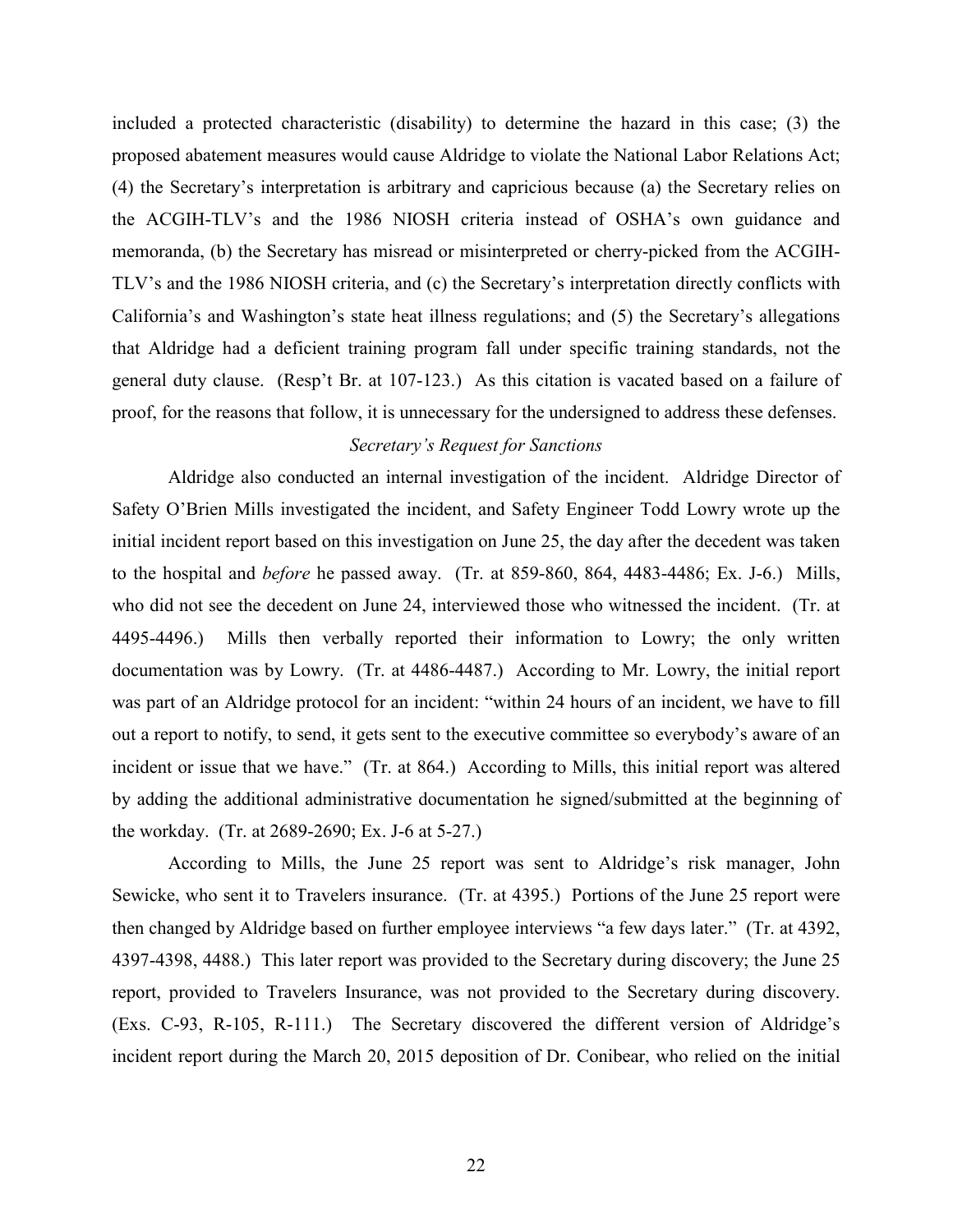June 25 report for her own report.<sup>30</sup> (Tr. at 4146.) Because Respondent did not provide this earlier version of the report during discovery, the Secretary requests sanctions. (Sec'y Br. at 82- 85; Sec'y Reply Br. at 57-59; Tr. at 4146-4147, 4387-4390, 4476-4479.) The Secretary claims that he was prejudiced because, had he received this initial report during discovery, he "could have conducted more informed depositions and better prepared for hearing." (Sec'y Br. at 83.)

The differences in Aldridge's two incident reports are: (1) in the report relied on by Dr. Conibear, the worksite had two 5-gallon water jugs on the worksite, rather than one 5-gallon water jug, (2) in the report relied on by Dr. Conibear, the narrative states that the "foreman of the signal crew" directed the decedent to go to the air-conditioned cab, rather than just the "foreman," and (3) in the report relied on by Dr. Conibear, the decedent is described as "disorientated" instead of "stumbling" before and at the time Russell removed him from the trench and made him take a break at the Wells Cargo trailer. (Tr. at 4145-4146, 4490, 4492; Exs. J-6, C-39, C-93, R-105, R-111.)

Respondent claims that the Court should not impose sanctions on this matter. (Resp't Reply Br. at 55-57.) Respondent claims that the document at issue was "a draft investigative document that was hastily prepared before Aldridge was able to interview all employees and obtain all relevant information." (Resp't Reply Br. at 55.) Respondent states that the differences between the two reports are due to preliminary assumptions made during an "incomplete" and hasty" initial investigation on the part of Mills, who did not witness the incident and had to rely on others to supply information, that were later corrected based on employee interviews. (Resp't Br. at 52 n.30; Resp't Reply Br. at 56; Tr. at 4480-4482.) Respondent also states that Respondent's counsel honestly did not know about the June 25 version of the Aldridge incident report until Dr. Conibear's March 20, 2015 deposition. (Tr. at 4148-4150.)

The undersigned finds that the differences between the reports are minimal and that the record supports Respondent's claim that the document at issue was a draft investigative document based on an incomplete and hasty investigation. With regard to the timeline, Mills

<span id="page-22-0"></span> $30$  This deposition, taken in the middle of this 18-day hearing, was agreed to by both parties as a way to cure any potential prejudice on the part of the Secretary for another matter, Dr. Conibear's two versions of reports. *See* Order on Secretary of Labor's Motion to Strike Respondent's Expert Report and Preclude Respondent's Expert From Testifying Regarding Facts Gathered After January 9, 2014 (April 23, 2015); Errata Order (April 24, 2015). Neither party chose to depose the experts before the hearing began.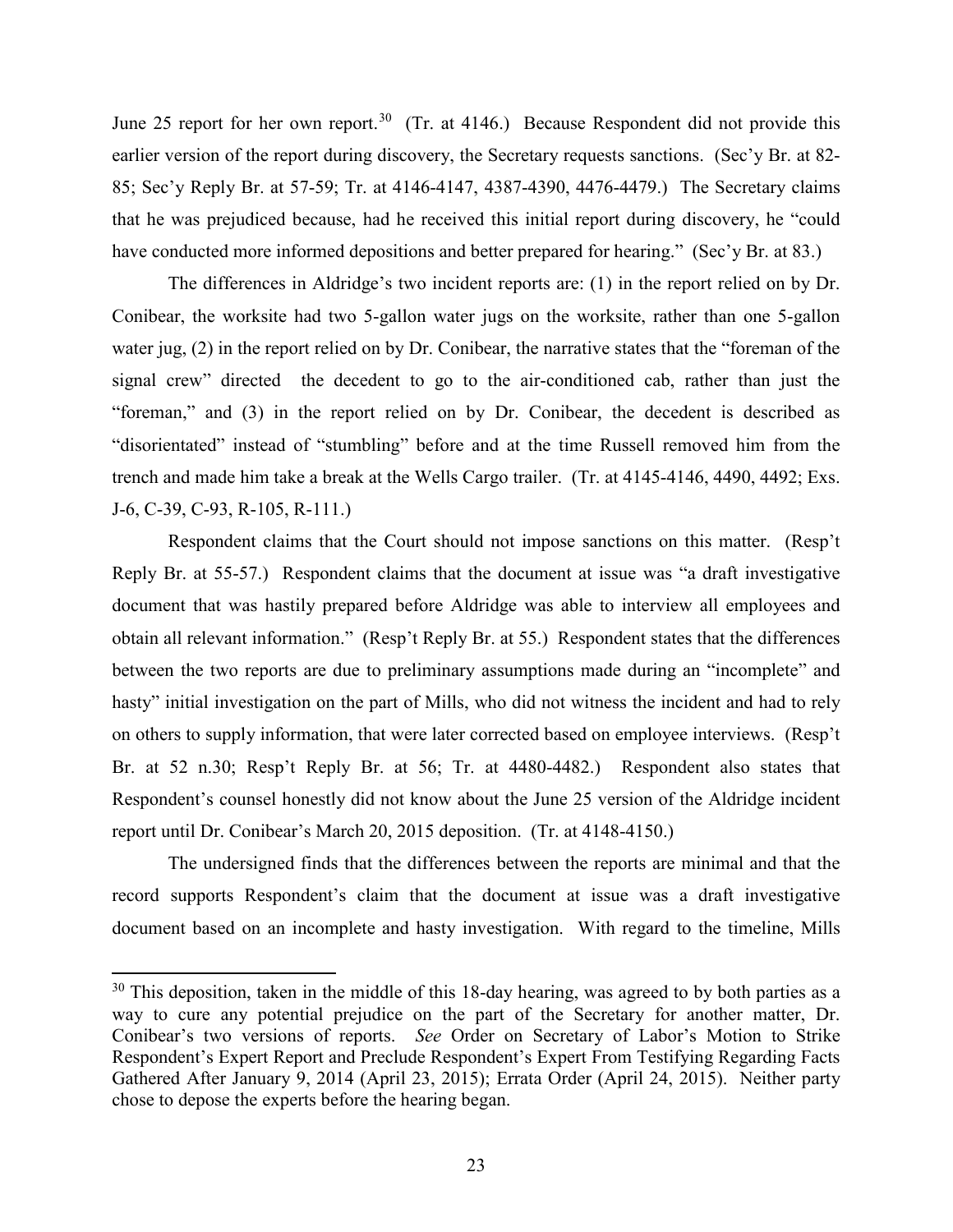explained that he was not on the worksite during the incident, that he used the term "disorientated" after initial interviews with those that were on the worksite, and that no other workers used that term when he interviewed them.<sup>31</sup> (Tr. at  $4383, 4400$ .) Mills testified that he changed the word "disorientated" to "stumbled" upon further interviews after a few days passed: it was his belief that the guys might have been "shooken up" during the initial interviews because the decedent was in the hospital and they were "very close" with him. (Tr. at 4392.) Mills wanted to send the "preliminary report" out immediately, and then followed up with those "most likely to know the most" a few days later. (Tr. at 4392.)

Both parties agree that being disoriented or stumbling are potential signs of heat illness, therefore both reports put the Secretary on notice to explore this issue. Mills later explained that the earlier report was sent to an insurance company, which sent it to Dr. Conibear for insurance purposes, not for this subject litigation. (Tr. at 4385, 4395-4397.) The undersigned accepts this explanation. Furthermore, based on this explanation, the undersigned finds that the June 25 report was later edited, and accepts that Respondent's employees did not consider the previous version as another "document" to provide.

Additionally, the Secretary had the opportunity to cure any prejudice during the hearing  $-$ Lowry, Sandner, and Mills all testified during this 18-day hearing. However, the Secretary does not even acknowledge that he was given an opportunity during this hearing to question these witnesses, and Dr. Conibear, over this document. In fact, the Secretary did have the opportunity to question these witnesses after he became aware of the initial version of the report, curing any potential prejudice. (Tr. at 3270-3309 (Sandner), 4145-4177 (Conibear), 4390-4400 (Mills), 4491-4496 (Lowry).) The Secretary also had the opportunity to depose Dr. Conibear before the hearing began, but chose not to take advantage of that opportunity.

<span id="page-23-0"></span><sup>&</sup>lt;sup>31</sup> As discussed above, Solomon Redmond testified at the hearing that the decedent was "disorientated" when he assisted him into the ATV. (Tr. at 640.) He testified that he meant that the decedent was "stumbling" and "woozy." (Tr. at 640.) Consistent with this testimony, CO Carr wrote in his statement during her investigation that Redmond described the decedent at the point of assisting him into the ATV as "discombobulated" and "dizzy," and that he "stumbled." (Ex. C-76 at 3; Tr. at 640.) Redmond, also, had limited interaction with the decedent that day until he assisted him into the ATV. (Tr. at 627-628; Ex. C-76 at 1-3.) As noted above, CO Carr did not write the word "disorientated" in Redmond's statement, and there is no evidence that Redmond used the word "disorientated" during Mills's investigation. (Ex. C-76.) The undersigned therefore finds that Redmond's testimony is not inconsistent with Mills's testimony here.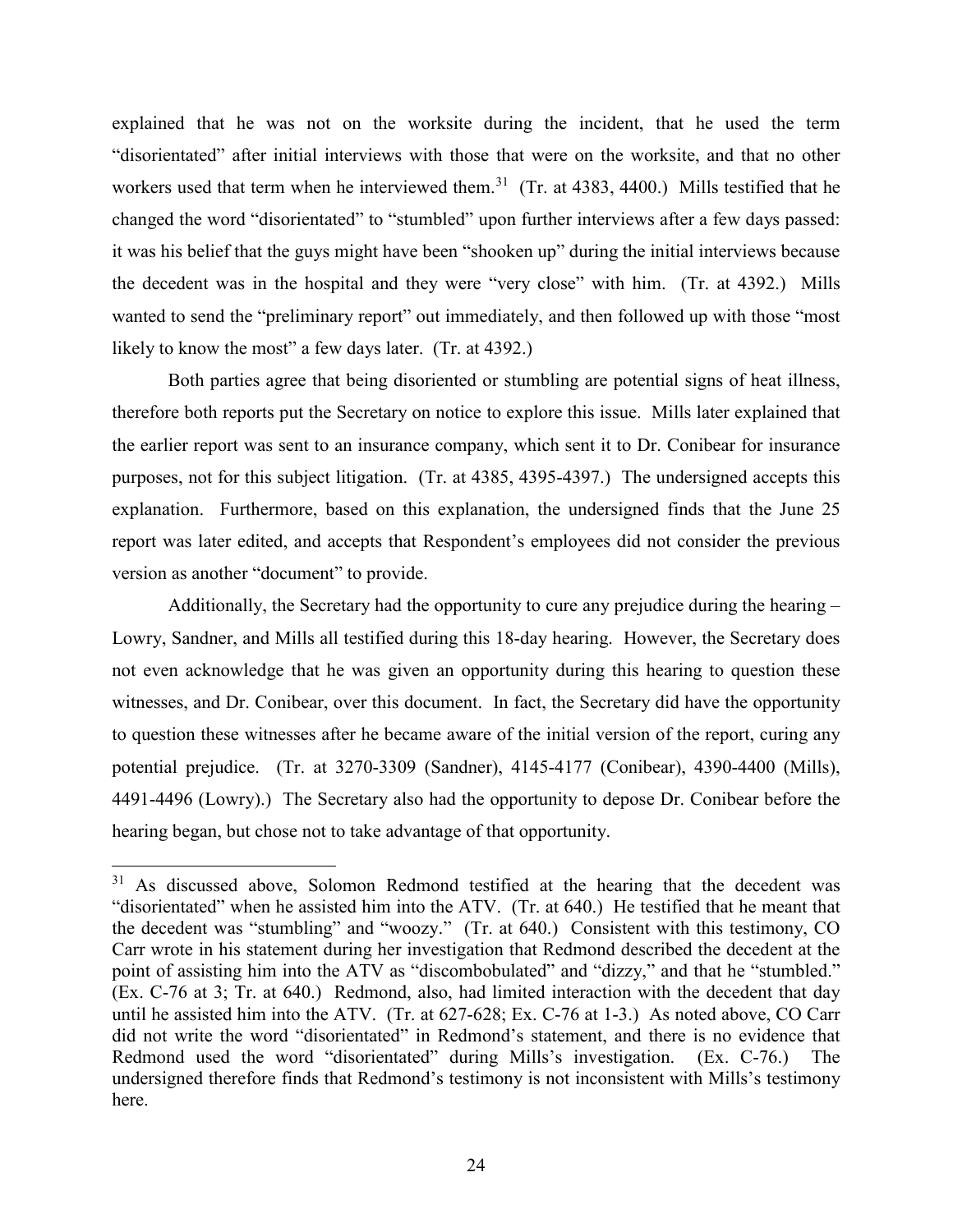Accordingly, the undersigned denies the Secretary's request for sanctions for this issue.

#### *Heat Documents*

Several documents in the record are at play in this case, all of which provide guidance on working in the heat, but none of these documents is a mandatory document that Aldridge must follow akin to an OSHA regulation. Notable documents, among others in the record, include: OSHA's "Using the Heat Index: A Guide for Employers" (OSHA Guidance), the American Conference of Government Industrial Hygienists – Threshold Limit Values (ACGIH-TLV) screening chart, NOAA's National Weather Service Heat Index System, OSHA's "heat app" for mobile devices, "Occupational Exposure to Hot Environments," Revised Criteria 1986 (1986 NIOSH Criteria), OSHA's Galassi memoranda, California's state heat plan<sup>32</sup>, and the heat portions of Aldridge's own Safety Management Plan. *See* Exs. J-1 (Aldridge Safety Management Plan), J-7 (Galassi Memo August 2011), J-8 (Galassi Memo July 2012), J-9 (Galassi Memo April 2013), J-10 (OSHA Guidance), C-45 (2011 ACGIH TLVs and BEIs), C-46 (2013 ACGIH TLVs and BEIs), C-47 (2014 ACGIH TLVs and BEIs), C-48 (NIOSH criteria), C-87 (California Heat Illness Prevention Plan), R-77 (OSHA heat app).

The OSHA Guidance explicitly sets forth the following disclaimer:

This guidance is advisory in nature and informational in content. It is not a standard or regulation, and it neither creates new legal obligations nor alters existing obligations created by OSHA standards or the Occupational Safety and Health Act. Pursuant to the OSH Act, employers must comply with safety and health standards and regulations issued and enforced either by OSHA or by an OSHA-approved State Plan. In addition, the Act's General Duty Clause, Section 5(a)(1), requires employers to provide their employees with a workplace free from recognized hazards likely to cause death or serious physical harm.

(Ex. J-10 at 2.) Additionally, the Commission has hesitated using NIOSH and ACGIH documents as a basis for establishing a hazard in a heat case. *Indus. Glass*, 15 BNA OSHC 1594, 1603-1603 n.10 (No. 88-0348, 1992) (regarding publications by ACGIH, NIOSH and American Industrial Hygiene Association).

<span id="page-24-0"></span><sup>&</sup>lt;sup>32</sup> Aldridge Electric developed a heat program for a drilling project in Calexico, California before the decedent died. (Tr. at 2682; Ex. C-88.) Aldridge adopted that program, changed the logo on the worker monitoring log, and with no other substantive changes, used it for the Dan Ryan Red Line Project in Chicago, Illinois. (Tr. at 2682-2683); *see* Ex. C-88 at 28 (Aldridge Construction logo) and Ex. J-1 at 148 (Aldridge logo).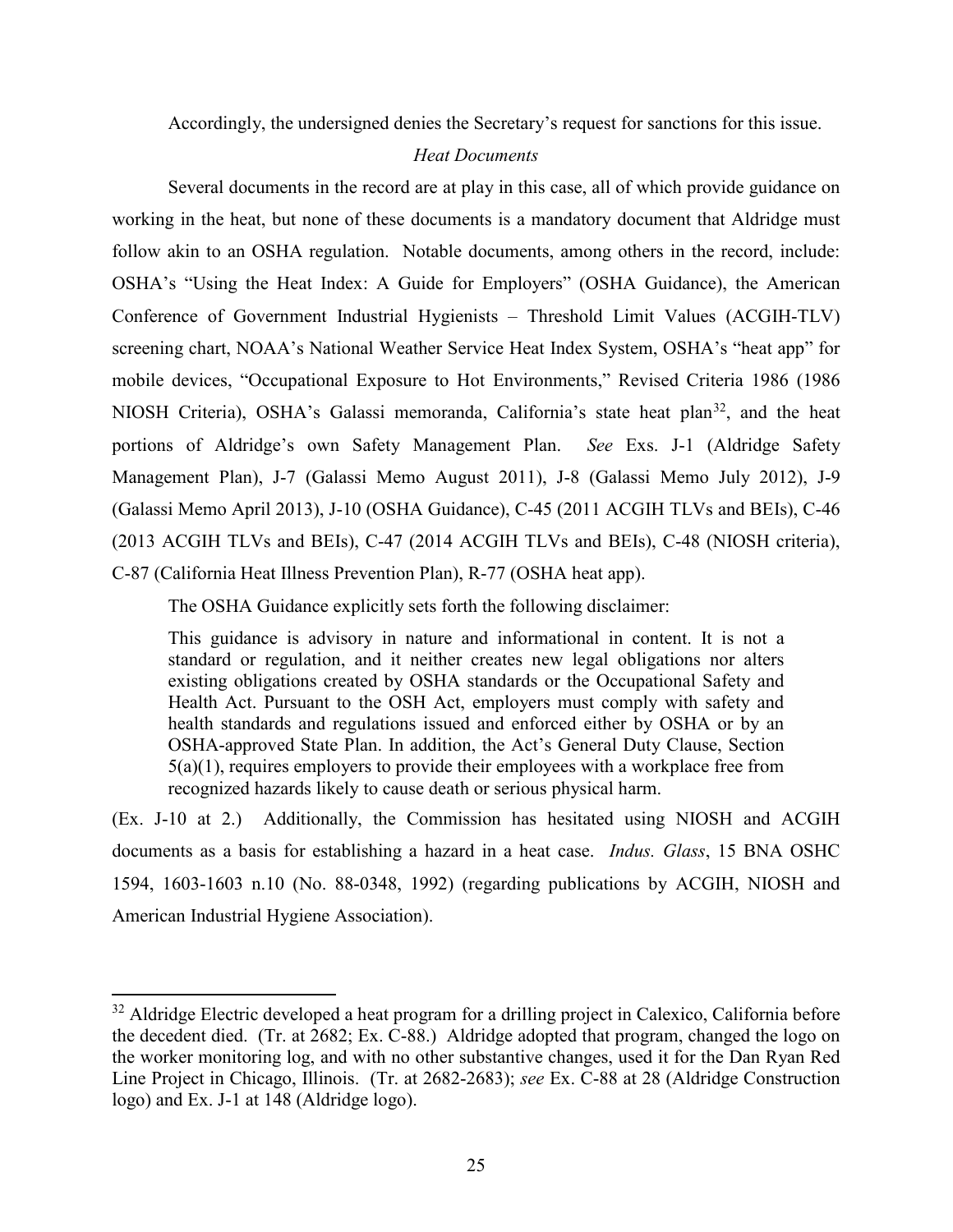#### *Expert Witnesses*

Dr. Jeffrey L. Levin, M.D., M.S.P.H., testified as an expert witness for the Secretary. *See generally* Ex. C-43. Dr. Levin received a Doctor of Medicine degree from The University of Texas Medical School San Antonio in 1983 and a Master of Public Health degree from The University of Kentucky Lexington in 1988. (Tr. 2752-2753; Ex. C-43 at 1.) He specializes in occupational medicine, which "looks at work place disease, injury, and illness, all along the continuum of prevention." (Tr. at 2754.) Dr. Levin is presently on the faculty of The University of Texas Health Science Center at Tyler. (Tr. at 2752-2753).

In addition to teaching and speaking to outside groups about heat and heat related injuries and illnesses, he has clinical experience regarding the prevention of heat stroke in the occupational setting by seeing "clients or individuals who come through [his clinic] for various kinds of work related examinations." (Tr. at 2758-2760.) With regard to the prevention of heat stroke, for example, he described how he has incorporated that into his assessments:

[W]hen I see, I'll refer to them as patients, but clients or individuals who come through for various kinds of work related examinations, I'm also considering what their potential risk factors might be in the work setting, in order to make certain that there's a good match between their physiologic makeup and their ability to carry out the work. And so that includes fairly quickly an analysis of what kinds of exposures they might have in [] those jobs. So very often I'll have the job description in front of me in order to do that.

(Tr. at 2758-2759.) Dr. Levin has spent his entire career at the University "except for the time [he was] getting [his] degrees." (Tr. at 2963.)

Dr. Levin was qualified at the hearing as an expert in the following: heat related injuries and illnesses in an occupational setting, particularly related to exposure to environmental and metabolic heat; identifying heat related hazards; and prevention of heat related injuries and illnesses for outdoor workers. (Tr. at 2792-2793.)

Dr. Levin testified that it was his opinion that the decedent suffered from the hazard of "extreme heat" based on a combination of (1) ambient heat, (2) the decedent's metabolic heat, and (3) the decedent's ability to dissipate heat, brought on by the weather and working conditions on the Aldridge worksite on June 24, 2013. (Tr. at 2795, 2821, 2873.) He also testified that Aldridge did not sufficiently mitigate this hazard on June 24, 2013. (Tr. at 2795,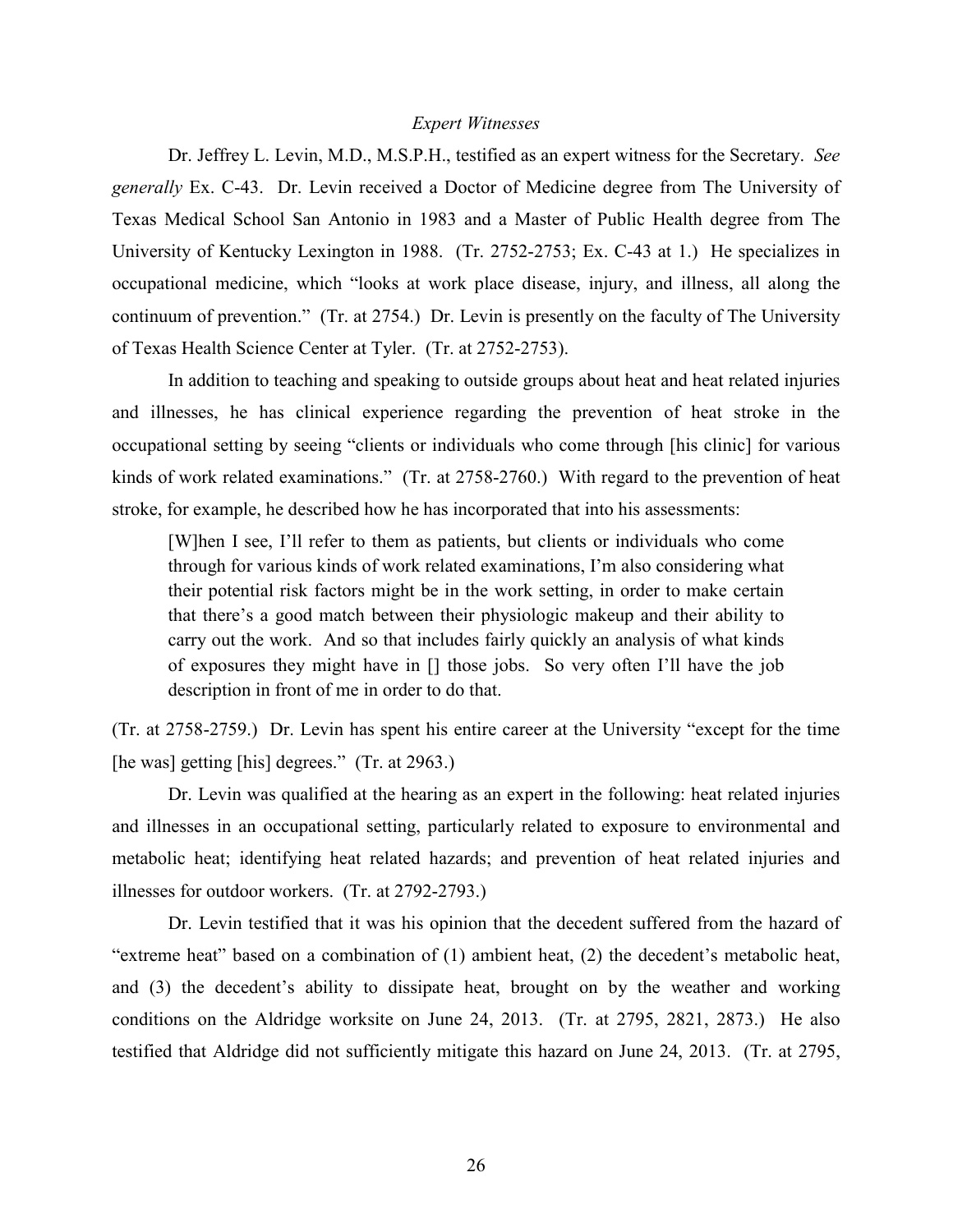2893-2895.) Dr. Levin relied on the ACGIH-TLV to develop his opinions.<sup>33</sup> (Tr. at 2823-2824.) Dr. Levin has never evaluated a worker to determine whether the worker "was or was not suffering from a heat related illness." (Tr. at 2963-2964.) Dr. Levin agreed that, in the area of heat illness, medicine is not an exact science. (Tr. at 2968.) He further agreed that physicians could reach different conclusions given the same facts and circumstances of a heat illness case. (Tr. at 2968.) He even further agreed that first responders evaluating an employee for heat illness could reach different conclusions based upon what they each saw in that particular employee. (Tr. at 2968.)

Dr. Shirley A. Conibear, M.D., M.P.H, testified as an expert witness for Respondent. *See generally* Ex. R-12 at 8-17. Dr. Conibear received a Doctor of Medicine degree from The University of Illinois College of Medicine Chicago in 1973, and a Master of Public Health degree from The University of Illinois School of Public Health Chicago in 1976. (Tr. at 3848, 3852-3853; Ex. R-12 at 8.) She specializes in occupational medicine, a "sub-specialty of preventative medicine." (Tr. at 3849-3850.)

Dr. Conibear is the president and senior physician for OMS (Occupational Medicine Specialist), Ltd., an organization that primarily provides "regulatory driven" exams like immigration exams, pilot exams, and DOT exams, and "fitness for duty exams." (Tr. at 3862- 3863, 3866.) Examples of workers that Dr. Conibear evaluates with regard to heat illness include hazardous material workers who must wear impermeable suits in summer at a work site that is not air conditioned, and those workers who had previously suffered a heat illness and "the company wants to know if it's safe for them and whether they need any accommodation; if they need accommodations, what those are." (Tr. at 3865-3866.)

Dr. Conibear is also the president and senior scientist of Carnow Conibear Associates, Ltd., an environmental engineering and industrial hygiene firm, which "interacts closely with the OMS." (Tr. at 3863-3864.) For example, Dr. Conibear utilizes an industrial hygienist of Carnow Conibear Associates, Ltd., who provides data of a specific work environment for her to assess whether there is a particular hazard in a work environment for a worker. (Tr. at 3867.) Dr. Conibear's evaluations are "typically" for worker's compensation insurers, with some

l

<span id="page-26-0"></span><sup>&</sup>lt;sup>33</sup> Multiple versions, ranging from 2009-2014, of the ACGIH-TLV are in the record. (Tr. at 2824; Exs. C-45, C-46, C-47, C-91.) Dr. Levin testified that, for purposes of his report and this hearing, the portions of the ACGIH documentation that he relied on remained the same through the years. (Tr. at 2824-2825.)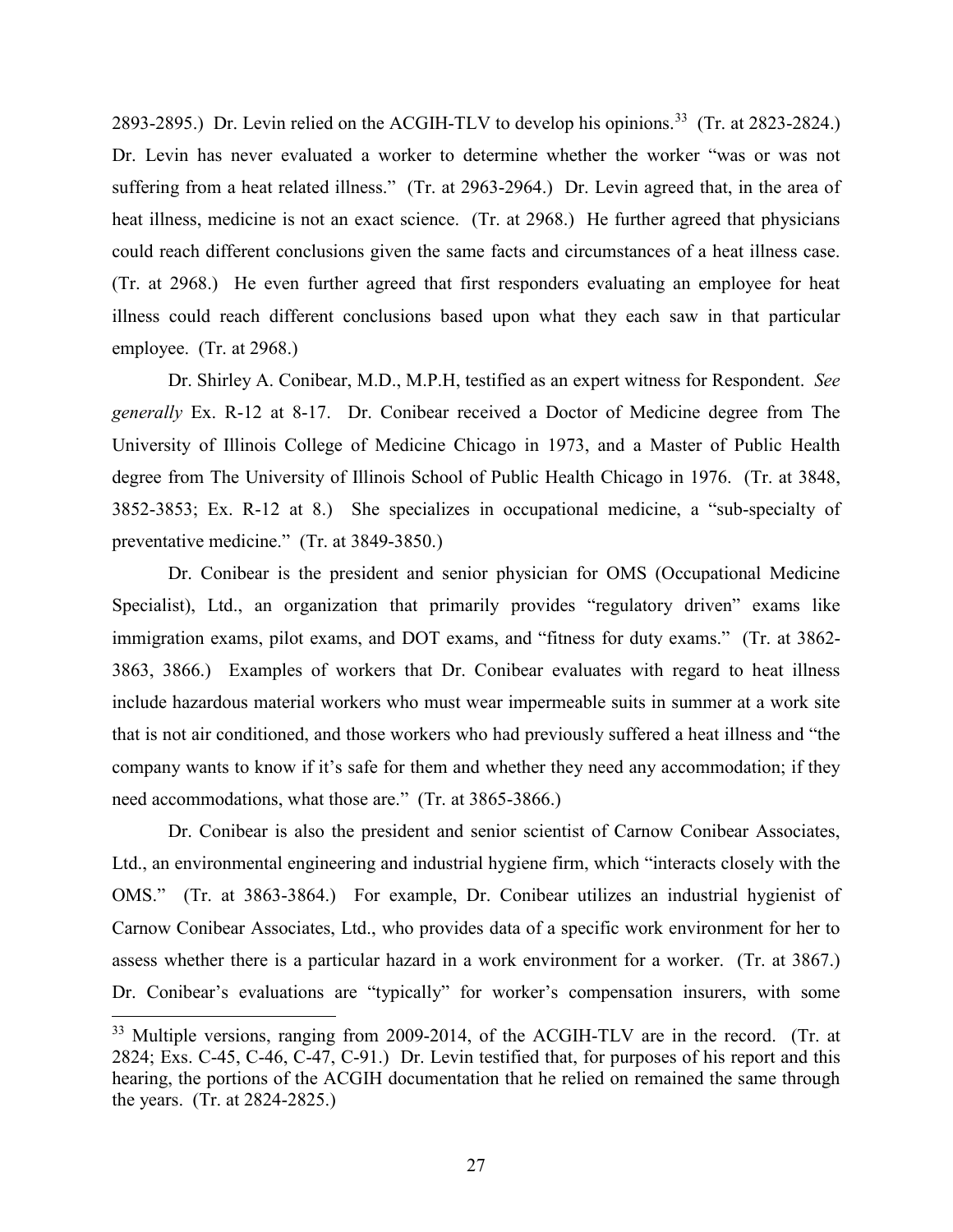claimant's work including black lung claims, to amount to 90 percent defense work and 10 percent plaintiff work. (Tr. at 3913.)

Dr. Conibear was qualified at the hearing as an expert in the following: occupational medicine, heat illness and prevention, general METS analysis, and medical issues related to acclimatization. (Tr. at 3929-3930.) Dr. Conibear testified that the cause of the decedent's death related to both ambient conditions and his metabolic heat. (Tr. at 4008.) Dr. Conibear testified that distinguishing heat illness symptoms is difficult even in a clinical setting. (Tr. at 4006.) She also testified that Aldridge was acclimatizing the decedent on June 24. (Tr. at 3976.)

John M. Dobby, CIH, CSP, also testified as an expert witness for Respondent. *See generally* Ex. R-53 at 40. Mr. Dobby is currently the Director of Occupational Health and Safety Consulting Services at Carnow Conibear Associates, the organization led by Dr. Conibear. (Tr. at 4262.) Mr. Dobby has an undergraduate degree from Benedictine College in Atchison, Kansas, double majoring in physics and philosophy. (Tr. at 4245-4246; Ex. R-53 at 40.) He has been an industrial hygienist for over 30 years, 11 of which were at Carnow Conibear Associates (in two stints). (Tr. at 4244, 4249.) Mr. Dobby was qualified at the hearing as an expert in the following: occupational safety, industrial hygiene, and heat stress monitoring to include WBGT calculations.<sup>[34](#page-27-0)</sup> (Tr. at 4275.) Mr. Dobby began working on this case initially as part of a workmen's compensation claim. (Tr. at 4299.)

#### *Aldridge Heat Program and Acclimatization on the Decedent's Worksite*

The parties stipulated to many facts, as noted above, regarding Aldridge's safety program in place before June 24 and on June 24. Notably, Aldridg**e** had a Heat Illness Prevention Plan and trained the employees working on the Dan Ryan Red Line Project on the contents of the Heat Illness Prevention Plan. Aldridge had a PowerPoint presentation that referenced acclimatization. Aldridge's Heat Illness Prevention Plan contained a warning to employees that employees working in high heat conditions may be at risk for heat stress, which could result in heat rash, heat cramps, heat exhaustion and heat stroke. Aldridge's Heat Illness Prevention Plan also discussed acclimatization and warned workers of hot weather conditions who are not acclimatized, have been on a leisurely vacation or had an extended illness. Aldridge's Heat Illness Prevention Plan also stated acclimatization activities are essential for "new workers,

 $\overline{a}$ 

<span id="page-27-0"></span> $34$  Mr. Dobby was not qualified at the hearing as an expert in taking WBGT measurements outdoors. (Tr. at 4275.)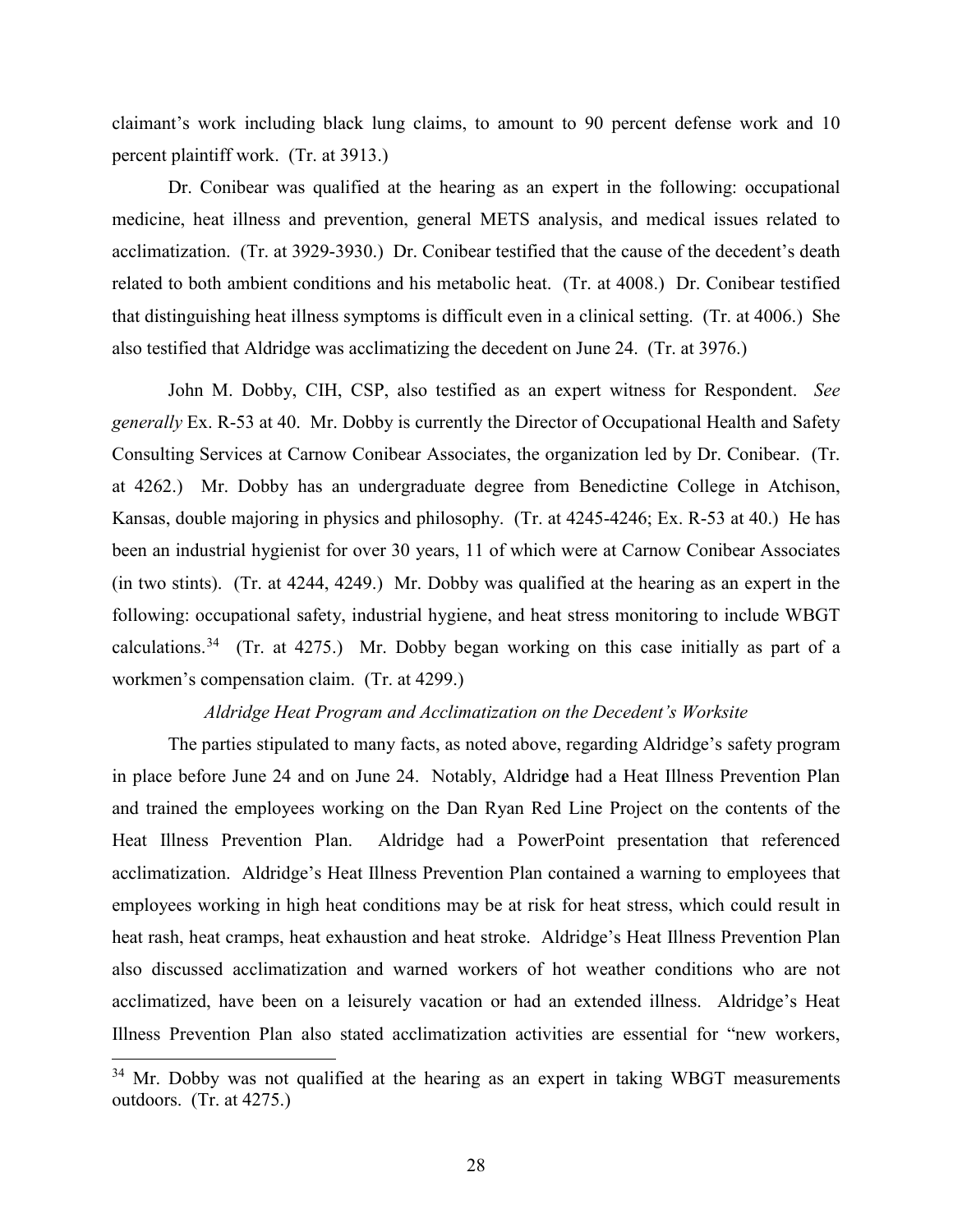workers who have been out sick or on vacation, and all workers during a heat wave." Aldridge's Heat Illness Prevention Plan discussed a "workrest regimen." Additionally, employees at the worksite are permitted to take as many rest breaks as they want. (Jt. Pre-Hr'g Submission at 21- 22 ¶¶ 3, 16-23.)

The parties also stipulated to the following that occurred on June 24: The decedent attended a new hire orientation and safety training given by representatives of Aldridge Electric, Inc. from approximately 8:00 a.m. to approximately 9:30 a.m. Heat illness prevention and acclimatization of workers were topics discussed during that safety orientation. (Jt. Pre-Hr'g Submission at 20-22 ¶¶ 14-15.)

Williams, who attended the orientation and training with the decedent and two others on the morning of June 24, corroborated all of the above stipulations. (Exs. C-77 at 1-3, R-113 at 14-38.) Williams also was not new to construction; he stated that he did not ask any questions at the training because "I knew what was going on. It was just – you know, I had been gone for a while, but I knew what my job was." (Ex. R-113 at 33-34.) He stated that the decedent also did not ask questions during the orientation because, "I think everybody there, they had been working before. It wasn't our first time, like, working. It might have been the first time working for Aldridge, but not the first time working in the construction field[.]" (Ex. R-113 at 34.) According to Williams, nobody asked him that day how long it had been since he last worked. (Ex. R-113 at 34.)

Aldridge's safety program included heat illness training and heat illness awareness on the worksite. The heat illness training was included in a slide-show safety presentation, covering many different safety topics, on the first day of the job. According to Lowry, who presented the training, the decedent paid attention to his presentation on the morning of June 24. (Tr. at 2328; Ex. J-2.) Periodically, heat illness was a topic during the morning "show up" meeting, "if there was a potential for high heat that day[.]" (Tr. at 2248-2249.) Additionally, supervisors were trained in Red Cross First Aid, which includes the topic of heat illness. (Tr. at 2150, 2235, 2599, 3341, 3348, 3532-3533; Ex. R-17 at 95.) The heat illness awareness on the worksite included a work/rest regimen once the global temperature reached 91° F. (Tr. at 657-680, 802-804.) On those days, Aldridge maintained a written work/rest log which recorded the breaks that workers took: during these breaks, workers drank water and rested in the shade. *See* Tr. at 248, 660, 2262-2263; Ex. J-1 at 148, C-20 (video from July 17  $\&$  18 showing workers taking a break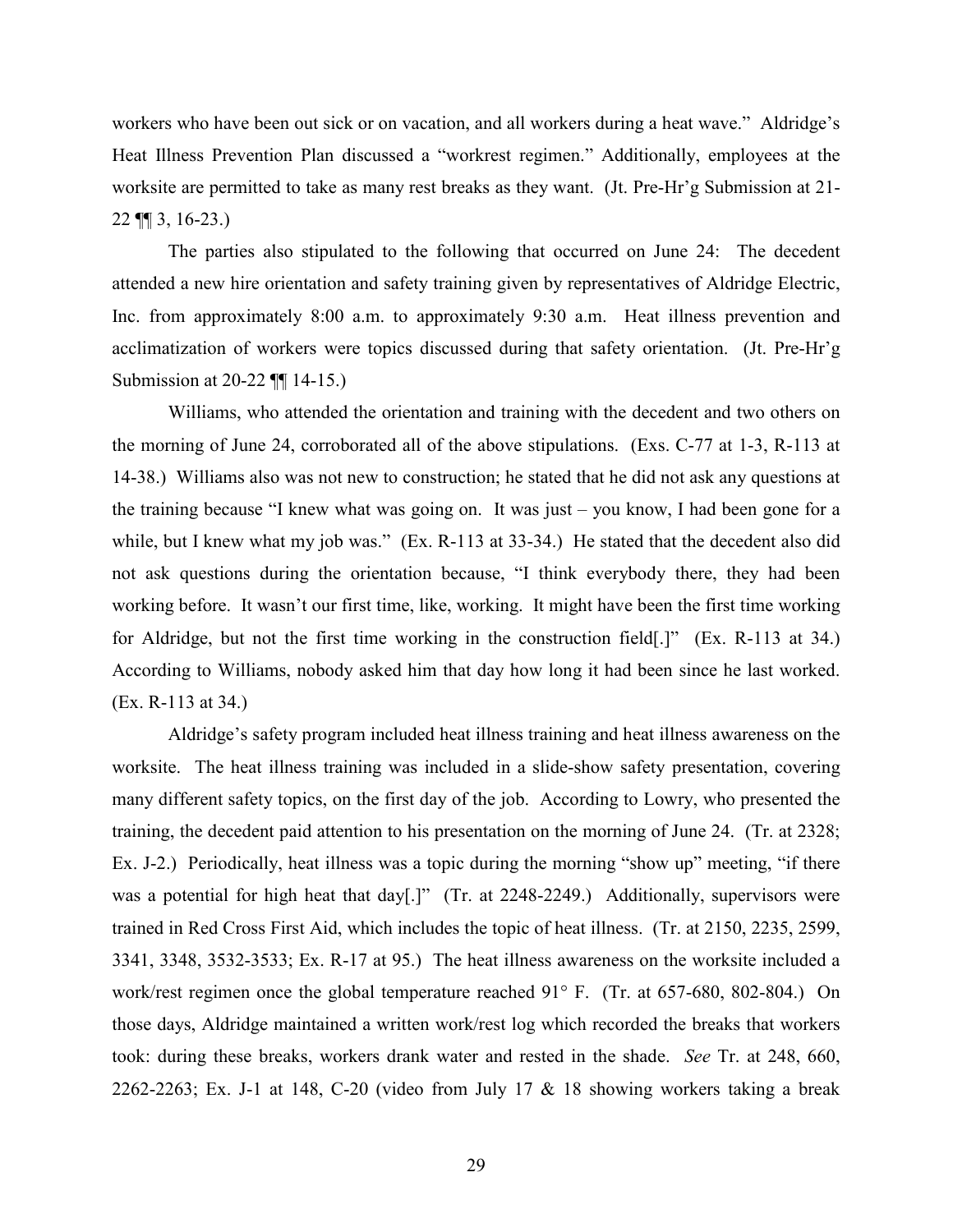during a heat advisory day- albeit post June 24.)<sup>35</sup> Additionally, Aldridge's safety program included a "buddy rule": workers were trained to be aware of safety issues including heat illness symptoms, either for themselves or of the other person, and to report anything amiss to a supervisor. (Tr. at 1054, 1537-1538, 2202-2204, 2268, 2470, 2541-2542, 3313, 3354-3355, 3530, 3632, 3730, 3759, 3771, 3819-3820.) Workers were not necessarily assigned to a specific buddy, due to the nature of the dynamics of a construction project, but they were all expected to look out for each other. (Tr. at 2484-2485, 3821.) Also, the Aldridge worksite had adequate drinking water onsite. (Tr. at 406.)

Aldridge's Heat Illness Prevention Program document is extensive, complicated, and taken from multiple sources including NIOSH, AIHA, and California, without reconciling the inherent inconsistencies, however minor, between the sources. (Ex. J-1 at 124-148.) The slideshow orientation contains 33 slides related to heat, with similar complicated information, and Lowry testified that when he presents the information to the new hires, Aldridge uses the technical information as a reference. (Ex. J-2 at 102-134; Tr. at 787, 2421-2422.) The record establishes that Aldridge considered the technicalities within the Heat Illness Prevention document for reference purposes, and not as a document it must follow to the letter. Indeed, Superintendent Horrell's testimony, as discussed below, supports a determination that Aldridge may have had the documentation in place, but in practice, he followed his own heat program.

Superintendent Daniel Horrell was in charge of acclimatizing new workers. (Tr. at 1437.) It is noted that Daniel Horrell's testimony reflects a less than enthusiastic attitude toward Aldridge's heat illness prevention program. He testified that he was trained in it but is "unfortunately" responsible for implementing it. (Tr. at 1434.) When asked, "Do you follow the program or do you follow your own program," he testified that "I wouldn't say follow my own program, but I follow my own program." (Tr. at 1412.) His role was to assign the work to nonacclimatized workers, but the foreman (*i.e.*, Russell) had the responsibility to authorize longer rest periods. (Tr. at 1464.) With regard to acclimatization, he called it "getting the butterflies out." (Tr. at 1435.) He explained that, "when you're first on the job you're a little bit nervous.

<span id="page-29-0"></span><sup>&</sup>lt;sup>35</sup> The record indicates that the temperature did not reach 91 degrees before June 24th in 2013. Although the record shows that supervisors could have implemented a formal work/rest regimen even if the temperature did not reach 91 degrees due to humidity or workload, Russell testified that he had not filled out that form before June 24, 2013. (Tr. at 1634-1636, 2251-2252, 2264- 2265, 2394-2395; Ex. J-1 at 148.)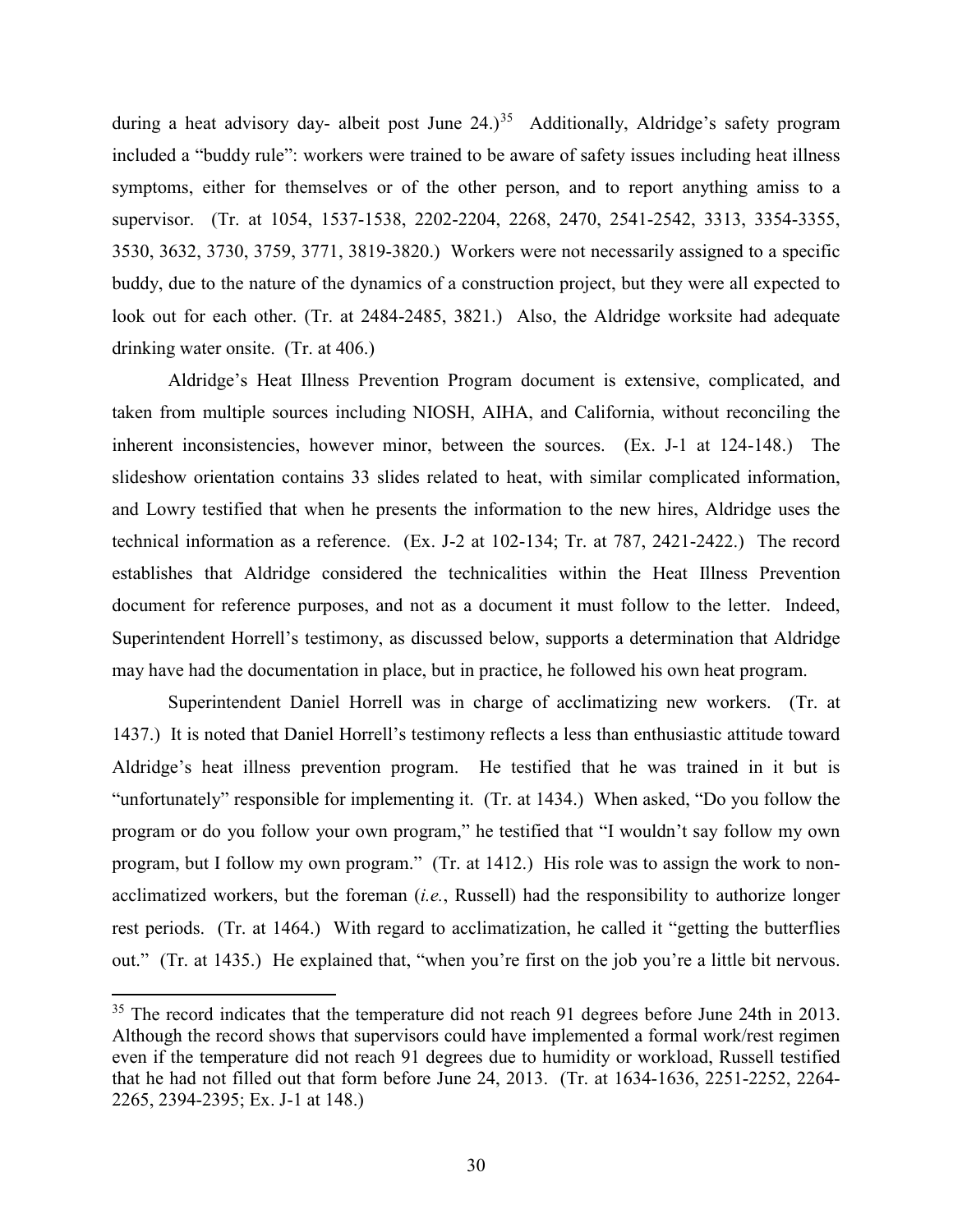You know, you want to do a good job. You want to show everybody you know what you're doing. And I put guys in positions where they can do that, to where they just get the butterflies out." (Tr. at 3624.) He staffs new workers on already heavy crews: the bigger the crew, the more camaraderie, the more joking. (Tr. at 3625.) He also stated that he puts the new workers "on the easier crews and they're extra guys." (Tr. at 1466.) This crew is typically the duct bank crew. (Tr. at 3625.) He likened working as an extra on this easier crew as "50 percent of the normal work load." (Tr. at 1466.) He stated that new hires get "five easy days" when they first start on the duct bank crew. (Tr. at 1467.) He stated that duct bank crew on June 24 was already fully staffed in the morning, because "I don't want a crew light for four or five hours waiting for [the new guys] to come out [of orientation.] So I just filter them into the show." (Tr. at 3625-3626.) He also stated that he staffs crews a week out at a time. (Tr. at 3636-3637.) He testified that he expected his trained workers to know when and how they needed to acclimatize after an extended absence. (Tr. at 1467-1468.)

Aldridge also implemented the "Green Hard Hat Program," which applied to all new employees and those who had been away for two years or more. (Ex. J-1 at 95.) The purpose of the program was to alert supervisors and fellow workers of the new people on the construction site, *i.e.*, those who were wearing a green hard hat, so that they could pay special attention to these "employees in training." (Ex. J-1 at 95.) Aldridge designed the program with safety in mind. (Ex. J-1 at 95.) Workers "graduated" from the program in eight weeks, after they had received the necessary training and after they had been evaluated three times by management. (Ex. J-1 at 95-96.) The goal of the program was to ensure that the new worker was trained to be a "safe and productive worker." (Ex. J-1 at 95.) Both Williams and the decedent were issued and wore green hard hats on June 24 and were considered part of the green hard hat program that day.

The record suggests that, although the Green Hard Hat Program and buddy program were well known among the Aldridge crew, Aldridge did not initially equate them as a specific form of acclimatization for heat, until later on in these proceedings. For example, CO Carr did not write down the Green Hard Hat Program as a response to any of her questions regarding acclimatization during her investigation. Even though she learned of the Green Hard Hat program during the investigation on the day Russell was interviewed, she testified, "in no way was it connected to heat or acclimatization at any point in time during the entire inspection."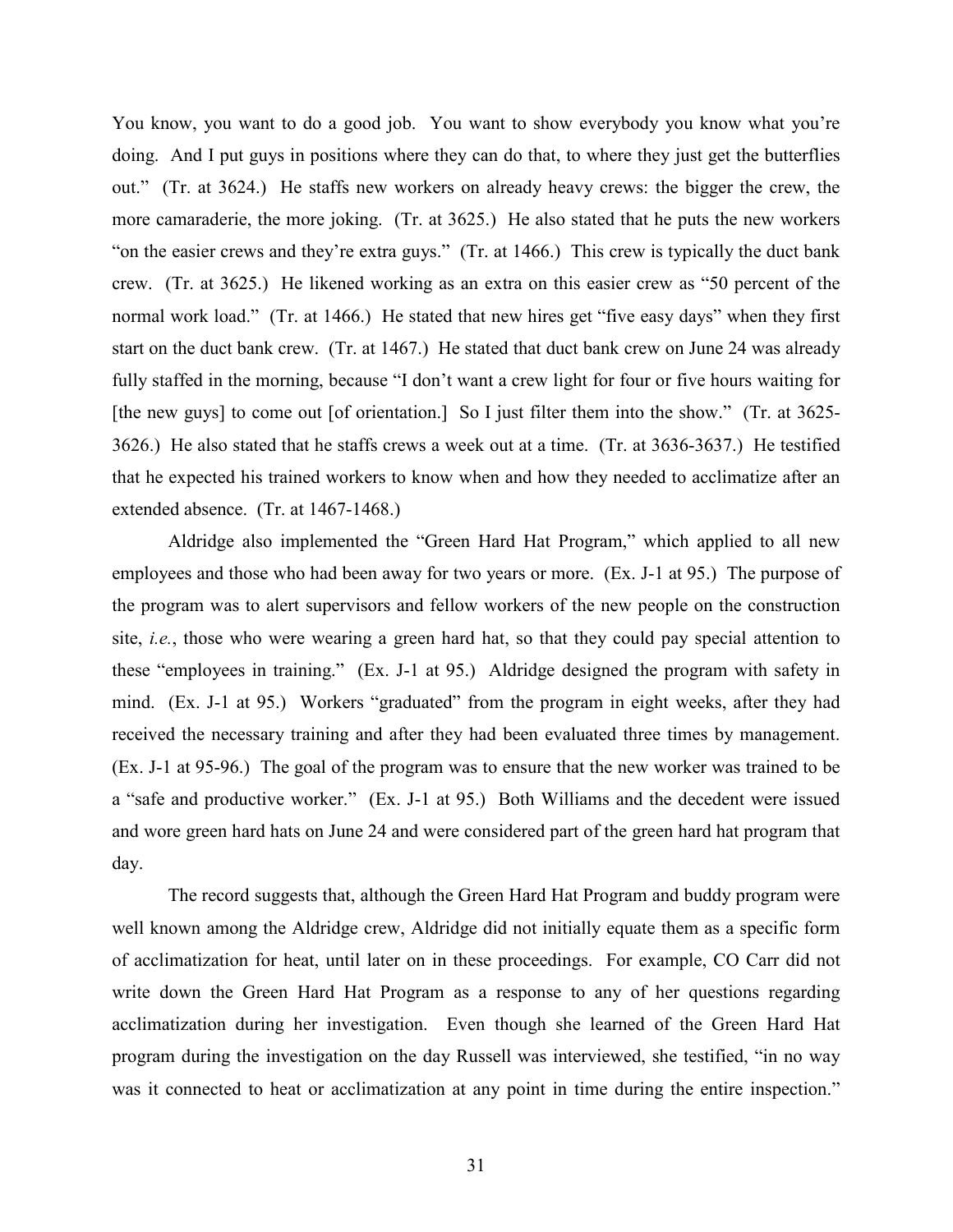(Tr. at 90-91, 427.) She testified that the first time she heard about the Green Hard Hat Program as a part of acclimatization was during "depositions." (Tr. at 1302.) She further testified that she had no evidence that the Green Hard Hat Program applied to those who had taken an extended absence, like a leisurely vacation. (Tr. at 433.) However, CO Carr agreed that she did not specifically ask during the interviews whether the Green Hard Hat Program was a form of acclimatization. (Tr. at 1061.) Furthermore, Aldridge's safety orientation presentation, which the decedent sat through, states: "Acclimatization: Employees working in a hot environment in which they have never been exposed will need to be acclimated slowly to the changing conditions. As such, new employees shall be closely monitored for the first two weeks of employment." (Ex. J-2 at 107.) The undersigned notes that this statement, while incorporated into a reference document, is consistent with Aldridge's Green Hard Hat Program.

At the hearing, Aldridge Safety Engineer Todd Lowry testified that he considered the Green Hard Hat Program as a form of acclimatization, although he agreed that there is no mention of acclimatization within the Green Hard Hat Program document. (Tr. at 825-826.) Aldridge Safety Engineer Edward Sandner also considered the assignment as an extra onto an already full crew a form of acclimatization. (Tr. at 2224-2225.) The Secretary disputes all of this and claims that these actions are post-hoc rationalizations for not having a formal acclimatization program. (Sec'y Br. at 48-55.) The Secretary argues that Mills told CO Carr that there was no acclimatization program. The Secretary further argues that, even if the Green Hard Hat Program was acclimatization, it did not apply to everyone who would need it, *i.e.*, those who had been away on a leisurely vacation.

The Secretary claims that Aldridge was not acclimatizing its workers nor was it implementing any kind of work/rest regimen. (Sec'y Br. at 48-58.) "Whether it be 50% of the normal workload or 20% for an acclimatization program, the fact of the matter is Aldridge was not doing either. Whether it be 8°F or 15°F added on to the heat index, Aldridge was not adding on any amount." (Sec'y Reply Br. at 39.) The undersigned disagrees. While the undersigned agrees with the Secretary that Aldridge, at the hearing, has attempted to shoe-horn their programs into the Secretary's definition of acclimatization, the undersigned finds that Aldridge is not bound by the Secretary's definition of acclimatization under the facts of this case. Aldridge's method of assigning work to new hires was a *de facto* acclimatization program for workers like the decedent. The undersigned accepts Horrell's method of staffing as giving new workers,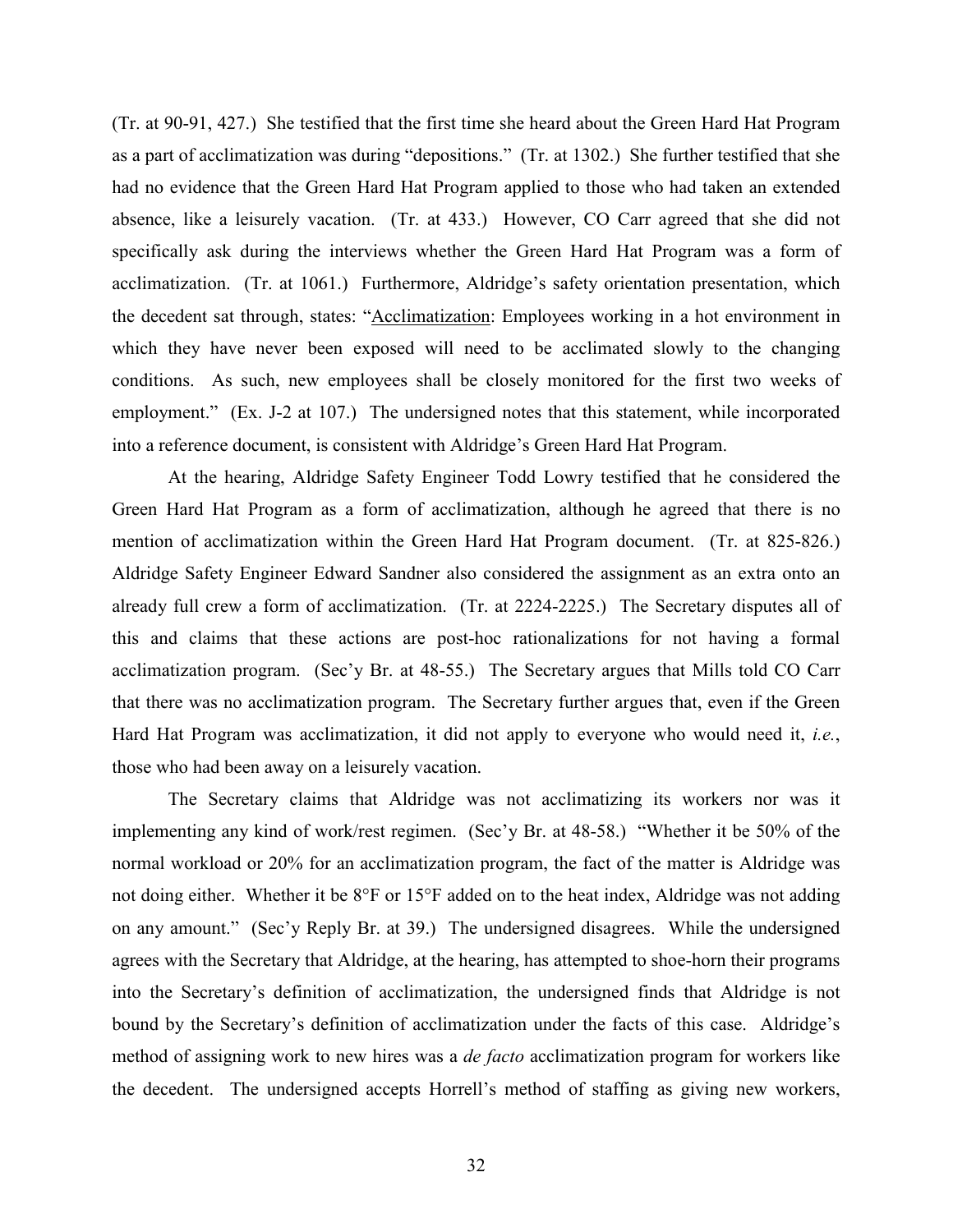including the decedent, "50 percent of the normal work load" for the first five days. (Tr. at 1466-1467.) Aldridge also had a formalized work/rest regimen once the temperature reached 91 °F, and, as the parties stipulated, allowed unlimited rest breaks at all other times.

The Secretary argues that these programs were insufficient because it did not apply to workers that have taken an extended leave of absence. (Sec'y Br. at 51.) However, those facts are not before us here. The Secretary has conceded that he is "unaware of any worker falling into that category on June 24, 2013." (Sec'y Reply Br. at 30 n.6.) The Secretary has also agreed that this case is only about the facts available on June 24th. (Tr. at 171, 173, 192-193, 212-213, 801, 807, 828-829, 845, 1415-1417, 1430-1431, 1441-1443, 1448, 1454, 1459, 1469, 1476-1477, 1481, 1532, 1601-1603, 1611-1613, 1774-1776, 1790, 2242, 2343-2344, 2367-2370, 2372, 2395, 2465-2466, 2570-2571, 3281-3283, 3433, 4032-4033, 4035.)

OSHA itself has not defined acclimatization, although it addressed acclimatization in its OSHA Guidance. (Ex. J-10 at 33-34). The Secretary has attempted to demonstrate the terms of the OSHA Guidance regarding acclimatization through Dr. Levin's testimony. Dr. Levin testified that he did not believe Aldridge was acclimatizing the decedent based on worker statements that the decedent had been out of work recently and that the workers did not consider Aldridge to have an acclimatization program. (Tr. at 2830-2831.) He used "rules of thumb" to opine that a worker should begin working 20% of an 8 hour work day to become acclimatized, and that he did not believe Aldridge was taking that "structured approach."[36](#page-32-0) (Tr. at 2896-2898.) He testified that the decedent was "adapting, his physiology was adapting to the circumstances of this work. But acclimatization is prescriptive, planned, continuous, gradual. And in my mind, there was no planning or process that he was following that would be acclimatizing him." (Tr. at 4405.)

It is notable that Dr. Levin predicated this opinion by stating it was "[p]erhaps as a semantics issue[.]" (Tr. at 4405.) Indeed, the undersigned agrees. In a showing of substance over semantics, Dr. Levin's opinion that the decedent was adapting to the work is consistent with Dr. Conibear's opinion that the decedent was in fact being acclimatized. (Tr. at 3976.) The difference between the two experts' opinions is the method by which Aldridge was acclimatizing

l

<span id="page-32-0"></span><sup>&</sup>lt;sup>36</sup> Dr. Levin also testified on cross-examination that he did not know any construction employer who implemented an acclimatization program where a worker works 12 minutes per hour, and then does another task for the remainder of that hour. (Tr. at 3079.)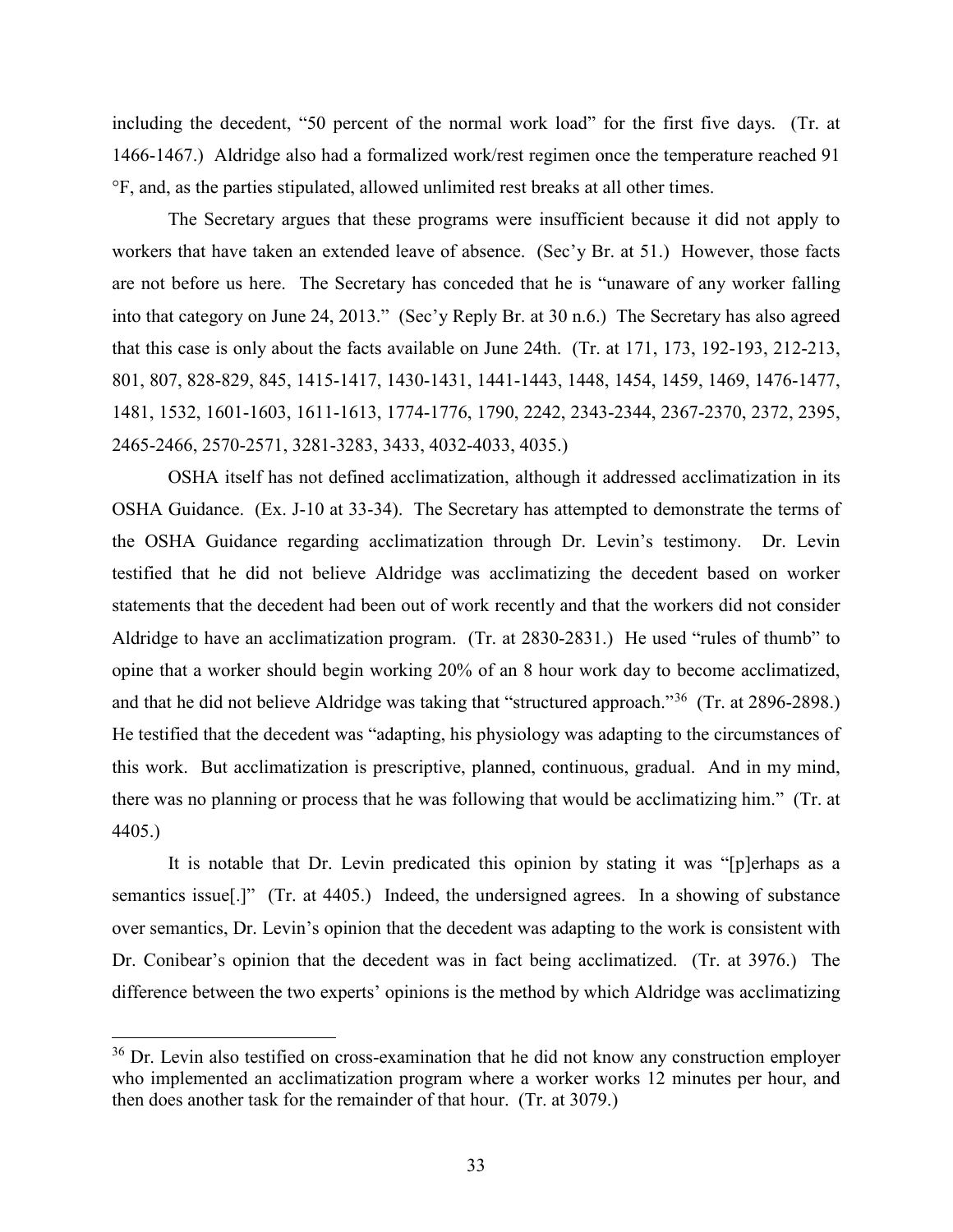its workers. However, the method of acclimatization is not prescribed in the OSHA Guidance. The only specific guidance provided by OSHA is by example:

For example, allow workers to get used to hot environments by gradually increasing exposure over at least a 5-day work period. Begin with 50% of the normal workload and time spent in the hot environments and then gradually build up to 100% by the fifth day.

(Ex. J-10 at 33.) The undersigned finds that Mr. Horrell's assignment of "5 easy days" to new workers and that the Green Hard Hat program, where new hires are monitored more closely for up to eight weeks for safety purposes, is consistent with the OSHA Guidance provided in this example. (Tr. at 1467; Ex. J-1 at 95-97.)

The Secretary also relies on Mark Knezovich's testimony regarding his opinion on acclimatization. Knezovich testified that Aldridge Green Hard Hat Program was not sufficient for acclimatization because it was not written down in the acclimatization section of Aldridge's heat plan and because Mr. Mills allegedly told Ms. Carr that there was no acclimatization. (Tr. at 1698-1699, 1911.) He also testified that, in reviewing Aldridge's approach to acclimatization, he was looking for something consistent with guidance from OSHA and NIOSH. (Tr. at 1699- 1700.) He further testified that:

OSHA believes that a formalized work/rest regimen is how you can acclimatize employees based on the recommendations that OSHA offers on its website and its guidance documents. Which are, ultimately, derived from the NIOSH 1986 criteria for recommended standard document. And in addition, they're discussed in OSHA's technical manual.

(Tr. at 1796.) The undersigned rejects Knezovich's reliance on a NIOSH document as it does not have the "force and effect of law." *See Indus. Glass*, 15 BNA OSHC at 1603-1603 n.10.

The undersigned instead looks to what OSHA has published as guidance in regard to acclimatization. The OSHA Guidance provides: "Gradually increase the workload or allow more frequent breaks to help new and returning workers build up a tolerance for hot conditions over time." (Ex. J-10 at 1, 13-14.) The OSHA Guidance further provides: "Develop a heat acclimatization program and plans that promote work at a steady moderate rate that can be sustained in the heat." (Ex. J-10 at 33-34.) There is no requirement for a prescriptive, formal acclimatization program in the OSHA Guidance. Moreover, Dr. Conibear's testimony regarding acclimatization is consistent with the OSHA Guidance. She testified that the pace and type of work the decedent was doing on June 24 was acclimatizing him because he was doing the work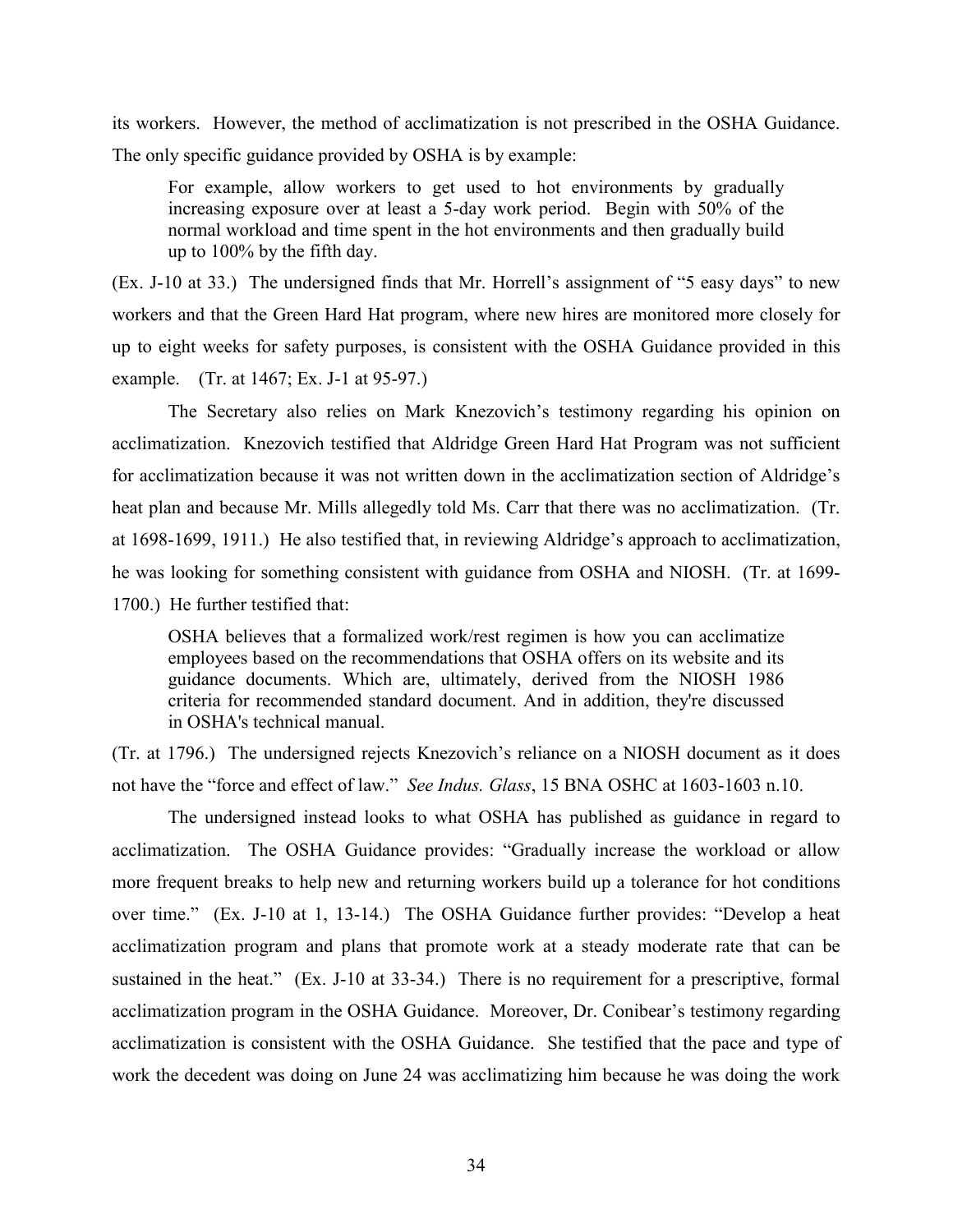that he was assigned in the ambient environment. (Tr. at 3976.) The undersigned finds that Aldridge's approach to acclimatization was consistent with OSHA Guidance.

# **Analysis**

To prove a violation of section  $5(a)(1)$ , the Secretary must establish that:

(1) there was an activity or condition in the employer's workplace that constituted a hazard to employees; (2) either the cited employer or the employer's industry recognized that the activity or condition was hazardous; (3) the hazard was causing or likely to cause death or serious physical harm; and (4) there was a feasible means to eliminate the hazard or materially reduce it.

*Indus. Glass*, 15 BNA OSHC at 1597. "A hazard must be defined in a way that apprises the employer of its obligations, and identifies conditions or practices over which the employer can reasonably be expected to exercise control." *Arcadian Corp.*, 20 BNA OSHC 2001, 2007 (No. 93-0628, 2004). The hazard "is not defined in terms of the absence of appropriate abatement measures." *Wheeling-Pittsburgh Steel Corp.,* 10 BNA OSHC 1242, 1245 (No. 76-4807, 1981) (consolidated), *aff'd*, 688 F.2d 828 (3d Cir. 1982) (unpublished). The Secretary must also establish that the employer knew, or with the exercise of reasonable diligence, could have known, of the hazardous condition. *Burford's Tree, Inc.*, 22 BNA OSHC 1948, 1949 (No. 07- 1899, 2010), *aff'd*, 413 F. App'x 222 (11th Cir. 2011) (unpublished)).

# *Did the Secretary establish by the preponderance of the evidence that a hazard, as defined by the OSH Act and case law, existed in this case?*

In the citation, the Secretary alleged the hazard for this case as "excessive heat during the performance of their [the Aldridge workers'] duties." (Citation at 5.) At the hearing, Respondent had a standing objection to any reference of a hazard that was not termed "excessive heat," such as "heat." (Tr. at 55, 288, 523, 755, 808, 1683-1686, 2820, 3448.) In response to Respondent's motion for a directed verdict and dismissal of the citation, the Secretary again used the term "excessive heat" when alleging the hazard.<sup>[37](#page-34-0)</sup> (Tr. at  $3265-3269$ .)

 $\overline{a}$ 

<span id="page-34-0"></span> $37$  The Secretary referred to the hazard for this case in his post-hearing reply brief as "heat stress." (Sec'y Reply Br. at 28-30.) In this section of his reply brief, the Secretary answers Respondent's claim that the Secretary's position has been "speculative," "arbitrary and capricious" and "a moving target." (Sec'y Reply Br. at 28.) The undersigned appreciates Respondent's claims in this regard. It was difficult to determine the exact alleged hazard in this case due to the interchangeability of terms, such as "excessive heat" and "heat stress," and the complexity of heat illness, which even Dr. Levin conceded. (Tr. at 2966.) The Secretary does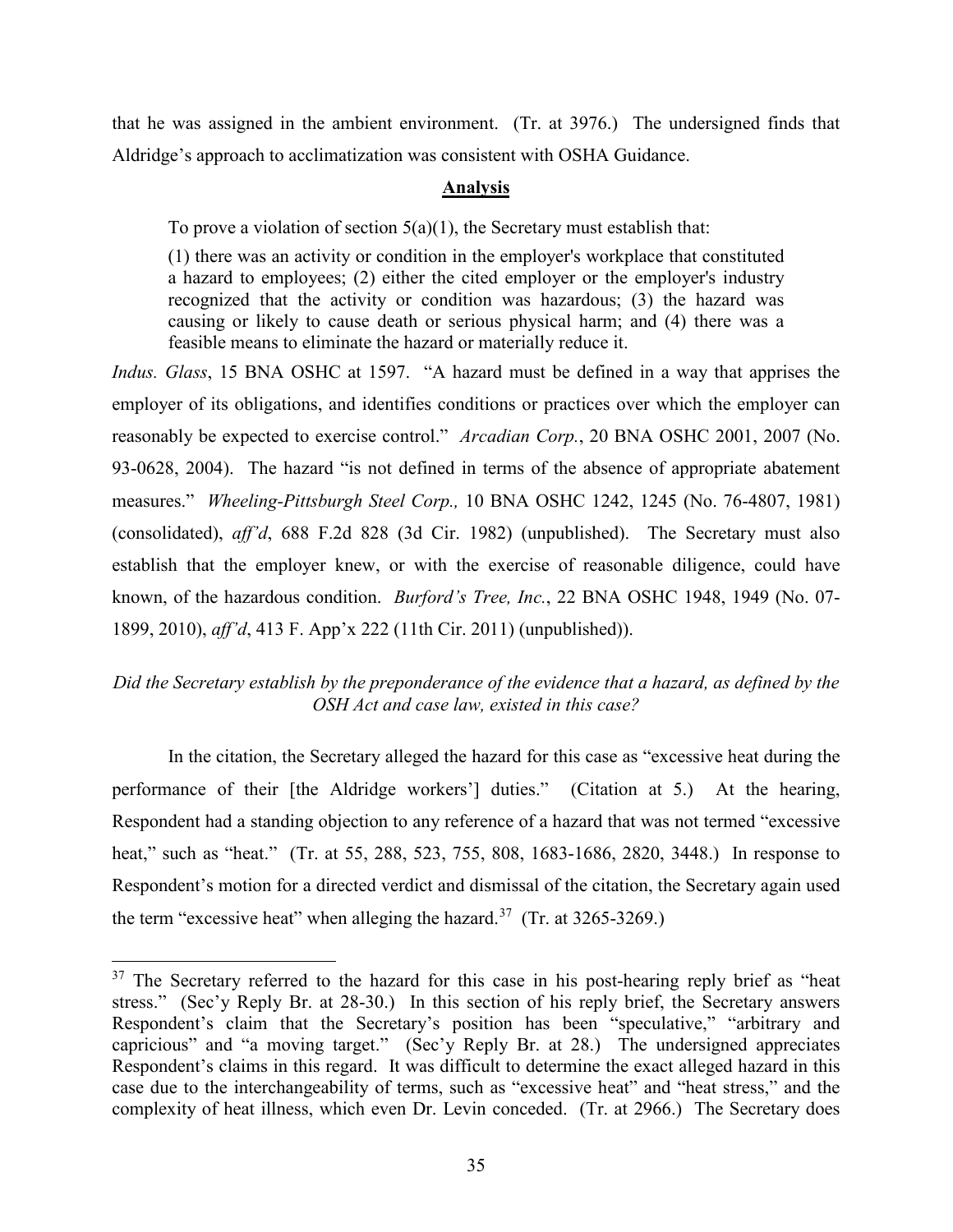In his post-hearing brief, the Secretary alleges that the hazard of "excessive heat" was on the Aldridge worksite on June 24th. (Sec'y Br. at 23.) The Secretary flushes out the term "excessive heat" through the testimony of his witnesses. The Secretary relies on testimony from Mark Knezovich to claim that the hazard "was both metabolic and environmental heat." (Sec'y Br. at 23.) The Secretary also relies on CO Carr, who testified that the hazard "resulted from two factors: (1) the environmental temperature; and (2) the physiological work being performed." (Sec'y Br. at 24.) The Secretary finally relies on the testimony of Dr. Jeffrey Levin, who "opined that the hazard of excessive heat [] is made up of two components: (1) the ambient temperature which includes humidity, radiant heat, and wind speed; and (2) the heat generated within the body, also known as metabolic heat." (Sec'y Br. at 24.) All three of these witnesses agreed that the hazard at issue in this case was made up of environmental heat and metabolic heat. Dr. Levin, however, further testified that the heat in this situation was "*a matter of heat balance* as it relates to the body: the combination of ambient heat, metabolic heat and the ability to dissipate heat.<sup>[38](#page-35-0)</sup> The end result was extreme heat for [the decedent]." (Tr. at 2873) (emphasis added).

One further limitation that was made clear at the hearing regards when the alleged hazard occurred. At the hearing, the Secretary and Respondent agreed that the alleged hazard in this case was limited to occurring only June 24, 2013. (Tr. at 171, 173, 192-193, 212-213, 801, 807, 828-829, 845, 1415-1417, 1430-1431, 1441-1443, 1448, 1454, 1459, 1469, 1476-1477, 1481, 1532, 1601-1603, 1611-1613, 1774-1776, 1790, 2242, 2343-2344, 2367-2370, 2372, 2395, 2465- 2466, 2570-2571, 3281-3283, 3433, 4032-4033, 4035.)

Therefore, given the above, the undersigned determines that the alleged hazard in this case can be characterized as a heat balance equation: the combination of environmental and metabolic heat, less the ability to dissipate heat, resulting in a level of individual excessive heat. The issue here therefore becomes whether the Secretary has put forth enough evidence to

 $\overline{a}$ 

not define what he means by "heat stress," as opposed to "excessive heat." Furthermore, the Secretary waited until his reply brief to use the term "heat stress" when discussing the nature of the alleged hazard in this case. The undersigned therefore relies on the initial term, "excessive heat," used in the citation and agreed to at the hearing for identifying the alleged hazard in this case.

<span id="page-35-0"></span><sup>&</sup>lt;sup>38</sup> Each person's capacity to dissipate heat is different, and can change. For example, acclimatization is a method of increasing one's ability to dissipate heat. (Ex. J-10 at 36.)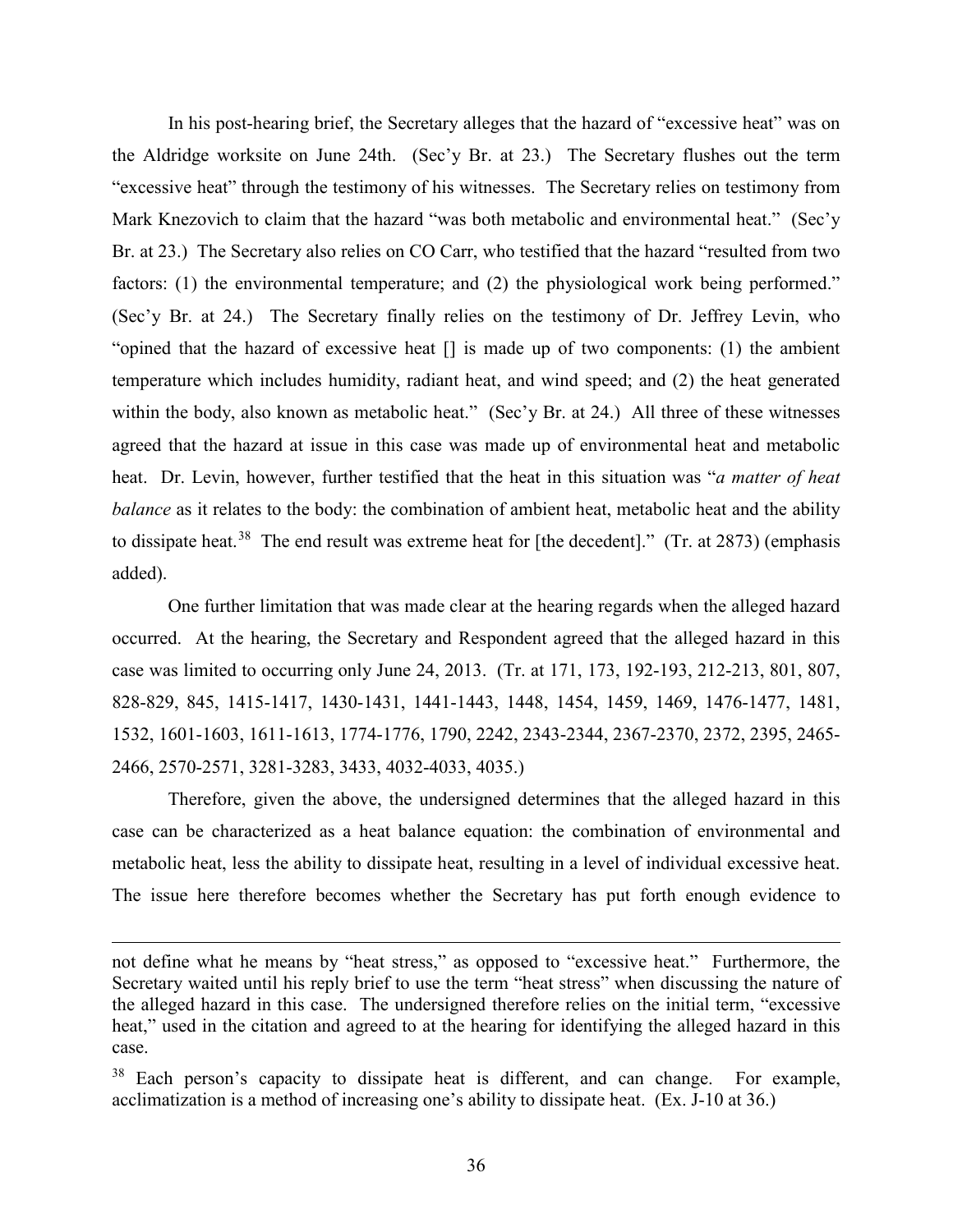establish each component of this hazard: (1) environmental heat, (2) metabolic heat, (3) dissipation of heat, and (4) an individual level of excessive heat. This alleged hazard is limited to a possible occurrence on the Aldridge worksite on June 24, 2013. For the following reasons, the Secretary has not established, by the preponderance of the evidence, any of these 4 components of this heat balance equation.

#### 1) Environmental Heat

 $\overline{\phantom{a}}$ 

With regard to component (1), environmental heat, the Secretary relies on the OSHA Guidance to argue that the ambient heat on the Aldridge worksite on June 24, 2013 was in an "extreme caution zone," and therefore Aldridge was required to implement precautions such as acclimatization and a formal work/rest regimen on that day to address the hazard. (Sec'y Br. at 30.)

The OSHA Guidance is based on a modification of NOAA's National Weather Service Heat Index System. NOAA's system relates a given heat index to a "caution level." The heat index is calculated from two numbers: the dry bulb globe temperature and the relative humidity.<sup>39</sup> (Tr. at 1747-1748.) OSHA explains that the reason the heat index is used instead of just temperature is because "[s]weat does not evaporate from the skin when the air is moist as it does in a dry climate." (Ex. J-10 at 3.) "The higher the heat index, the hotter the weather feels, since sweat does not readily evaporate and cool the skin." (Ex. J-10 at 1.)

OSHA developed its own caution levels for a given heat index.<sup>[40](#page-36-1)</sup> (Ex. J-10 at 3, 5.) The caution levels indicate what steps OSHA advises employers to take to address the risk of heat illness. For example, the lowest caution level, "Lower (Caution)," when the heat index is less than 91°F, indicates that OSHA recommends that the employer implement "Basic heat safety and planning." (Ex. J-10 at 5.) According to OSHA Guidance, the minimum steps employers

<span id="page-36-0"></span> $39$  As opposed to the dry bulb globe temperature, the WBGT is not so typically available in a standard weather forecast. Instead, as explained above, the WBGT must be measured using a specific device in a proper manner, or it could be calculated using a computer program from Argonne National Laboratory. The WBGT is used, as discussed herein, for another method to determine heat, the ACGIH-TLV screening chart. (Sec'y Br. at 32.)

<span id="page-36-1"></span><sup>&</sup>lt;sup>40</sup> OSHA also encourages employers to download its "heat app" onto their mobile smart phone for easy access during the work day. (Ex. J-10 at 7.) The heat app calculates the heat index from temperature and humidity values, and then provides OSHA recommended employer actions based on the calculated heat index. (Tr. at 282-285, 1995; *see also* Exs. R-77, R-77a, R-77b.) Upon review, the heat app guidance provided by the app appears to be similar to that from the OSHA Guidance. (Exs. R-77a, R-77b.)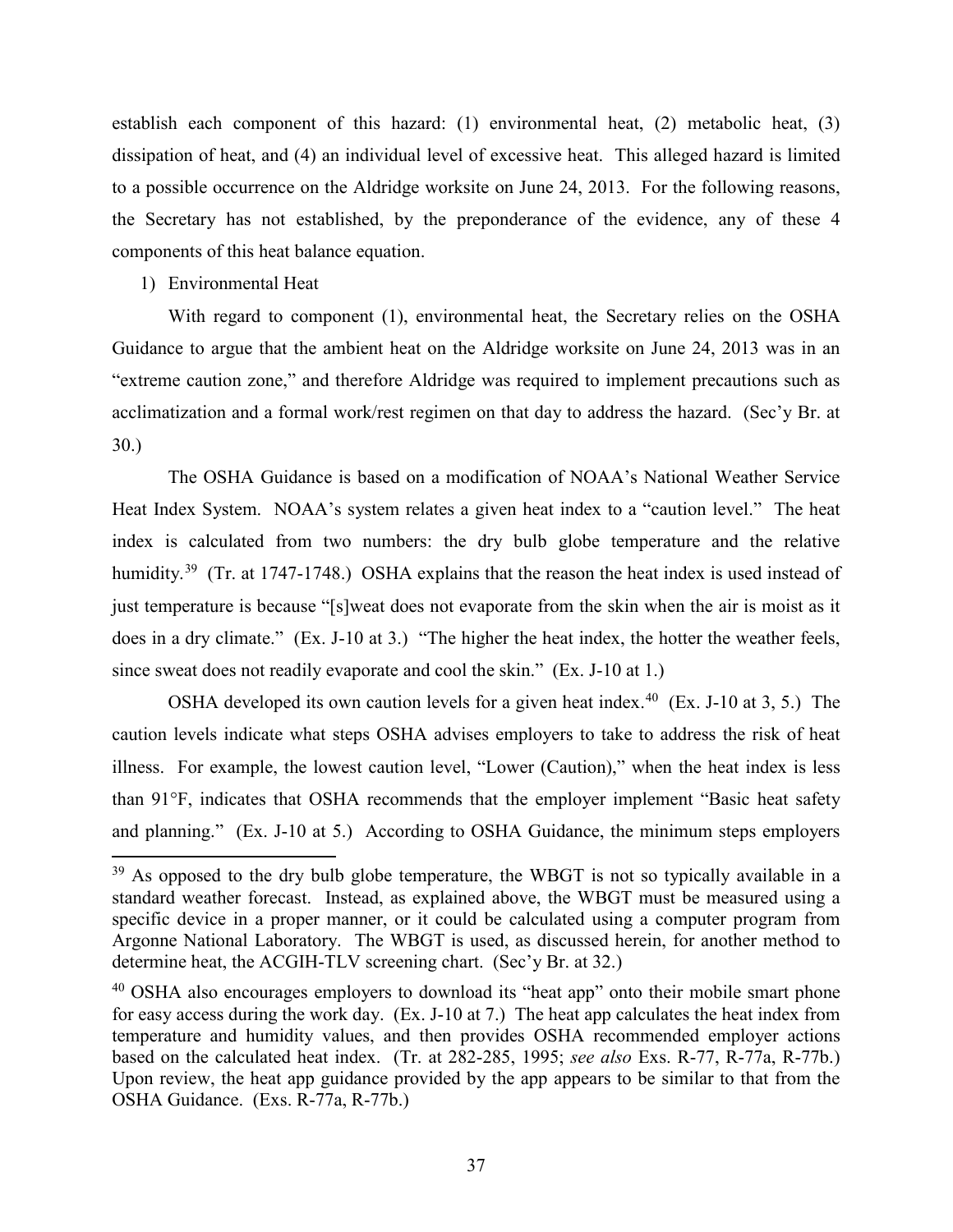"have a duty" to implement at this "Lower (Caution)" level are (1) provide adequate amounts of drinking water, and (2) ensure adequate medical services are available. (Ex. J-10 at 11.)

Even when the heat index is less than 91°F, OSHA states that additional steps "are advisable" in the following situations: (1) implement the recommended precautions at the "Moderate" level if (a) heat index is close to 91°F, (b) work is being conducted in direct sunshine, or (c) work is being conducted without a light breeze; and (2) "acclimatize new employees performing strenuous work."<sup>41</sup> (Ex. J-10 at 11.) The recommended precautions at the "Moderate" level include scheduling frequent rest breaks, acclimatizing new and returning workers, and setting up a buddy system. (Ex. J-10 at 13-14.) The "High" and "Very High to Extreme" caution levels include additional precautions that employers "should" take to help prevent heat-related illness. (Ex. J-10 at 8-10.)

The Secretary asserts that while the dry bulb temperature and humidity, as measured and certified by NOAA, would indicate an unadjusted heat index in the less restrictive "caution" zone, the heat index should be adjusted to take into account direct sunlight, the decedent's workload, and the fact that he was not acclimatized. (Sec'y Br. at 26.) As a basis for this claim, the Secretary relies on the following statements within the 41 page OSHA Guidance:

■ Work in direct sunlight

l

 Perform prolonged or strenuous work." (Ex. J-10 at 2); *see* Sec'y Br. at 25.

<sup>(1)</sup> "Additional risk factors are listed below. *These must be taken into consideration even when the heat index is lower.*

<span id="page-37-0"></span><sup>&</sup>lt;sup>41</sup> The Secretary notes that there are contradictions in the OSHA Guidance with regard to acclimatization at the Lower (Caution) level. (Sec'y Br. at 26 n. 9.) The OSHA guidance at first includes acclimatization as part of the plan that employers should develop at the Lower (Caution) level, but then states that employers "should consider" implementing precautions at the next highest level (presumably including acclimatization) as a protective measure only if there is direct sunlight or strenuous work. The OSHA Guidance does not specify at that point whether new and returning employees should be acclimatized at the Lower (Caution) level. (Ex. J-10 at 6, 8, 10 (where "\*" is defined).) As cited above, the OSHA Guidance then goes on to include acclimatization as an "advisable" protective measure in the Caution (Lower) level for new and returning employees performing strenuous work. (Ex. J-10 at 11.) Indeed, the OSHA Guidance discusses acclimatization for new and returning employees multiple times in this document. (Ex. J-10 at 1, 11, 14 ("Moderate Risk" level), 17 ("High Risk" level), 21 ("Very High to Extreme Risk" level), 23 ("Planning Ahead for Hot Weather Checklist"), 29 ("Work/Rest Schedules"), 33 ("Acclimatizing Workers").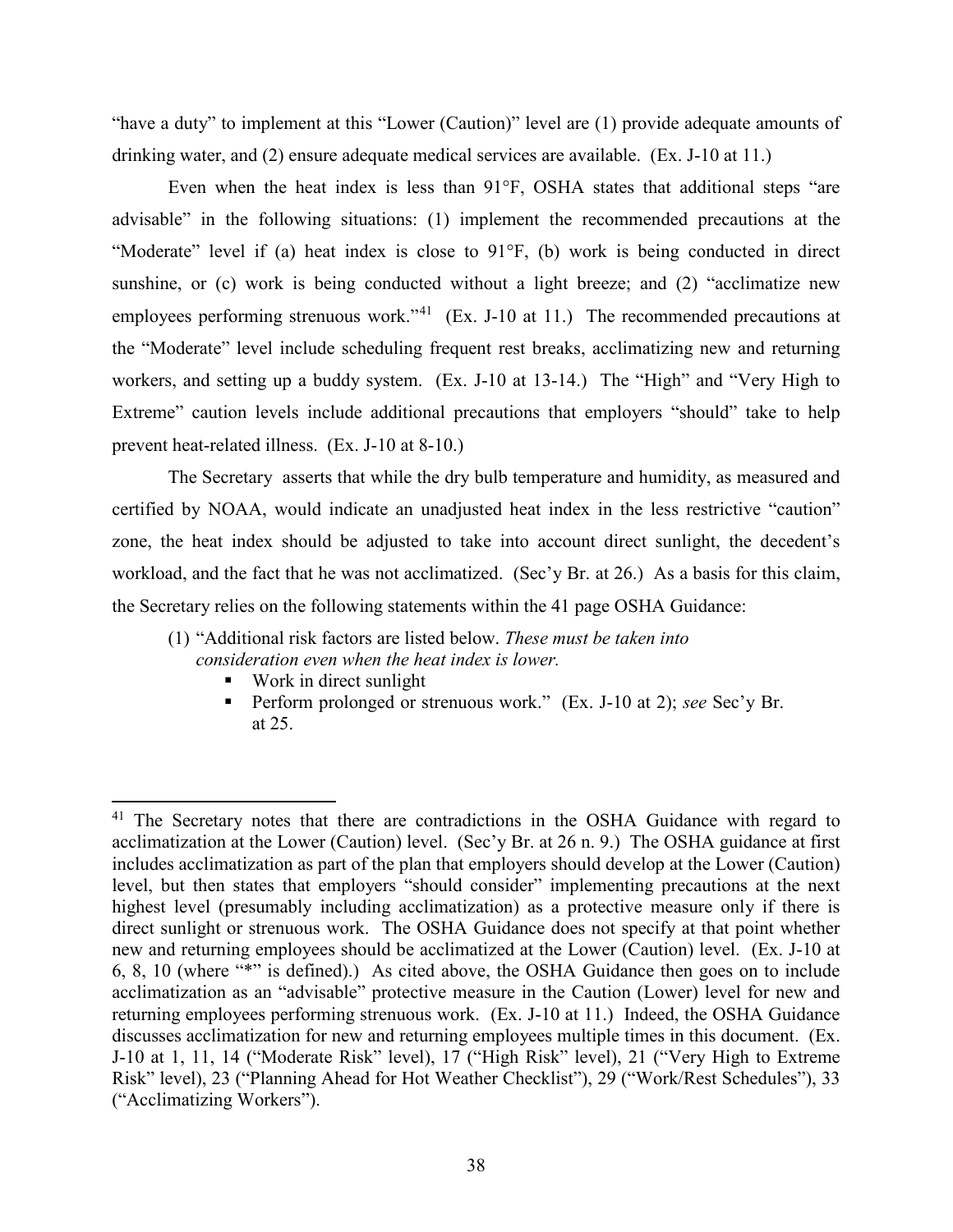(2) "*IMPORTANT NOTE:* The heat index values were devised for shady, light wind conditions, and exposure to full sunshine can increase heat index values by up to 15° Fahrenheit. To account for solar load, added precautions are recommended. See Protective Measures to Take at Each Risk Level." (Ex. J-10 at 3); *see* Sec'y Br. at 25.

When reviewing the OSHA citation for sufficiency, Mark Knezovich concluded that the risk was "safely within [the] extreme caution" zone during the afternoon of June 24, 2013. (Tr. at 1756-1760). Using the 85°F unadjusted heat index at 1:51 p.m. (shortly before the time when Russell directed the decedent to take a break), Knezovich added 6 degrees to take into account the sun, which adjusts the heat index to 91° F. Then he bumped up the requirements into the next category, "extreme caution," because the decedent was not acclimatized.<sup>[42](#page-38-0)</sup> (Tr. at 1757.)

Knezovich's conclusion is consistent with the OSHA Guidance, however, the OSHA Guidance does not contain mandatory language as the Secretary claims. The Secretary argues that the "OSHA Guidance states that it is necessary to implement the precautions at the next risk level" when the work conditions entail direct sunlight and strenuous work. (Sec'y Br. at 26 citing Ex. J-10 (formerly Ex.  $C$ -75)<sup>[43](#page-38-1)</sup> at 8-10.) That is incorrect. OSHA Guidance states that the

 $\overline{a}$ 

<span id="page-38-0"></span> $42$  Mr. Knezovich testimony indicates that his approach to adjusting the heat index for direct sunshine is not based upon any scientific measure or experience. Mr. Knezovich testified:

In addition, adjusting for heat index; I knew through employee testimony that there was information that the sun had come out that day, and there was sunshine. I looked at the category, we're at 85 in the caution zone. If I'm adjusting for sun, the maximum I would ever adjust for sun under this guidance is 15 degrees. So the maximum that it could get me is 85 plus 15 would be 100. That would put me in the extreme caution category. But I also understood that there could be certain times, because I was not at the site, where a cloud have moved passed the sun and clouded the sun for a portion of that time within that hour. And I thought that my maximum could be 100 degrees. But that likely could be reduced, based on information at the time on the site, if it's relevant, that adding just six degrees would get me into that extreme caution category, and would take me to 91 degrees. So I felt like we had the information from the employee testimony that the sun was, in fact, out. And information such as that, an un-acclimatized worker had actually suffered heat stroke, to say that it would have been advisable to consider the conditions as, under this table, as being under extreme caution, approaching danger. But safely within extreme caution. That was my thought process.

<sup>(</sup>Tr. at 1756-1757.)

<span id="page-38-1"></span> $43$  The Secretary cites to exhibit C-75, which was also named exhibit J-10 at the hearing. (Tr. at 1198-1199, 4621.)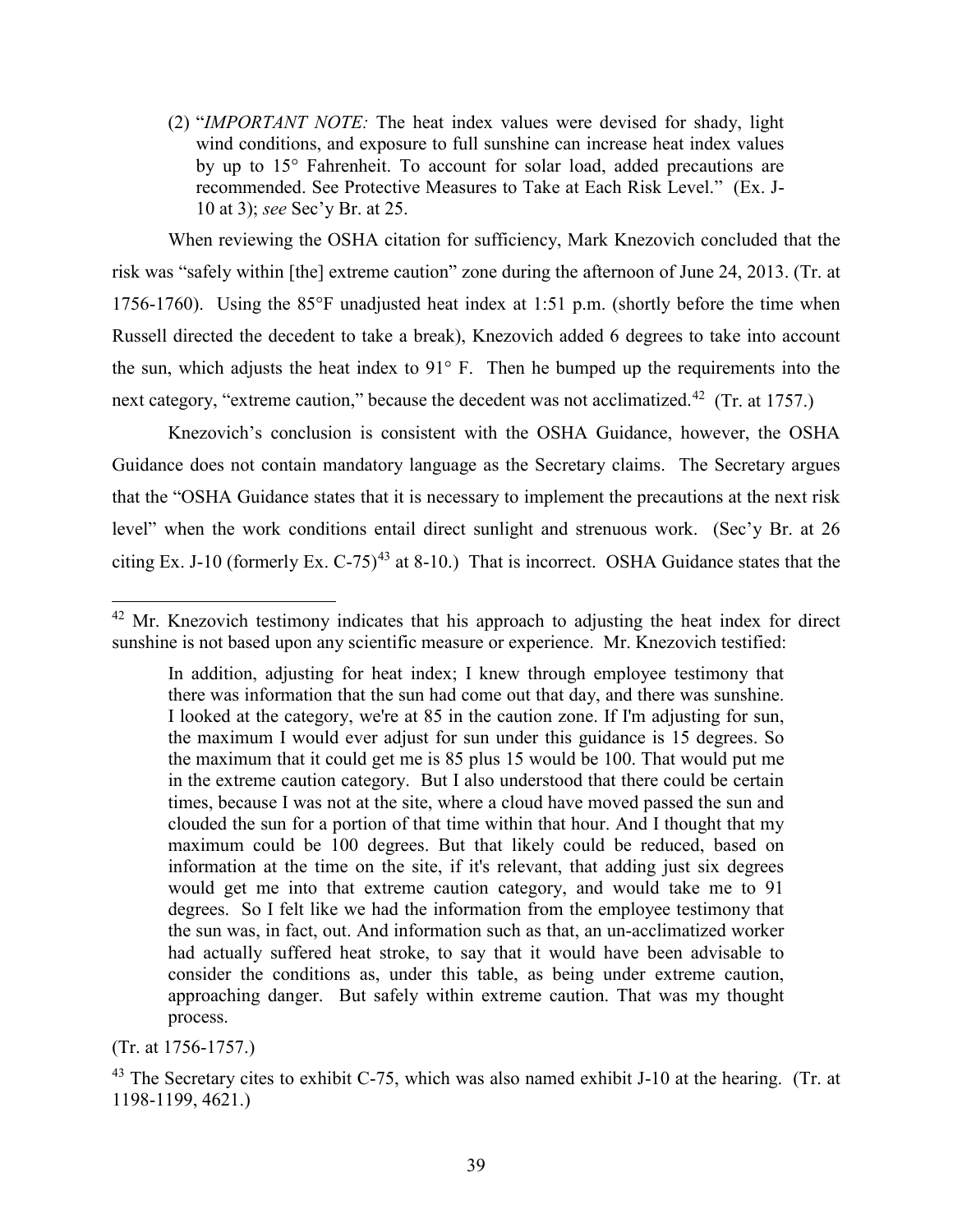next level precautions are "recommended" and that employers should "consider" taking the next level precautions when working in direct sun or for physical exertion. (Ex. J-10 at 8, 10.)

Additionally, the Secretary has not proven how and by how much the index value should be adjusted. Regarding the direct sunlight issue, the Secretary has not established how to adjust the heat index value and by how much. OSHA Guidance states that the heat index could be adjusted by up to 15°F to take into account direct sunlight. However, the evidence regarding the sun in this case is not determinative of this issue The certified weather (exhibit C-5) indicates that the cloud cover was "overcast," meaning the entire sky was covered with clouds (and therefore, it is presumed there was no direct sun) at 7:51a.m. Afterwards, the certified weather indicates that there was varying amounts of cloud cover at different elevations throughout the rest of the day.<sup>44</sup> (Ex. C-5.) The evidence presented is unclear how the different elevations of varying amount of cloud cover affect the direct sunlight experienced by each worker. (Tr. at 1174-1177.) While the record suggests that "the sun came out" that afternoon, it is unclear when, how much, and for how long. The Secretary introduced stills, taken every 15 minutes, from a video that was filmed by a camera located an unknown distance north along the Dan Ryan from the decedent's worksite. (Tr. at 483, 509-522, 1245; Ex. C-73.) The Secretary states that the evidence of direct sun can be gleaned from the reflections of the car windshields and shadows beneath the cars starting at 11:30a.m. (Sec'y Br. at 27; Tr. at 512.) The undersigned accepts that the photographs indicate direct sun at that point in time at those locations. But, as Respondent asked CO Carr on cross-examination, this evidence does not indicate how much sunlight and for how long the sun was out on the decedent's worksite during that afternoon.<sup>[45](#page-39-1)</sup> (Tr. at 1245-1247.)

<span id="page-39-0"></span><sup>&</sup>lt;sup>44</sup> At 8:51 a.m., the cloud cover was: few clouds at 1,000 feet/broken clouds at 7,500 feet/broken clouds at 9,500 feet. At 9:51 a.m., the cloud cover was: few clouds at 1,500 feet/scattered clouds at 5,500 feet/broken clouds at 10,000 feet. At 10:51 a.m., the cloud cover was: few clouds at 3,800 feet/broken clouds at 7,500 feet/broken clouds at 12,000 feet. At 11:51 a.m., the cloud conditions were: few clouds at 5,500 feet/broken clouds at 10,000 feet/broken clouds at 17,000 feet. At 12:51 p.m., the cloud conditions were: few clouds at 5,500 feet/scattered clouds at 15,000 feet/broken clouds at 20,000 feet. At 1:51 p.m., the cloud conditions were: few clouds at 6,500 feet/scattered clouds at 9,500 feet/scattered clouds at 17,000 feet. At 2:51 p.m., the cloud conditions were: scattered clouds at 3,300 feet/scattered clouds at 9,500 feet/broken clouds at 25,000 feet. (Exs. C-5, C-6.)

<span id="page-39-1"></span><sup>45</sup> Excerpt from CO Carr's testimony: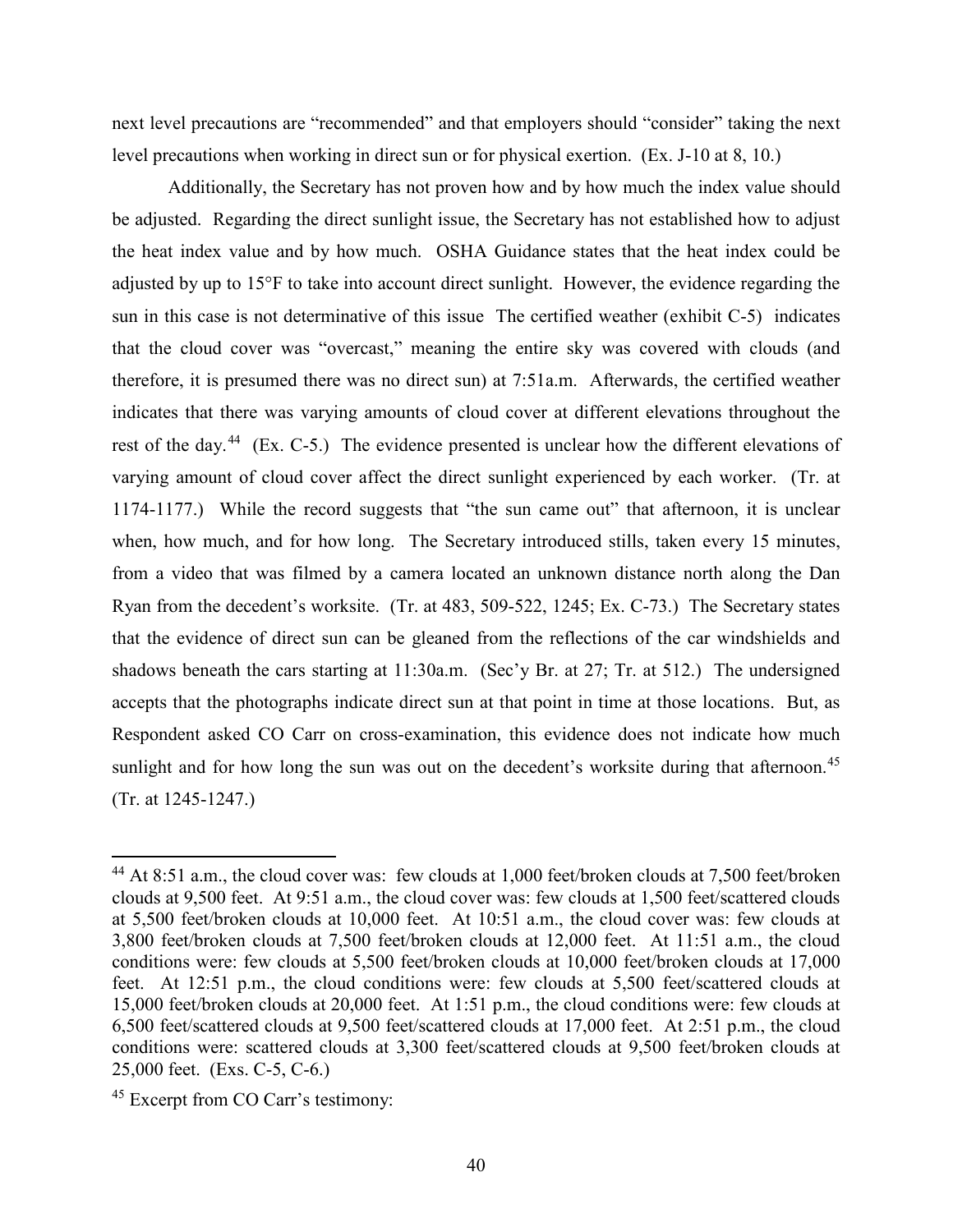Q Okay. We'll try again. You have photographs from the work site, is that correct?

A Yes, sir.

 $\overline{a}$ 

Q On what time sequence are those photographs taken? How frequently are they taken?

A 15-minute intervals.

Q Every 15 minutes. So, you have a picture every 15 minutes, but we don't know what was happening in the other 14 minutes, do we?

A As you propose, yes.

Q As I state. Do you have any evidence about what was happening at that work site between the 15-minute intervals, whether the clouds moved in, whether there were shadows, you don't have any objective evidence for that other 15 minutes, do you? Oh, it's actually, the pictures are taken on a one second for one second interval?

MR. MOHAN: It's instantaneous. I don't know, where is the time?

MR. LIES: Excuse me, Your Honor.

JUDGE ROONEY: Why don't we go off the record for a second?

MR. LIES: Let's go, I want to make sure. I'm not trying to, I want to make sure.

JUDGE ROONEY: All right.

MR. LIES: I thought I understood this.

(Off the record.)

BY MR. LIES:

Q Was it your understanding that the photographs that were taken purports to be a one-second shot, the shutter opens for one second and it takes a shot for that particular point in time?

A I don't know the shutter time but a photo is a photo.

Q Okay. So, you don't know then whether or not the time that is represented on each one of those photos is one second or more, is that correct? You don't know?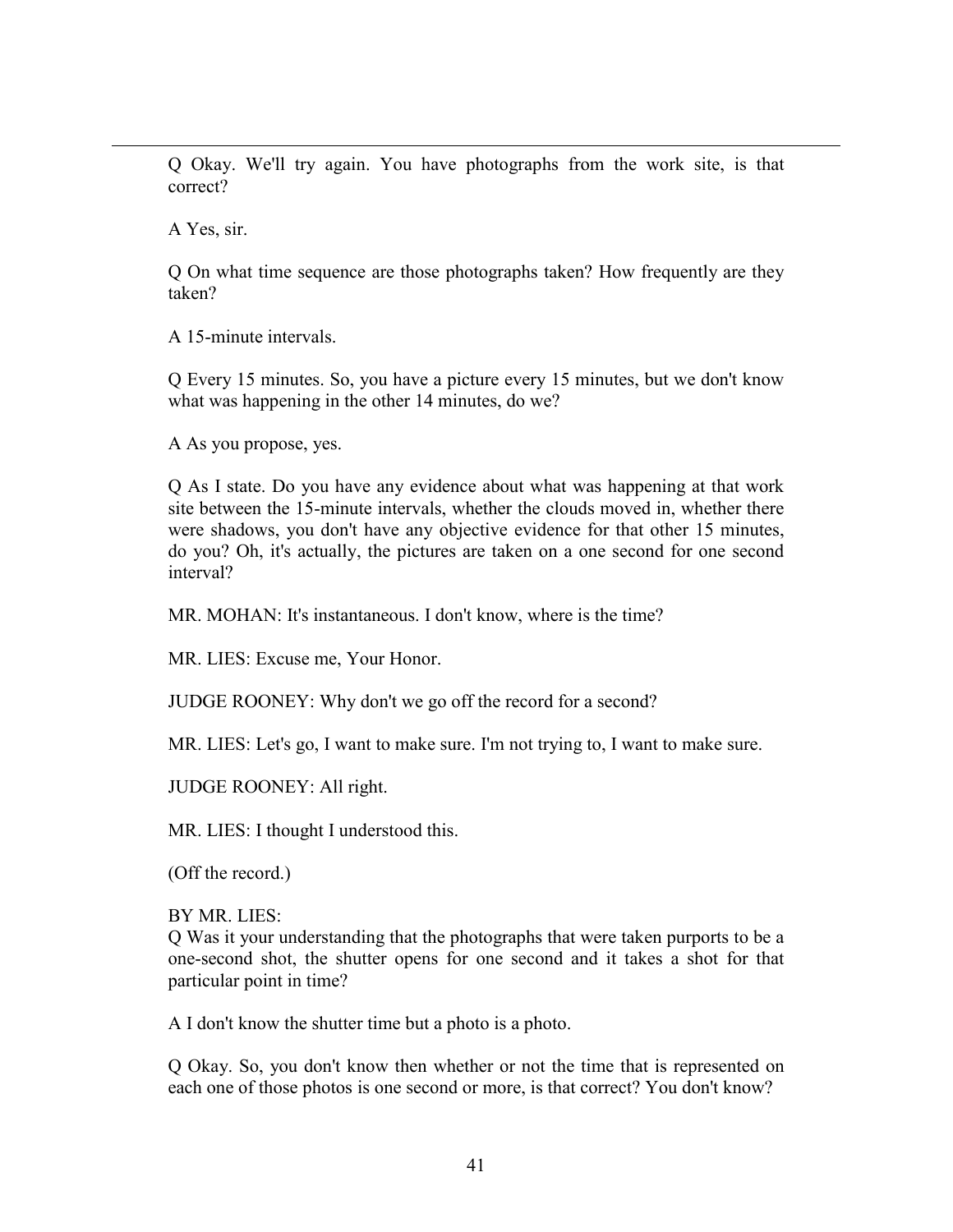Second, the record indicates that the number of degrees for the adjustment of the heat index is subjective: no two witnesses agreed on how many degrees to add. Knezovich used 6 degrees recognizing that clouds could pass over the sun, and because using only 6 degrees would bump the caution level into the next category anyway. *See* footnote 42 *supra*. CO Carr used 15 degrees because of her conclusion that the sun came out the afternoon of June 24.<sup>46</sup> (Tr. at 347-

A It's a photo. I don't know that, no.

Q Okay. The condition that is in that photograph, you don't know whether that condition existed for one minute, excuse me, one second or not, do you?

A No.

 $\overline{a}$ 

Q Okay. And you have no other photographs between the time that the photograph was taken and the next photograph was taken to see whether or not there were changes in the weather conditions, do you?

A Correct.

(Tr. at 1245-1247.)

<span id="page-41-0"></span><sup>46</sup> CO Carr testified:

A Based on my investigation, I understand through photographic evidence the sun came out at approximately 11:15 a.m.

Q Okay, so now if one was to adhere to their note that's in their own program, and I'm just asking you as a compliance officer, in your investigation, did you account for adding on 15 degrees at that point?

[Objections omitted]

Q Okay, Ms. Carr, I think we were talking about, we were talking about a time of 12:51. And you mentioned that temperature was 83 degrees, and the heat index was 83.5, and we were in the caution zone.

A Correct.

Q Okay, now if you were to heed the warning, as I said, that was on this document, and add the, first of all, did you add 15 degrees on when you were analyzing this case?

A It was presented to me during, from multiple aspects. The occupational medicine report discussed, because the occupational –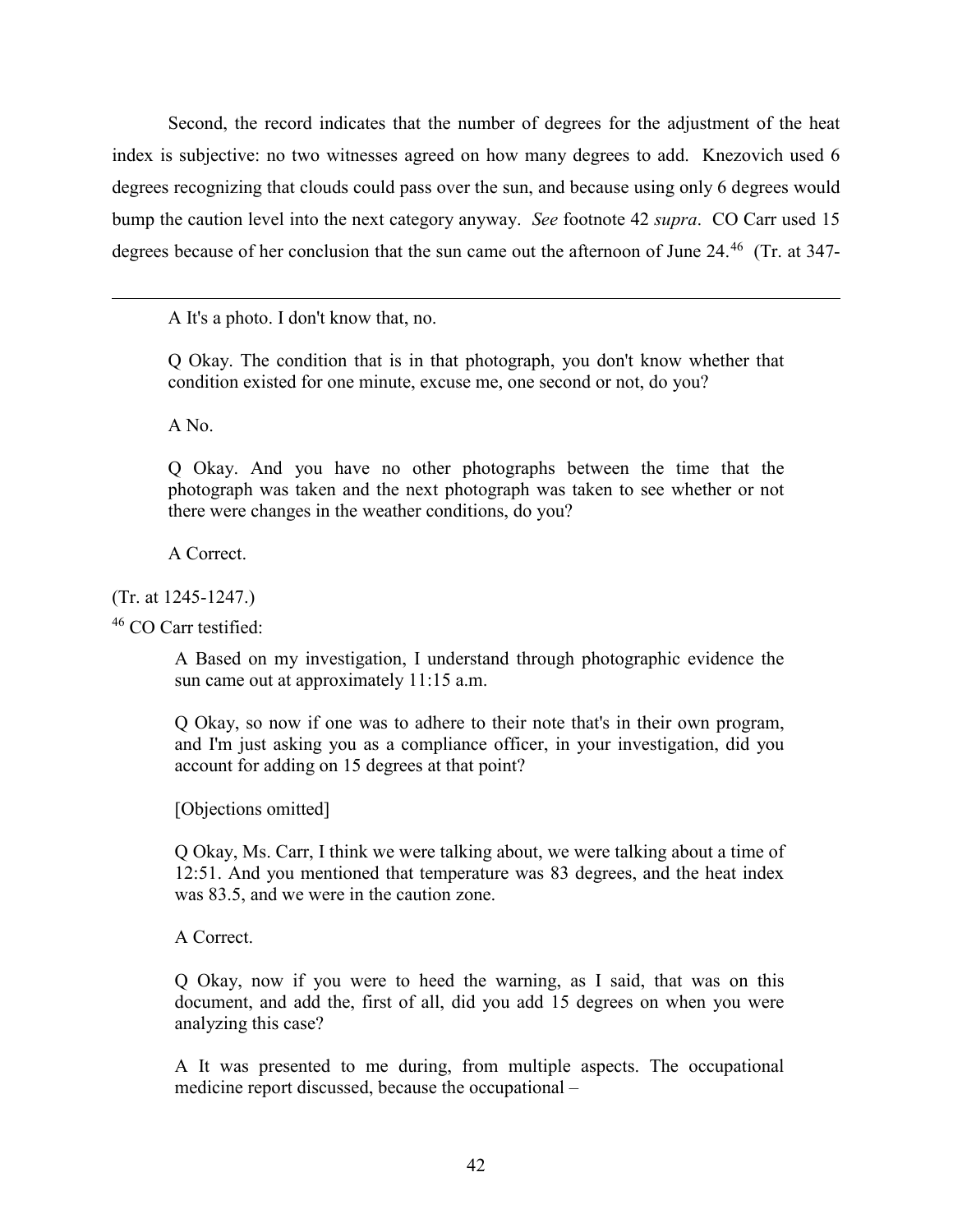350.) Dr. Levin used 8 degrees because he understood that the sun came out, but that it was partly cloudy, so he took the "midpoint" between 0 and 15 degrees.<sup>47</sup> (Tr. at 3004, 3261.) Mr. Dobby used 0 degrees because "he could not substantiate the source of the information" and did not know how much to add.<sup>48</sup> (Tr. at 4319, 4357-4358.)<sup>[49](#page-42-2)</sup>

JUDGE ROONEY: Just answer her question. She asked you a question. You can give her a yes or no answer, and then if you need –

THE WITNESS: Yes I did.

(Tr. at 347-350.)

 $\overline{a}$ 

<span id="page-42-0"></span><sup>47</sup> Excerpt from Dr. Levin's testimony:

Q Okay. But you told us earlier today that you added 8 degrees; did you not?

A That's correct.

Q Okay. Do you have your calculations for that? Where you did your calculations to determine that it was 8 degrees and what -- what went into that calculation?

A The only thing that went into that calculation is it's a midpoint calculation in terms of the allowable correction.

<span id="page-42-2"></span>Q Okay. So you selected a midpoint, but you didn't actually do any calculation yourself to determine whether or not there was a solar load that would have added 1 degree, let alone 15 degrees; is that correct? You never did a solar load measurement?

A I never did a solar load measurement. Or calculation.

(Tr. at 3004.)

<span id="page-42-1"></span><sup>48</sup> Excerpt from Mr. Dobby's testimony:

Q We previously discussed adding 15 degrees. Did you –

A No.

Q Why did you not do that?

A Because as I explained earlier, the notation to add up to 15 degrees to the heat index value based upon solar conditions could not be -- I could not substantiate the source of that information. Again, it implies that there is a range. It might range from 0 up to 15, and I don't know what the conditions are to apply 15 versus some other number. And, finally, the ACGIH indicates in their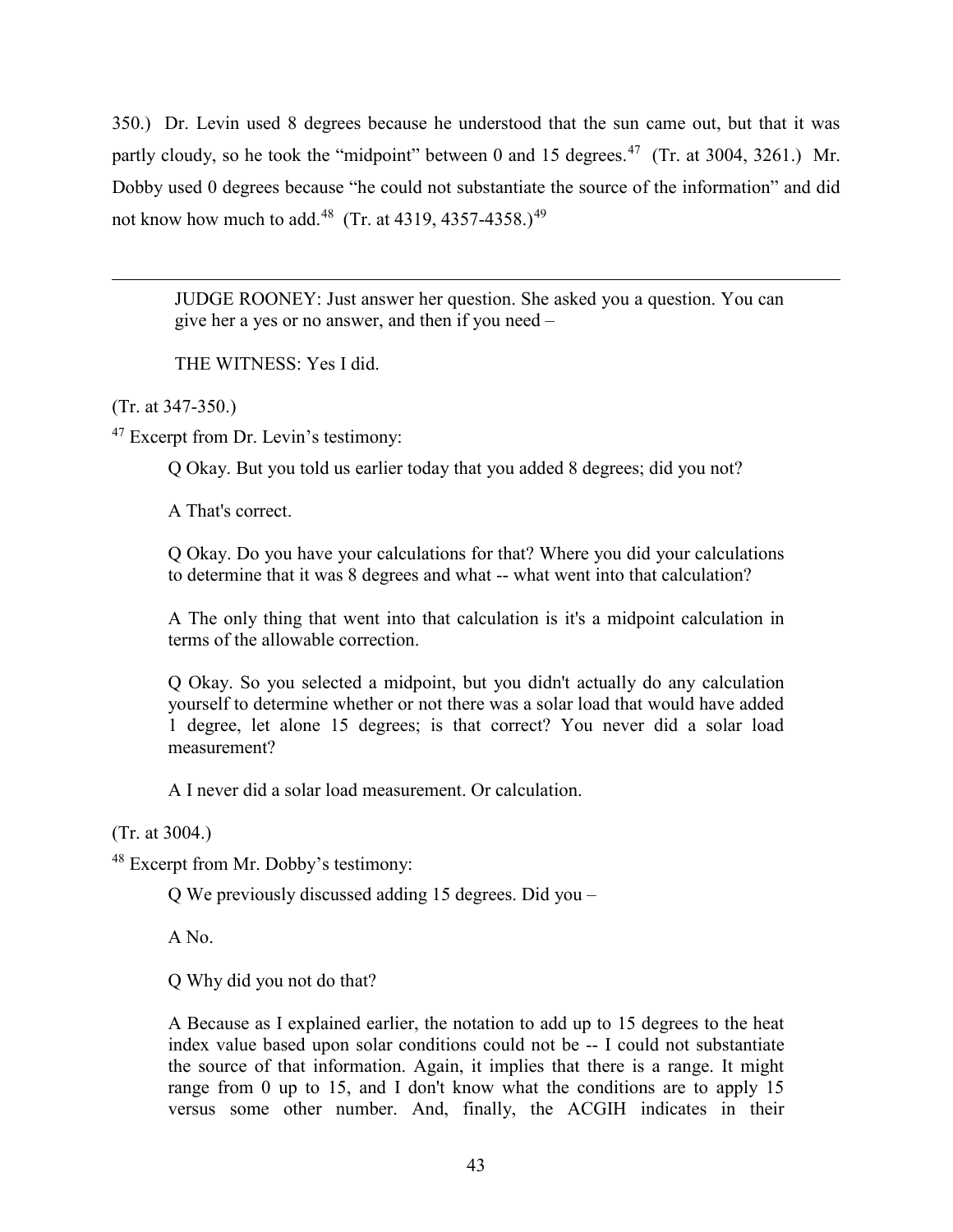Moreover, the certified weather indicates that there was wind on June 24.<sup>50</sup> (Tr. at 1171; Ex. C-5.) This wind is in addition to the airflow caused by the flowing lanes of traffic on either side of the worksite; airflow that was heavy enough for Aldridge to be concerned about the public safety hazard of debris from its worksite blowing into the lanes of traffic. (Tr. at 2528- 2530.) The OSHA Guidance pairs direct sunlight with the presence of a "breeze" when addressing the issue of adjusting the heat index, but the Secretary has not discussed the impact of the breeze on the Aldridge worksite on the adjusted heat index value. (Ex. J-10 at 5, 7, 11, 25.)

Finally, the OSHA Guidance uses the term "excessive heat" in the context of a NOAA heat advisory. (Ex. J-10 at 4.) The OSHA Guidance indicates "excessive heat" is when the heat index reaches of 105-110° F. (Ex. J-10 at 4.) In the context of environmental heat, the Secretary has established an unadjusted heat index of 84.9°F at 1:51 p.m. and 86.7°F at 2:51 p.m. (the two heat index values provided at the warmest points of the day on June 24<sup>th</sup>), and has not established by the preponderance of the evidence how and by how much to adjust it.<sup>51</sup> The Secretary has therefore not established that the environmental heat is anywhere outside of the "caution" zone.<sup>[52](#page-43-2)</sup>

 $\overline{a}$ 

<span id="page-43-0"></span> $50$  The wind speed at the following times was: at 7:51 a.m., 13 MPH; at 8:51 a.m., 10 MPH; at 9:51 a.m., 10 MPH; at 10:51 a.m., 13 MPH; at 11:51 a.m., 9 MPH; at 12:51 p.m., 15 MPH; at 1:51 p.m., 11 MPH; at 2:51 p.m., 13 MPH (Exs. C-5, C-6.)

<span id="page-43-1"></span> $<sup>51</sup>$  In this circumstance, Aldridge's program of implementing a mandatory work/rest regimen at</sup> 91° F was not yet triggered.

<span id="page-43-2"></span> $52$  The Secretary also seems to rely on the ACGIH-TLV screening chart to argue that the ambient conditions presented a hazard on the Aldridge worksite on June 24. (Sec'y Br. at 25.) However, the Secretary's argument regarding the ACGIH-TLV screening chart for ambient heat is incomplete because the Secretary failed to show how to use the ACGIH-TLV screening chart with regard to establishing an ambient heat hazard in this case. Instead, the Secretary makes much ado on how Aldridge failed to use the ACGIH-TLV screening chart even though it was included in its own heat program. (Sec'y Br. at 32-33.) The undersigned accepts the Secretary's argument that Aldridge did not utilize the ACGIH-TLV screening chart because its instrumentation (*i.e.*, the Kestrel meter) onsite was not capable of measuring the WBGT needed for the ACGIH-TLV screening chart. (Sec'y Br. at 33.) But even so, the undersigned is left with nothing on which to base a holding that the ambient heat constituted excessive heat on this

documentation of the TLV that the heat index is a poor indicator for the risk of occupational heat illness.

 <sup>(</sup>Tr. at 4319.)

 $49$  Other than a maximum of 15 $\degree$  F, the OSHA Guidance also does not definitively describe a precise method to determine the number of degrees to add to the heat index to account for direct sunlight. (Ex. J-10 at 3, 5, 10.)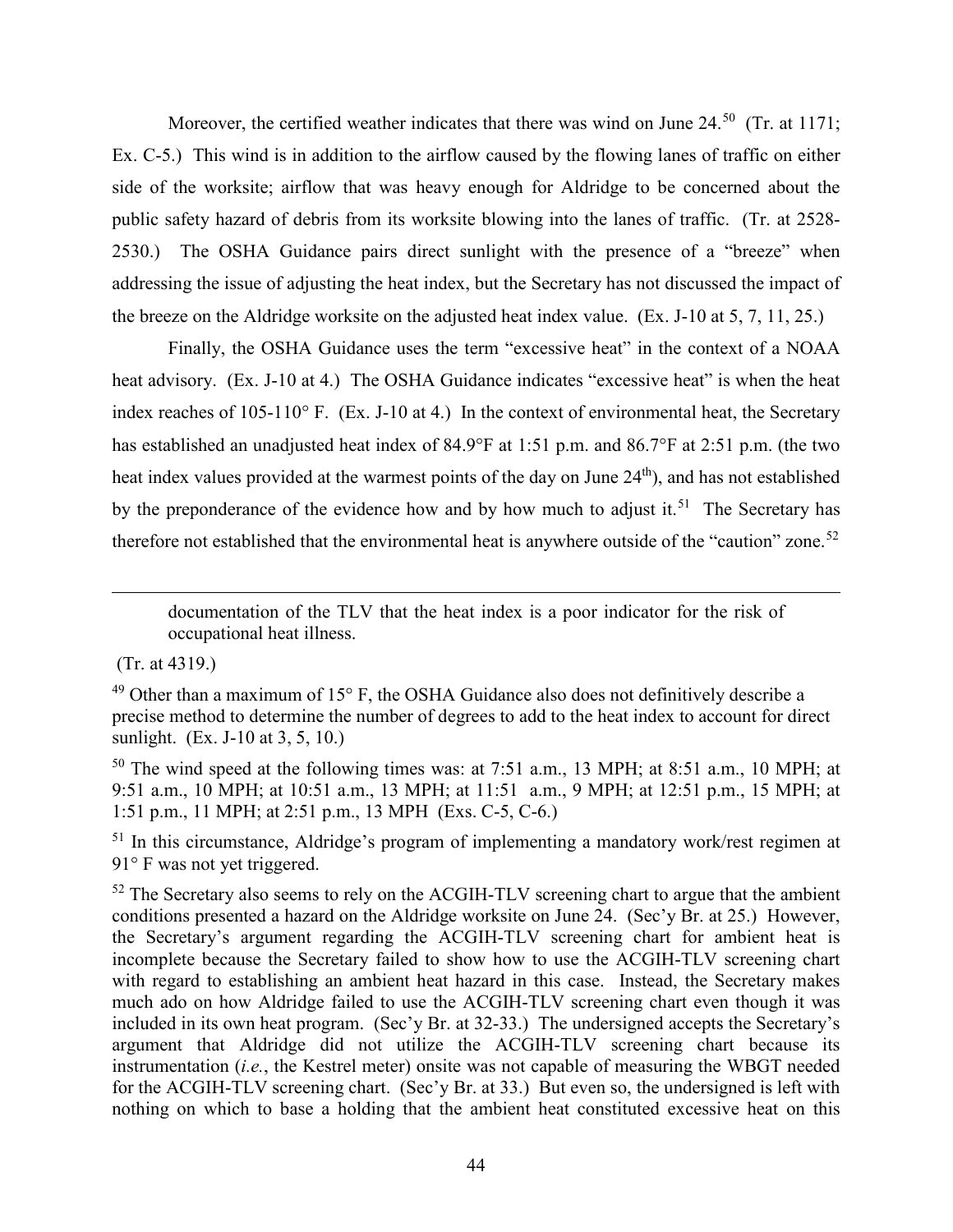#### 2) Metabolic Heat

 $\overline{\phantom{a}}$ 

The issues surrounding component (2), metabolic heat, are relevant because the Secretary has included metabolic heat in his definition of the alleged hazard in this case. The Secretary claims that the decedent's metabolic heat combined with the environmental temperature (less the decedent's dissipation) resulted in excessive heat for the decedent. Here, the record contains metabolic evidence at the micro-level: experts quantifying the decedent's energy expenditure based on a video they watched of someone else performing the decedent's tasks. Both Dr. Levin and Dr. Conibear deconstructed the movements of the decedent's tasks and opined on the decedent's resulting metabolic heat. (Tr. at 2839-2840, 3961-3971.) Dr. Levin, using his "own powers of observation," testified that anyone performing these tasks, including the decedent, would have a metabolic heat expenditure of "moderate to heavy." (Tr. at 2823, 2833, 2836.) Dr. Conibear, consulting the *Compendium of Physical Activities* for the tasks she deconstructed, testified that the decedent's metabolic heat expenditure was "medium." (Tr. at 3961-3971; Ex. R-96.)

This micro-level evidence between the experts is in equipoise because the experts came to two different conclusions using two different methods, and the record does not indicate which method is more appropriate in this situation. Both Dr. Levin and Dr. Conibear have similar credentials and similar backgrounds, and so the undersigned can make no finding based on eminence of either expert. *Indus. Glass*, 15 BNA OSHC at 1601 (finding for employer based in part on eminence of its experts). Additionally, both experts testified to their own methodology and dismissed each other's. Dr. Levin testified that Dr. Conibear's methodology was not "state of the art" and not "proper," but then clarified to say that her methodology was "not standard procedure. So there may be many occupational doctors out there using it, but I don't know who they are or how many of them that there are. But that's not what the literature prescribes." (Tr. at 3190-3191, 4420, 4466.) Dr. Conibear testified that she considers the 1986 NIOSH Criteria, upon which Dr. Levin and Mark Knezovich relied, out of date and "dangerous" because it

worksite based on ACGIV-TLV screening charts because the Secretary failed to explain in the record how to do it. The undersigned notes that, according to OSHA's Technical Manual, the ACGIH method also incorporates metabolic workload in addition to the WBGT. (Ex. C-7 at 8) ("Once the WBGT has been estimated, employers can estimate workers' metabolic heat load [see screening charts] and use the ACGIH method to determine the appropriate work/rest regimen, clothing, and equipment to use to control the heat exposures of workers in their facilities.").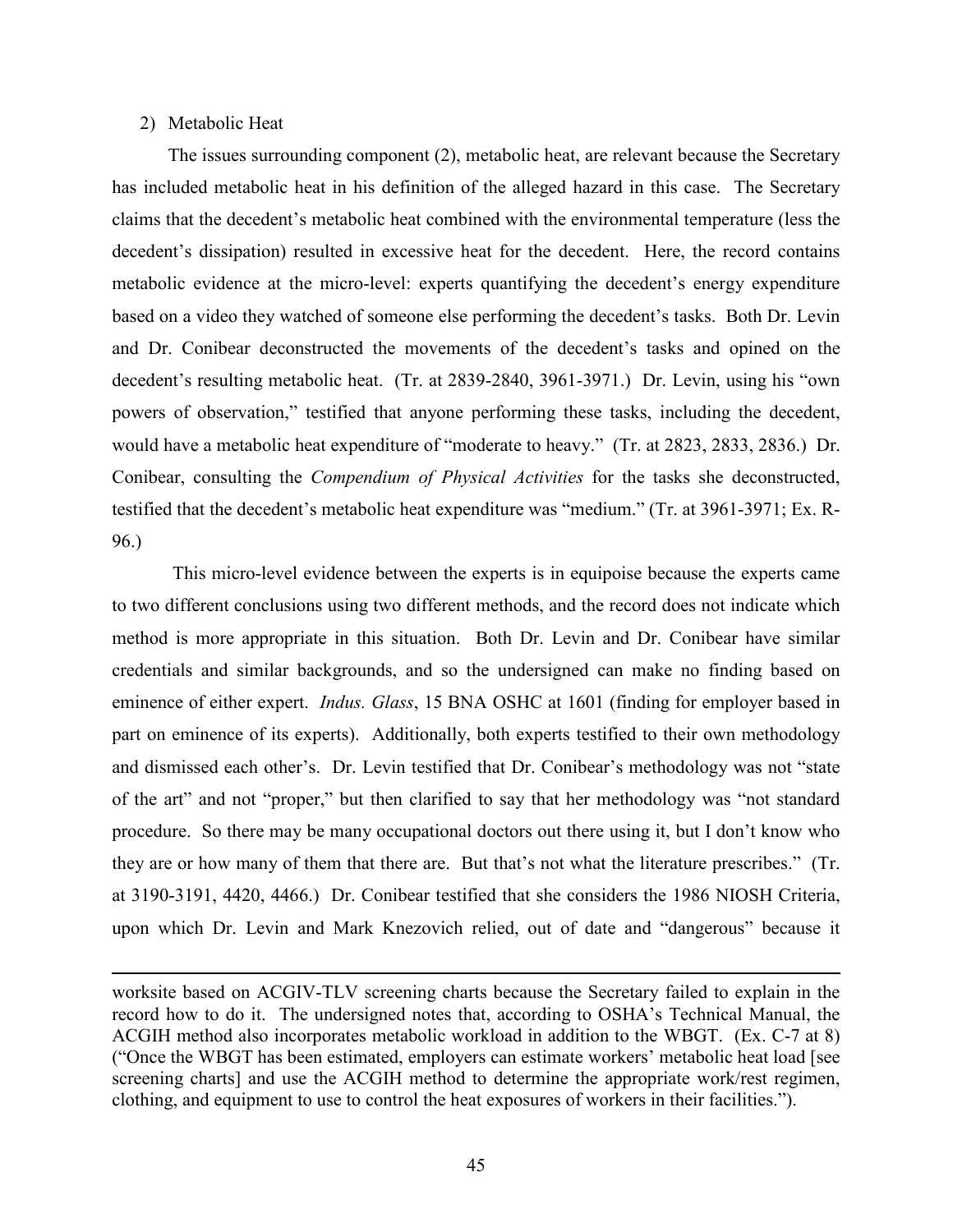contained information that may no longer be considered correct.<sup>[53](#page-45-0)</sup> (Tr. at 1810-1811, 2828-2829, 2876-2877, 4206-4207.) Under these circumstances, the undersigned has nothing on which to base a decision of which expert more appropriately quantified the decedent's energy expenditure.

Furthermore, the Secretary's attempt to use Dr. Levin's expert testimony as a way to establish a hazard here goes against Commission precedent. The Secretary devotes significant effort to attempt to establish a combined environmental and metabolic heat hazard, based on the ACGIH-TLV screening charts, and testimony thereon, in the record. (Sec'y Br. at 33-42.) However, the Commission has "hesitated" and "had reservations" about holding that a breach of levels published by a third party organization would constitute a hazard of "excessive heat stress," in part because these levels do "not have the force and effect of law; failure to comply with it is not, in and of itself, illegal." *Indus. Glass*, 15 BNA OSHC at 1603-1603 n.10 (regarding publications by ACGIH, NIOSH and American Industrial Hygiene Association). The Secretary recognizes this but argues that this case is distinguishable from *Industrial Glass* because Aldridge includes the ACGIH-TLV in its own heat plan. (Sec'y Br. at 41-42; Sec'y Reply Br. at 34.) The undersigned views this fact as relating to recognition of the hazard, not to whether a hazard existed in the first place, under the auspices of an alleged general duty clause violation analysis. *Indus. Glass*, 15 BNA OSHC at 1603 n.11 (stating that precedent allows relying on NIOSH document for industry recognition of heat stress). The issue of existence of a hazard is separate from the issue of recognition, and, in the undersigned's view, must be analyzed within the bounds of Commission precedent. The undersigned therefore does not rely on the ACGIH-TLV screening charts, and Dr. Levin's and Dr. Conibear's reliance thereon, in this case.

In addition to the micro-level metabolic analyses just discussed, the record also contains evidence at the macro-level: description of the work by CO Carr and Aldridge workers. But this evidence is also not determinative. CO Carr testified that she used her professional judgment to do a metabolic heat analysis during the investigation based on observing the task, and then opined that the work was "moderate to heavy." (Tr. at 1266, 1286.) CO Carr's testimony,

l

<span id="page-45-0"></span><sup>&</sup>lt;sup>53</sup> The undersigned notes that, since this hearing ended, NIOSH has issued an updated "Criteria" for a Recommended Standard: Occupational Exposure to Heat and Hot Environments" (February 2016).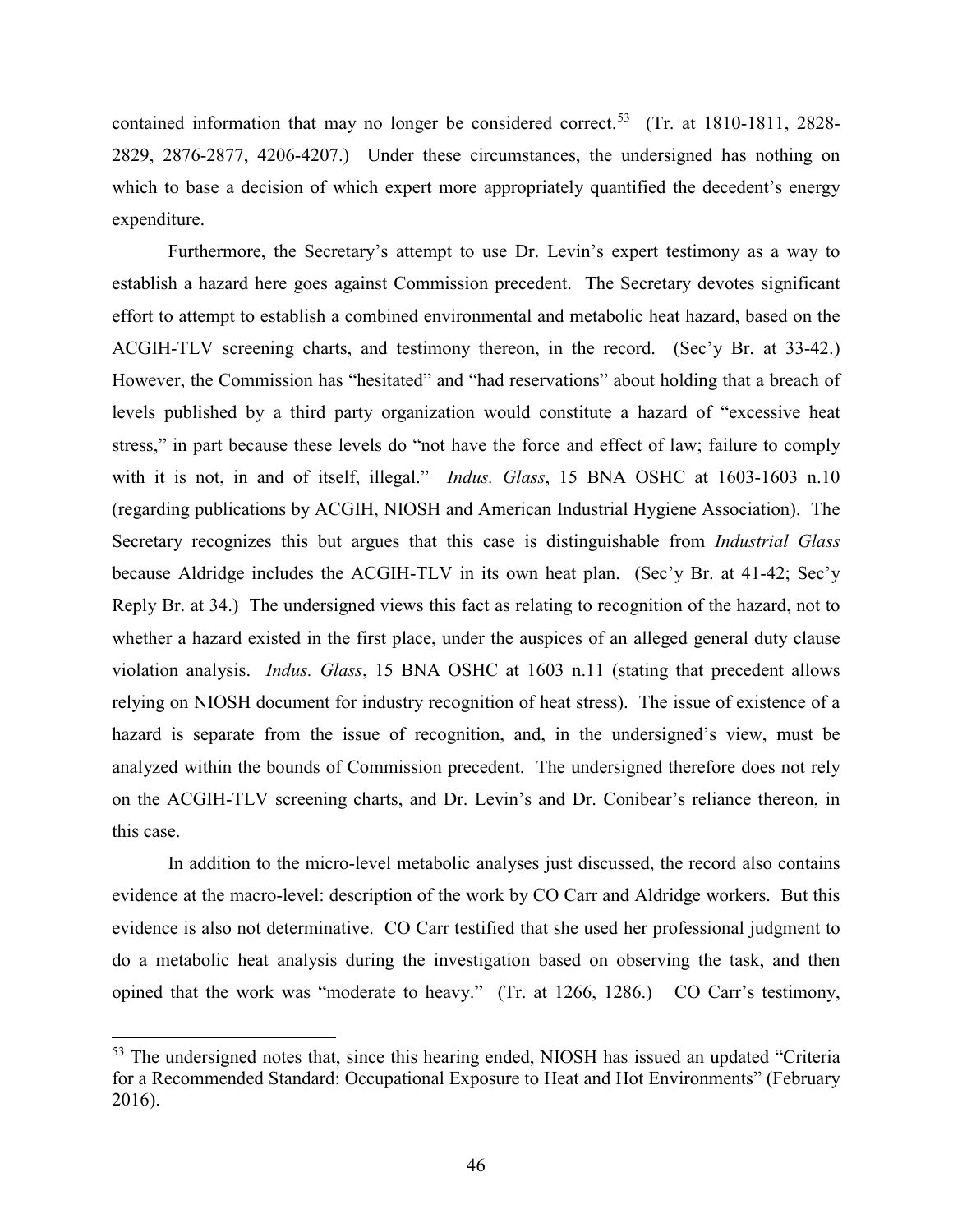however, reveals that she did not ask details about the decedent's tasks. She did not know how much pipe the decedent actually carried, did not measure the distance that the decedent walked with the pipes, and did not know how fast the decedent walked carrying the pipe. (Tr. at 1003- 1010.)

The descriptions of the workload by the Aldridge workers are also not determinative. The Aldridge worker descriptions of the tasks were either transcribed by CO Carr or testified to at the hearing. As noted above, the transcribed worker statements are accorded conditional weight and so they are not given weight unless corroborated by testimony. *Beta Constr. Co.*, 16 BNA OSHC at 1442. The testimony of the workers presents another problem: the description of the work, whether it is light, moderate, heavy or strenuous, is subjective. For example, the task itself could be easy to one person, and not to the next. *Compare* Ex. R-113 at 45 (Williams testifying that "it was all easy to me") with Tr. at 3704 (Kruk describing the work as "eight hours of aerobicise") with Tr. at 3726 (Burnside describing work as "medium") with Tr. at 3757 (Dammer describing work as not "difficult at all."). Moreover, the OSHA Guidance does not define physical exertion and how much physical exertion it would take to bump up the employer's recommended precautions to the next level as listed in the OSHA Guidance.

In view of the above, I find that the Secretary has also not established by the preponderance of the evidence the decedent's metabolic heat load in this case.

3) Dissipation of Heat

With respect to the component (3), dissipation of heat, the record is also not determinative. The undersigned views this component as related to the evidence of acclimatization and sweating. As found above, Aldridge implemented an acceptable *de facto* acclimatization program with the way it assigned tasks to new employees and with the Green Hard Hat program. Both Russell and Mahl followed the Green Hard Hat Program and directed the decedent to take a rest break when they thought he needed one. Dr. Levin testified that he believed that the decedent's lunch break was not enough to dissipate his heat back to a resting state, but Dr. Levin also agreed that he had "no information to verify that belief." (Tr. at 4444.) The Secretary asked Knezovich why he did not think Russell's action of removing the decedent from the trench was a form of acclimatization. (Tr. at 1717-1721.) Knezovich viewed Russell's actions as a form of "medical treatment," because, in his opinion, acclimatization is done to prevent non-acclimatized workers "from developing heat exhaustion or heat stroke in the first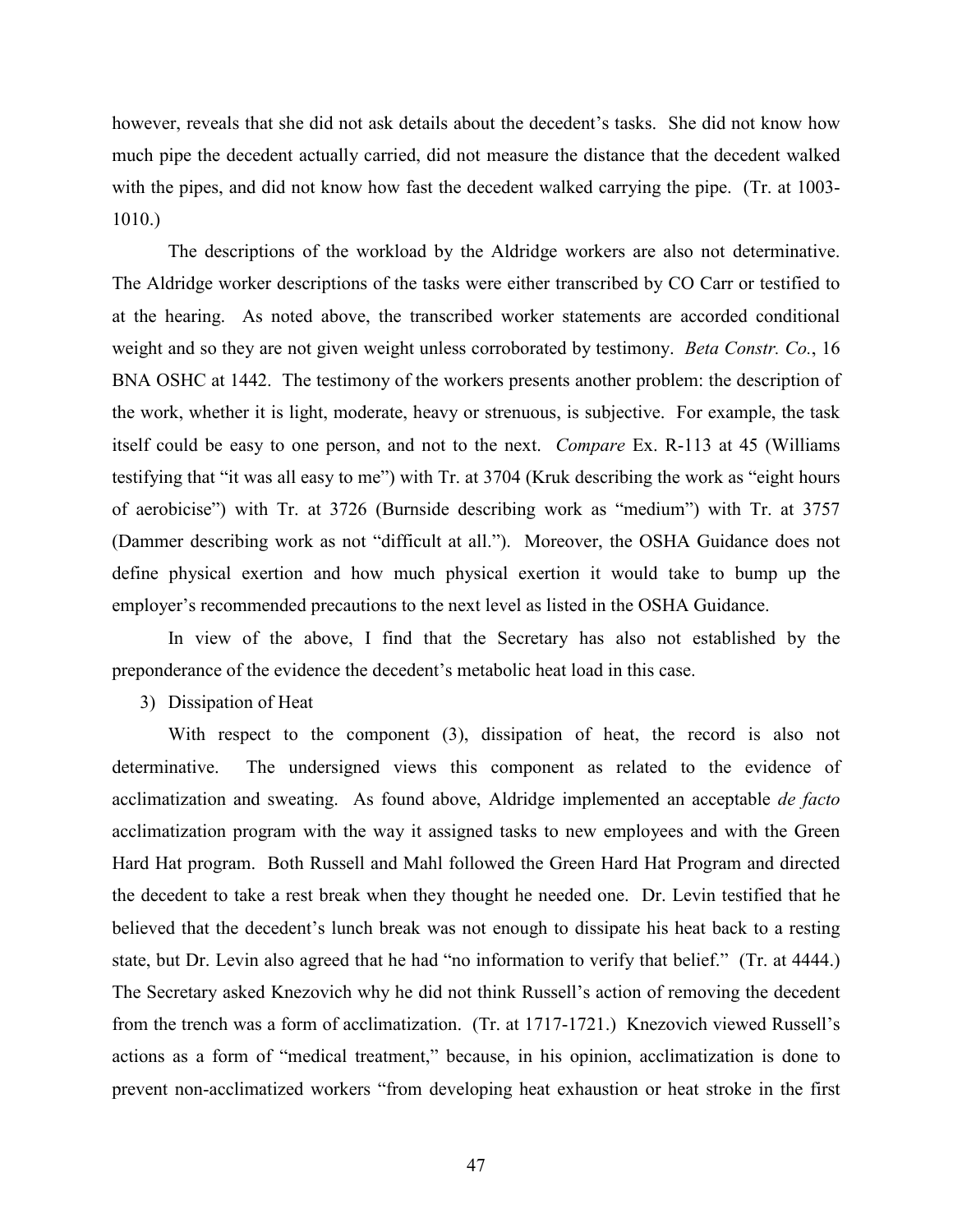place." (Tr. at 1717.) The undersigned disagrees that Russell's action of removing the decedent from the trench was a form of medical treatment. Looking through the eyes of Russell at the time, the undersigned finds that Russell removing the decedent from the trench and directing him to take a break was a form of acclimatization. His action was consistent with Aldridge's Green Hard Hat Program<sup>[54](#page-47-0)</sup> and, for that matter, OSHA Guidance.<sup>55</sup>

The undersigned empathizes with the fact that the actions that Russell took did not save the decedent from heat stroke, but the evidence at the time of the decedent's incident establishes that Russell's actions were reasonable. The only evidence that indicates that the decedent would suffer heat stroke was the decedent's sweating. However, Dr. Conibear testified that sweating was a necessary form of dissipation, and both Russell and Mahl testified that the decedent was sweating while he was working in the trench and while he was at the Wells Cargo trailer. (Tr. at 704, 1589, 3385, 3948-3949.) The record also indicates that the decedent was known from his prior days working for his sweating. (Tr. at 1589-1590, 3374, 3545, 3552.) The Secretary has eschewed any form of physiological monitoring, so it was impossible for Aldridge to determine whether the decedent's sweating was an indicator for heat stroke or a sufficient dissipation of heat. *Arcadian Corp.*, 20 BNA OSHC 2001, 2007 (No. 93-0628, 2004) (hazard must be defined in a way that apprises the employer of its obligations, and identifies conditions or practices over which the employer *can reasonably be expected to exercise control.*)

The preponderance of the evidence in this case, therefore, does not establish that the decedent, at the time of the incident, was not dissipating enough heat to prevent an individual level of excessive heat.

4) Individual Excessive Heat

<span id="page-47-0"></span><sup>&</sup>lt;sup>54</sup> The Green Hard Hat program requires supervisors to look out for those in a green hard hat for safety purposes:

Enrollment in the Green Hardhat Program is mandatory for any employee who has never worked for Aldridge or has not worked for Aldridge in the last two years and wearing the green hardhat will designate the new employee as an employee in training. Enrollment in the Green Hardhat Program will ensure that the new employee receives the necessary training and develops the necessary skills to be safe and productive worker.

Ex. J-1 at 95.

<span id="page-47-1"></span><sup>&</sup>lt;sup>55</sup> OSHA Guidance encourages, but does not require, employers to "allow more frequent breaks." (Ex. J-10 at 1, 6, 14, 17, 21.)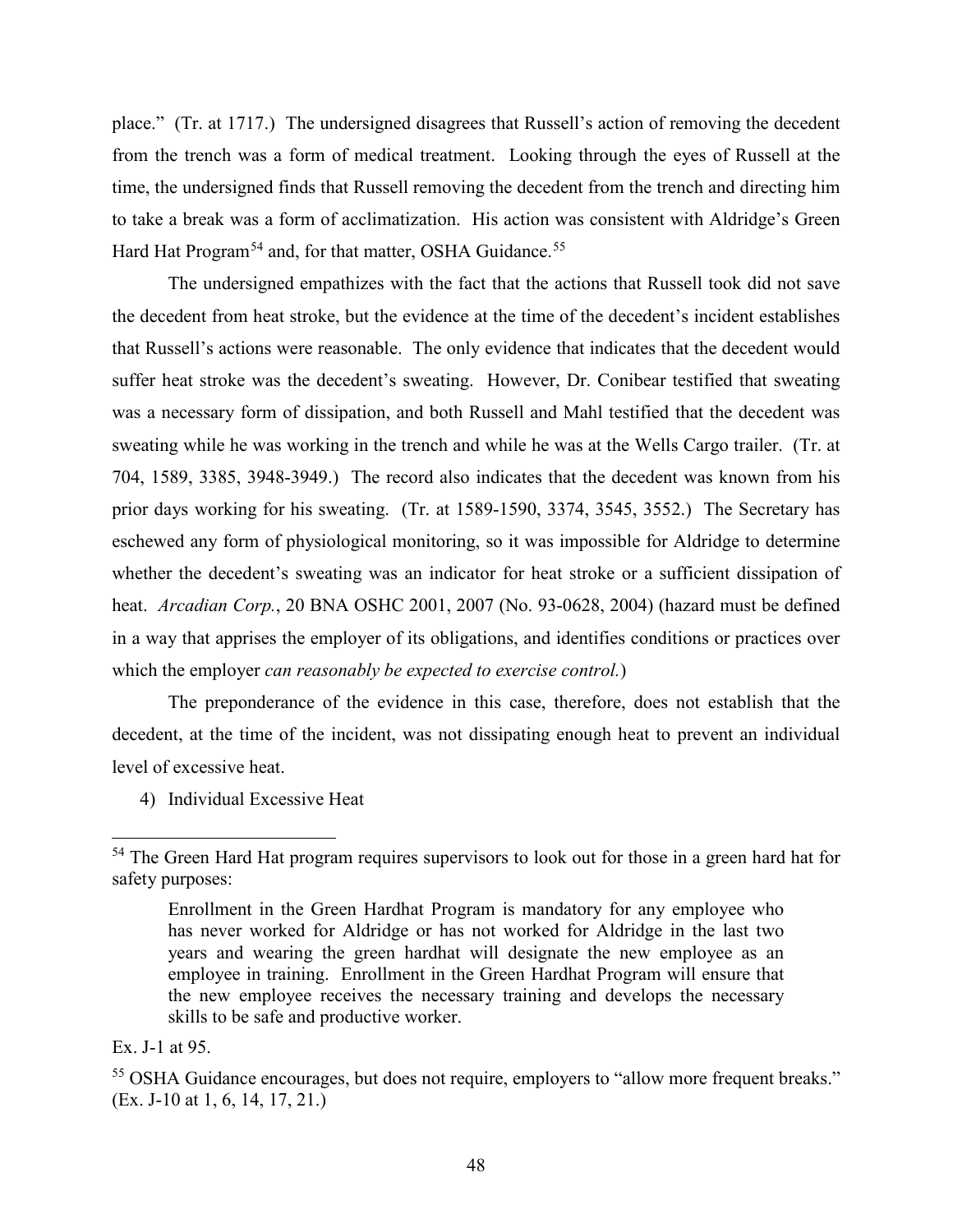"As part of [his] burden, the Secretary must define the cited hazard in a manner that gives the employer fair notice of its obligations under the Act by specifying conditions or practices over which the employer can reasonably be expected to exercise control." *Otis Elevator Co.*, 21 BNA OSHC 2204, 2206 (No. 03-1344, 2007). Aldridge already implemented many of the abatement measures that the Secretary wants. Aldridge implemented a *de facto* acclimatization program (as discussed above) for new workers, implemented a formalized work/rest regimen when the temperature exceeded 91°F, trained its employees and supervisors in the prevention of heat illness, and tracked weather conditions on the job site.<sup>[56](#page-48-0)</sup> *Indus. Glass*, 15 BNA OSHC at 1603-1604 (balancing existing abatement measures against evidence of heat stress to determine whether Secretary established the hazard of excessive heat stress).

The record establishes, and the Secretary concedes, that the decedent's death was caused by heat stroke with a contributing factor of obesity. Obesity is a physical condition that places a worker at a higher risk for heat illness. (Tr. at 2813, 3135, 3941; Ex. J-10 at 25-26, 36.) As it is a physical condition, obesity relates to either, or both, the metabolic heat that an individual generates and/or the individual's capacity to dissipate heat. (Tr. at 3173.) Yet the record does not establish how much of the decedent's death was caused by the physiological condition. Furthermore, as noted above, the Secretary has repudiated any form of physiological monitoring as a way to abate the hazard that he has defined. (Tr. at 475, 477, 1225-1230, 2060- 2063, 2080- 2081, 2085, 3135-3144, 3205-3209, 3252-3253, 3484-3491, 3999-4004; Sec'y Br. at 73; Sec'y Reply Br. at 42.) In other words, the Secretary is attempting to define a hazard in this case that has components that an employer has no power to control. The undersigned rejects this attempt as it goes against Commission precedent. *Arcadian Corp.*, 20 BNA OSHC 2001, 2007 (No. 93- 0628, 2004) (hazard must be defined in a way that apprises the employer of its obligations, and identifies conditions or practices over which the employer can reasonably be expected to exercise control.).<sup>57</sup>

l

<span id="page-48-0"></span><sup>&</sup>lt;sup>56</sup> The Secretary claims that the WBGT should be tracked on the worksite, however, based on the information above, the undersigned finds that tracking the WBGT is not practicable on a construction worksite. Moreover, the OSHA Guidance does not require a WBGT measurement, the ACGIH-TLV screening charts do. As discussed above, the undersigned does not rely on the ACGIH-TLV screening charts for this case.

<span id="page-48-1"></span> $57$  In rejecting any form of physiological monitoring, the Secretary is essentially claiming that a formal acclimatization program and a mandatory formal work/rest regimen, beyond that which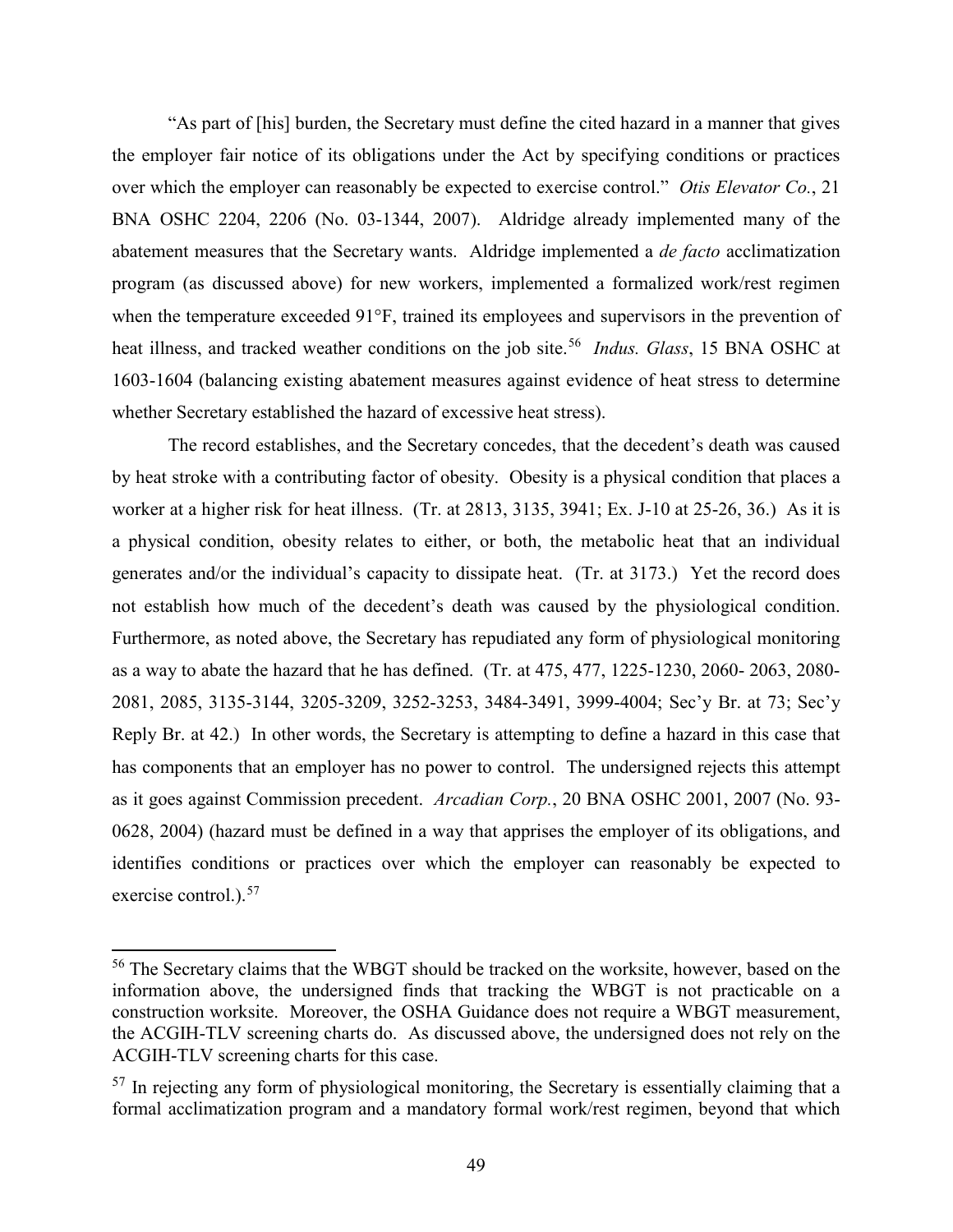The undersigned therefore finds that the Secretary has not established by the preponderance of the evidence that there was a hazard, as defined by the OSH Act and Commission precedent, of excessive heat on the Aldridge worksite on June 24, 2013.

*Assuming the Secretary established the hazard, did the Secretary establish by the preponderance of the evidence that Respondent knew or should have known about the hazard?* 

Even if the Secretary had established a hazard in accordance with Commission case law, the undersigned finds that the Secretary did not establish that Aldridge knew or should have known about the hazard in this case – combined environmental and ambient heat, less dissipation, that would cause excessive heat to the decedent. *Burford's Tree, Inc.*, 22 BNA OSHC at 1950 (Secretary has burden to prove that the employer had knowledge of the hazardous condition for a general duty clause violation). The Secretary claims that because

Aldridge was already implementing, would have materially reduced the hazard of excessive heat for any non-acclimatized worker working at a moderate level. (Sec'y Reply Br. at 40 ("Hypothetically, if Aldridge had done a 50% acclimatization schedule over a series of 5 days and added on some degrees to the heat index to account for the sun, this would be a very different case").) However, the Secretary has produced no evidence supporting this claim with respect to the decedent, whose death the Secretary stipulated to was caused in part by a physiological condition. *Champlin Petroleum Co. v. OSHRC*, 593 F.2d 637, 640 (5th Cir. 1979) ("It is the Secretary's burden to show that demonstrably feasible measures would materially reduce the likelihood that such injury as that which resulted from the cited hazard would have occurred.").

 $\overline{a}$ 

The experts did not definitively state whether a formal acclimatization program or a formal work/rest regimen, beyond that which Aldridge was already implementing, would have materially reduced the hazard of excessive heat to the decedent. Dr. Levin did not testify to how a formal acclimatization program and a mandatory formal work/rest regimen would have prevented the decedent's death on June 24. Instead, regarding whether the decedent's death was preventable, Dr. Levin testified that "[w]hat I think really would be required is early recognition and immediate early response when he was first getting into trouble. That really goes to the core of my opinion." (Tr. at 2949.) As found above, the Aldridge supervisors reacted appropriately, and in accordance with OSHA's Guidance, to the decedent's signs of heat illness.

Dr. Conibear testified that she would not have expected the ambient conditions to have caused the decedent's heat stroke and, based on the information provided to her, would not have recommended work restrictions for the decedent. (Tr. at 4007-4009.) Dr. Conibear also testified that it was not feasible for employers to conduct physiological monitoring and testing in the field. (Tr. at 4005.)

For these reasons, the undersigned also finds that, even if the Secretary had established a hazard in accordance with Commission case law here, the Secretary has not established by the preponderance of the evidence a feasible means of abating it.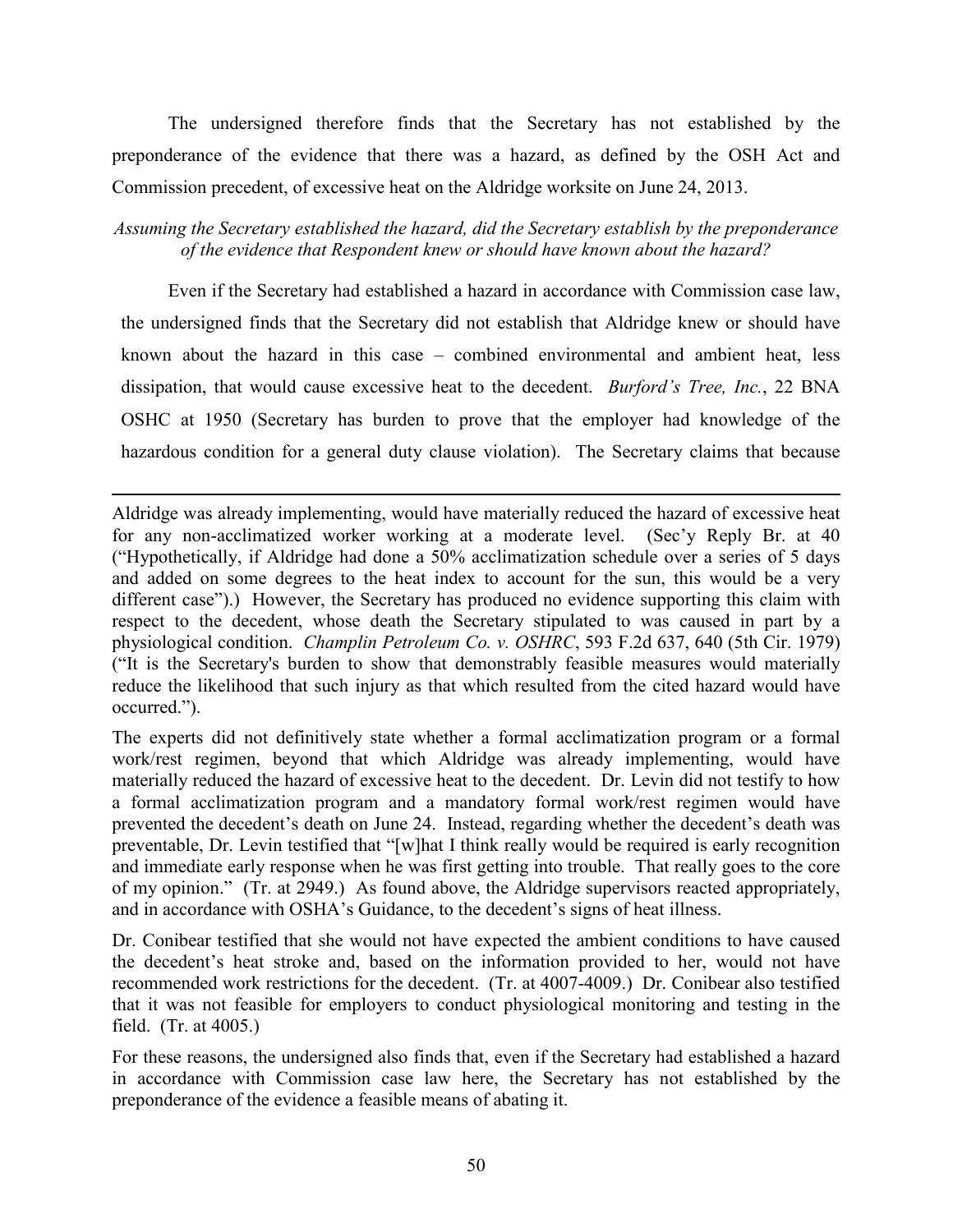Aldridge knew of the "conditions existing on the worksite," that the Respondent therefore had knowledge of "a heat hazard" on June 24, 2013. (Sec'y Br. at 71-73.) The Secretary goes on to explain that because the decedent was not acclimatized and Aldridge knew it, that therefore Aldridge knew, or reasonably could have known, that its workers "were exposed to a heat hazard on June 24, 2013, particularly the decedent and the other new employees who were not acclimatized." (Sec'y Br. at 73.) In this way, the Secretary claims that Aldridge knew, or could have known with the exercise of reasonable diligence, that the environmental heat, plus the metabolic heat, less dissipation, constituted excessive heat to the decedent on June 24, 2013. The undersigned disagrees.

First, the record establishes that Aldridge had a heat program in place, and on June 24, took steps in accordance with its heat program. The record shows that supervisors addressed the heat that  $day - a$  discussion of what the weather was that day was consistent with Aldridge protocol and there was no reason to anticipate a day with a high heat index. Management had checked the weather that day, and there was no evidence of a heat advisory.

Second, there is no evidence establishing that Aldridge had actual knowledge that it was unsafe for the decedent to work "spotting pipe" and "gluing pipe" on June 24th. The decedent himself presented a medical certificate to Aldridge indicating that he was qualified, medically, to perform a certain amount of work in extreme temperatures. (Ex. J-6 at 5.) Both experts have performed this medical examination on other workers and testified to what the certificate means. (Tr. at 3120, 3857-3858.) Dr. Levin agreed that the medical examination report for a commercial driver's license certifies medically that an employee could work in extremes of temperature, including direct sunlight. (Tr. at 3128.) He also agreed that the worker is certified to work in that environment loading and unloading trailers, lifting as much as 50,000 pounds. (Tr. at 3128-3129.) Dr. Conibear testified that, given his certificate, the decedent was medically certified to work in extremes of temperature and perform loading and unloading of up to 50,000 pounds of freight. (Tr. at 3995.) The findings of the medical certificate are good for two-years, and it is stipulated that the decedent's certificate was valid on June 24th.

There is therefore no basis to find that Aldridge had actual knowledge of excessive heat to the decedent on June 24, 2013.

 There is also insufficient evidence to establish that Aldridge had constructive knowledge that it was unsafe for the decedent to work "spotting pipe" and "gluing pipe" on June 24th.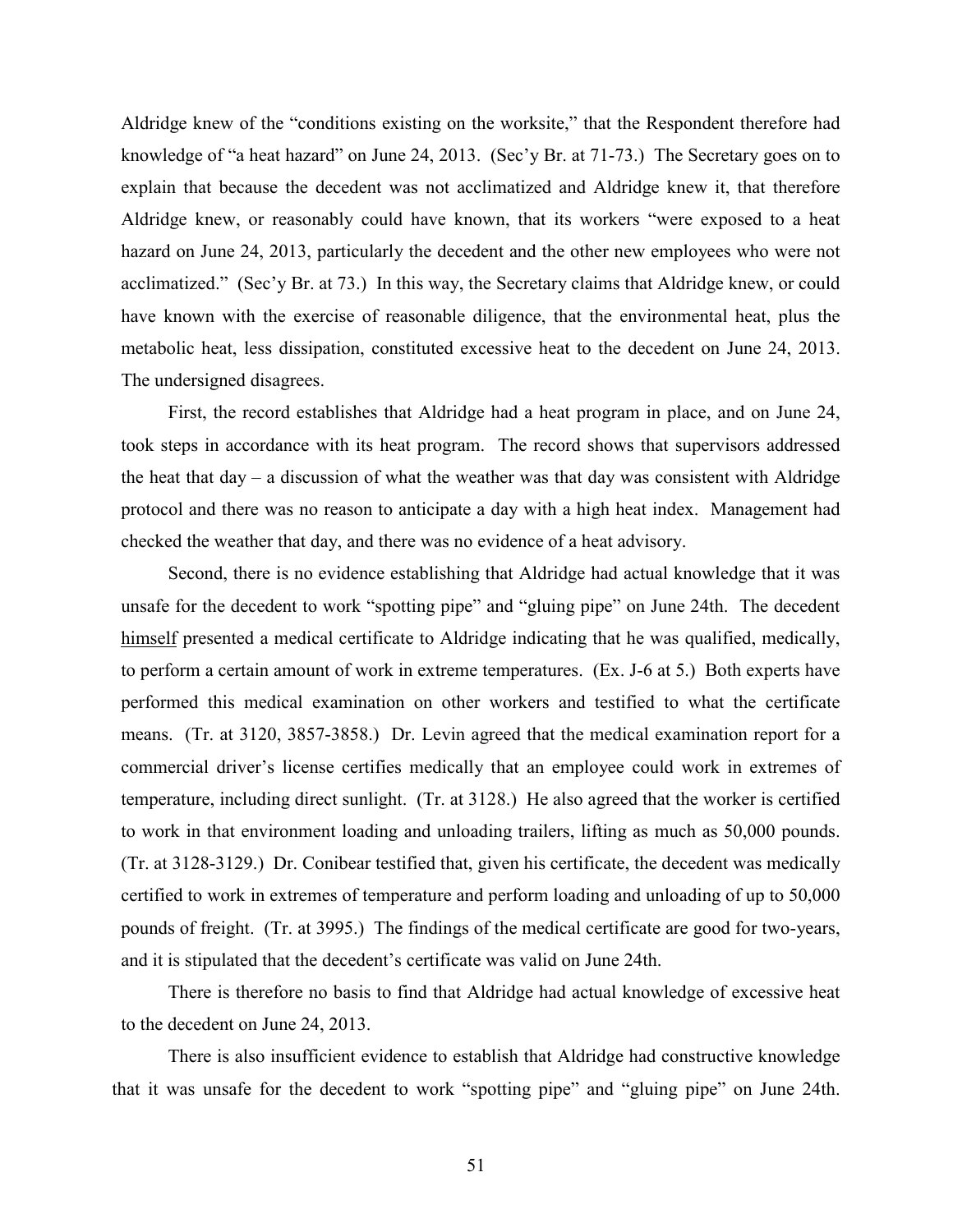When assessing constructive knowledge, the Commission considers the employer's obligations to have adequate work rules and training programs, adequately supervise employees, anticipate hazards to which employees may be exposed, and take measures to prevent the occurrence of violations. *S.J. Louis Constr. of Tex.*, 25 BNA OSHC 1892, 1894 (No. 12-1045, 2016). Aldridge's heat program and actions on June 24th were in accordance with OSHA Guidance regarding monitoring, training, anticipating and preventing signs of heat illness, such that Aldridge could not have known that the decedent was at a higher risk for heat illness that exceeded its heat plan. *N. Y. State Elec. & Gas, Corp*., 19 BNA OSHC 1227, 1231 (No. 91- 2897, 2000) (Commission finding no constructive knowledge where there were no circumstances alerting the employer to a need for more intensive monitoring).

All workers were trained in heat hazards, and the supervisors were trained in Red Cross First Aid, which included heat illness awareness. Additionally, as found above, Aldridge's effort at acclimatization was consistent with OSHA Guidance, and both experts found that the decedent was "adapting" or "being acclimatized" on June 24<sup>th</sup>. (Tr. at 3976, 4405.) The actions of both Russell and Mahl on June 24th illustrate how they were trained appropriately in both Aldridge's program and in Red Cross First Aid. Russell told the decedent to take a break when he noticed the decedent stumble in the trench. In this manner, Russell acted consistently with Aldridge's heat plan: he looked after the worker in the green hard hat and made him take an extra break. He talked with the decedent to further assess him, ensured that he drank some water, and believed the decedent was going to return to work after 30 minutes. Russell testified that, at that time, he "just thought he was just, needed some water or needed a break, because it was his first day back." (Tr. at 1546.)

Shortly after, when Mahl walked over to the Wells Cargo trailer and recognized that the decedent was taking a break, he recommended that the decedent go to the air-conditioning. By checking on the decedent, Mahl also acted in accordance with Aldridge's heat plan: looking after the worker in the green hard hat. He testified that when the decedent passed by him later, Mahl noted that the decedent did not exhibit signs of heat illness, assumed that the decedent had been in the air-conditioning, and actually believed that the decedent was returning to work. (Tr. at 3558.)

When Russell returned to the Wells Cargo trailer to check on the decedent, and the decedent told him, "I can't bend anymore," Russell testified that he thought the decedent was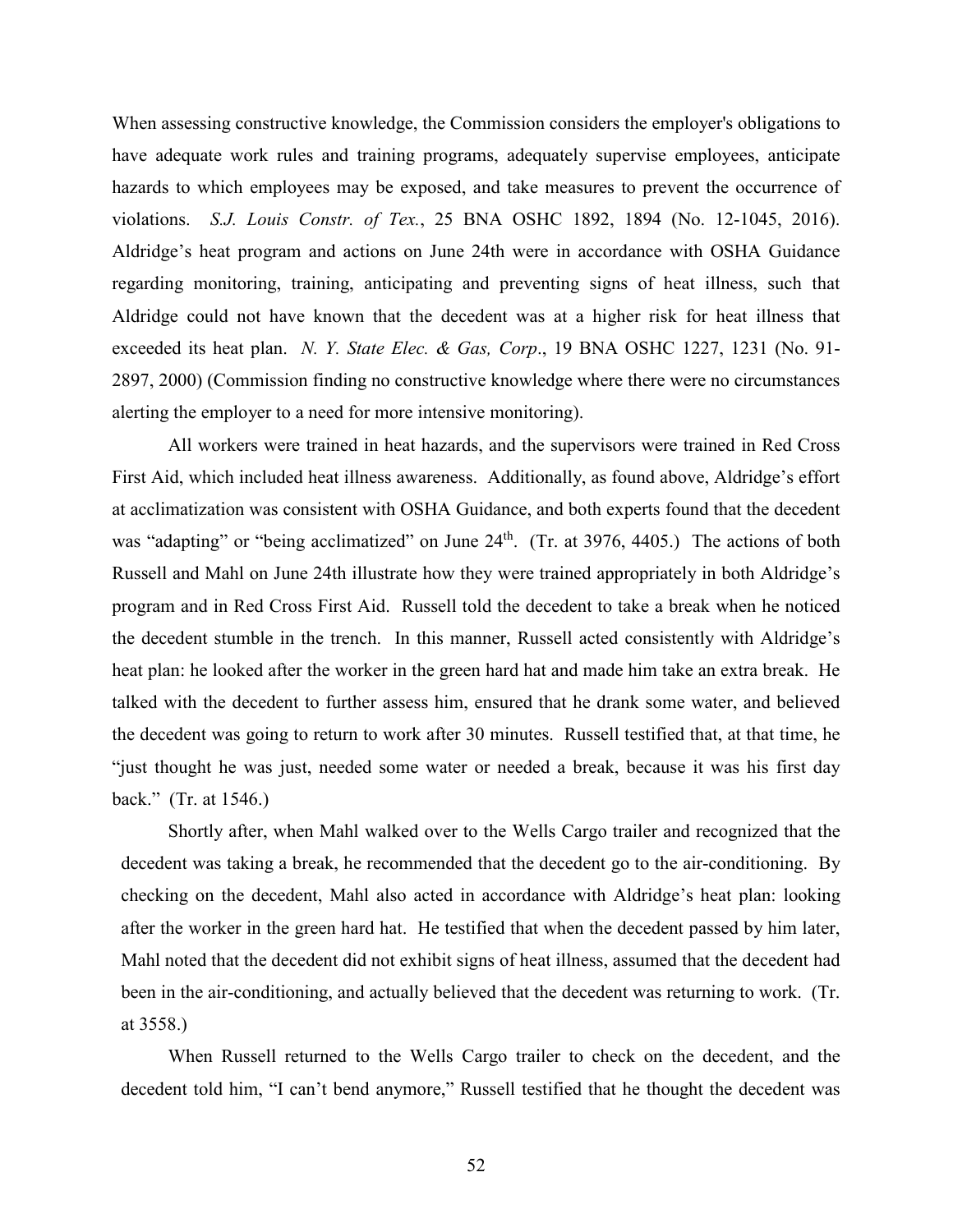having heat cramps and evacuated him from the worksite. (Tr. at 1555.) The Secretary argues that Russell should have called 911 at that point in time. (Sec'y Br. at 67-68.) However, OSHA's recommendations for heat cramps include having the worker rest and "wait a few hours before allowing worker to return to strenuous work," not calling 911. (Ex. J-10 at 28.) The undersigned finds that Russell's thought process and actions were entirely consistent with OSHA's own recommendations. The Secretary argues that Aldridge should have been able to recognize the decedent's signs of heat illness earlier. But both experts in this case testified that heat illness was complex, difficult to diagnose, and that even first responders could reasonably interpret heat illness signs differently. (Tr. at 2968, 4006.)

The only situation the OSHA Guidance suggests for the employer to call 911 is for heat stroke. (Ex. J-10 at 27-28.) And Aldridge called 911 the moment the decedent became incoherent. The only evidence in the record that shows another symptom of heat stroke was that the decedent was sweating. However, as noted above, sweating is also a normal sign that the body is dissipating heat. (Tr. at 3948-3949.) Also, Russell stated that the decedent was known to "always sweat," and that "he would sweat in the middle of winter." (Tr. at 1589- 1590, 3374.) Mahl also testified that the decedent sweated a lot. (Tr. at 3545, 3552.) The undersigned finds that the preponderance of the evidence here shows that Aldridge reasonably thought that the decedent's sweating did not warrant calling 911 earlier in the day.

Under these circumstances, the undersigned cannot find that Aldridge had actual or constructive knowledge of a hazard of excessive heat to the decedent in this case.

I therefore conclude that the Secretary has not carried his burden by the preponderance of the evidence in this case. The undersigned recognizes the tragic nature of this case. However, the Secretary has not met his burden of proof to show that the hazard on the worksite was as the Secretary has defined it, or that Aldridge knew or could have known about it. Citation 1, Item 1, is **VACATED**.

#### **Findings of Fact and Conclusions of Law**

All findings of fact and conclusions of law relevant and necessary to a determination of the contested issues have been made above. *See* Fed. R. Civ. 52(a). All proposed findings of fact and conclusions of law inconsistent with this Decision and Order are denied.